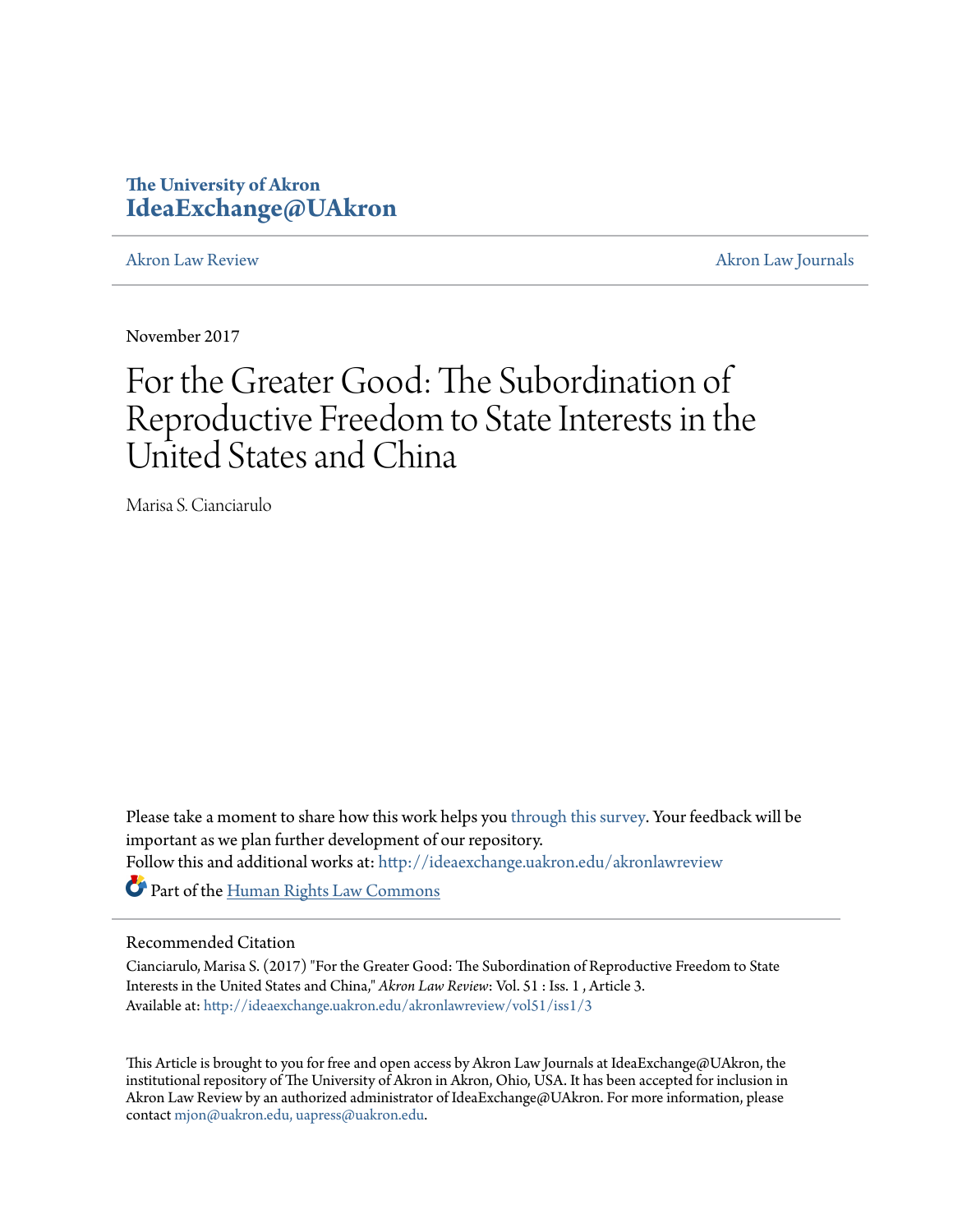# **FOR THE GREATER GOOD: THE SUBORDINATION OF REPRODUCTIVE FREEDOM TO STATE INTERESTS IN THE UNITED STATES AND CHINA**

*Marisa S. Cianciarulo[\\*](#page-1-0)*

| I.  |                                                      |  |
|-----|------------------------------------------------------|--|
| П.  | International Human Rights Principles 103            |  |
|     |                                                      |  |
|     |                                                      |  |
| Ш.  | U.S. Abortion Laws: Reproductive Freedom vs.         |  |
|     |                                                      |  |
|     |                                                      |  |
|     | 1. The Constitutional Framework: Roe v. Wade         |  |
|     |                                                      |  |
|     | 2. State Laws Regulating Abortion 114                |  |
|     | B. Rationale Supporting Restrictions on Access to    |  |
|     |                                                      |  |
|     | C. Beyond the Rationale: Religion- and Conscience-   |  |
|     | Based Restrictions on Access to Contraception and    |  |
|     | Sex Education Impede Protection of Prenatal Life120  |  |
| IV. | China's Population Control Law and Policies:         |  |
|     |                                                      |  |
|     | A. China's Population Control Law and Policies123    |  |
|     | B. Rationale Supporting Coercive Population Control: |  |
|     | <b>Excessive Population Growth Impedes</b>           |  |
|     | Development and Threatens Sustainability  126        |  |
|     | C. Beyond the Rationale: China's Coercive Population |  |

99

1

<span id="page-1-0"></span><sup>\*</sup> Professor of Law, Associate Dean for Academic Affairs, Chapman University Fowler School of Law. The author wishes to thank Ellena Nguyen and Grace Nguyen for their outstanding research assistance; Sherry Leysen and her colleagues in the Hugh and Hazel Darling Law Library for their outstanding research assistance; Dean Matt Parlow, Associate Dean for Research and Faculty Development Donald Kochan, and Chapman University for providing generous support for the writing of this Article; and Maria T. Ciccolini, Calleigh Olson, and the staff of the Akron Law Review for their excellent editing.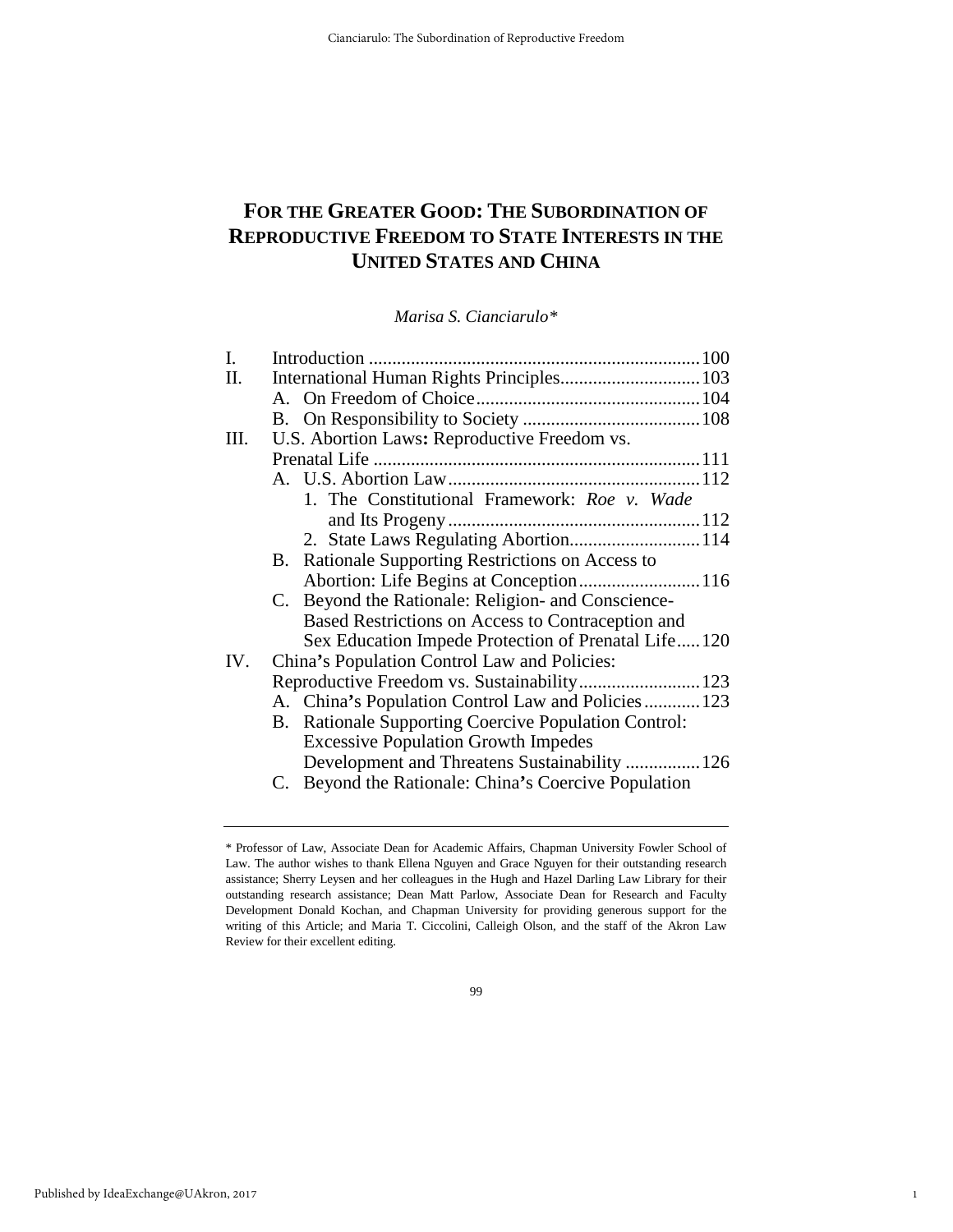| 100 | <b>AKRON LAW REVIEW</b>                                                                                                                                                                                                                                                                        | [51:99 |
|-----|------------------------------------------------------------------------------------------------------------------------------------------------------------------------------------------------------------------------------------------------------------------------------------------------|--------|
| V.  | Control Program Has Far Exceeded its Goals,<br>Creating a Demographic Crisis and Inflicting<br>1. Human Rights Violations: Forced Abortions,<br>Stigmatized Children, and Disposal of Female<br>2. Demographic Crises: A Shortage of Young<br>Whether State Interests Should Ever Supersede an |        |
|     |                                                                                                                                                                                                                                                                                                |        |
|     | A. Compulsory Sex Education Achieves the Goals of<br>Abortion Prevention and Population Control in the<br>Least Coercive Manner and Within the Bounds of                                                                                                                                       |        |
|     | <b>B.</b> Financial Incentives and Penalties Prevent                                                                                                                                                                                                                                           |        |
|     | Excessive Population Growth Without the Use of<br>Physical Force but may Nevertheless Violate                                                                                                                                                                                                  |        |
|     |                                                                                                                                                                                                                                                                                                |        |
|     | C. Forced Abortion, Forced Sterilization, and Forced                                                                                                                                                                                                                                           |        |
|     | Child-Bearing are Inconsistent with Human Rights                                                                                                                                                                                                                                               |        |
| VI. |                                                                                                                                                                                                                                                                                                |        |

# I. INTRODUCTION

One of the most contentious debates in the United States and internationally concerns the extent of a woman's right to control her reproductive capacity. The debate arises from the tension between the right of the individual to reproductive freedom and the right of the society in which that individual lives to restrict reproductive freedom in service to a greater good. While most people agree that individuals have some right to reproductive freedom and that society has some right to impose limitations on that freedom, there exists a vast and hostile territory of disagreement as to where one right ends and the other begins.<sup>[1](#page-2-0)</sup> Juxtaposing recently proposed and enacted abortion restrictions

<span id="page-2-1"></span><span id="page-2-0"></span><sup>1</sup>*. See* Luke T. Lee, *Population: The Human Rights Approach*, 6 COLO. J. INT'L ENVTL. L. & POL'Y 327, 339-40 (1995):

<sup>[</sup>M]odern medicine's ability to significantly reduce mortality rates, coupled with the reality of the Earth's finite resources being exploited by an ever-burgeoning population, led inexorably to the reversal of the pronatalist policy. The now-pressing need for a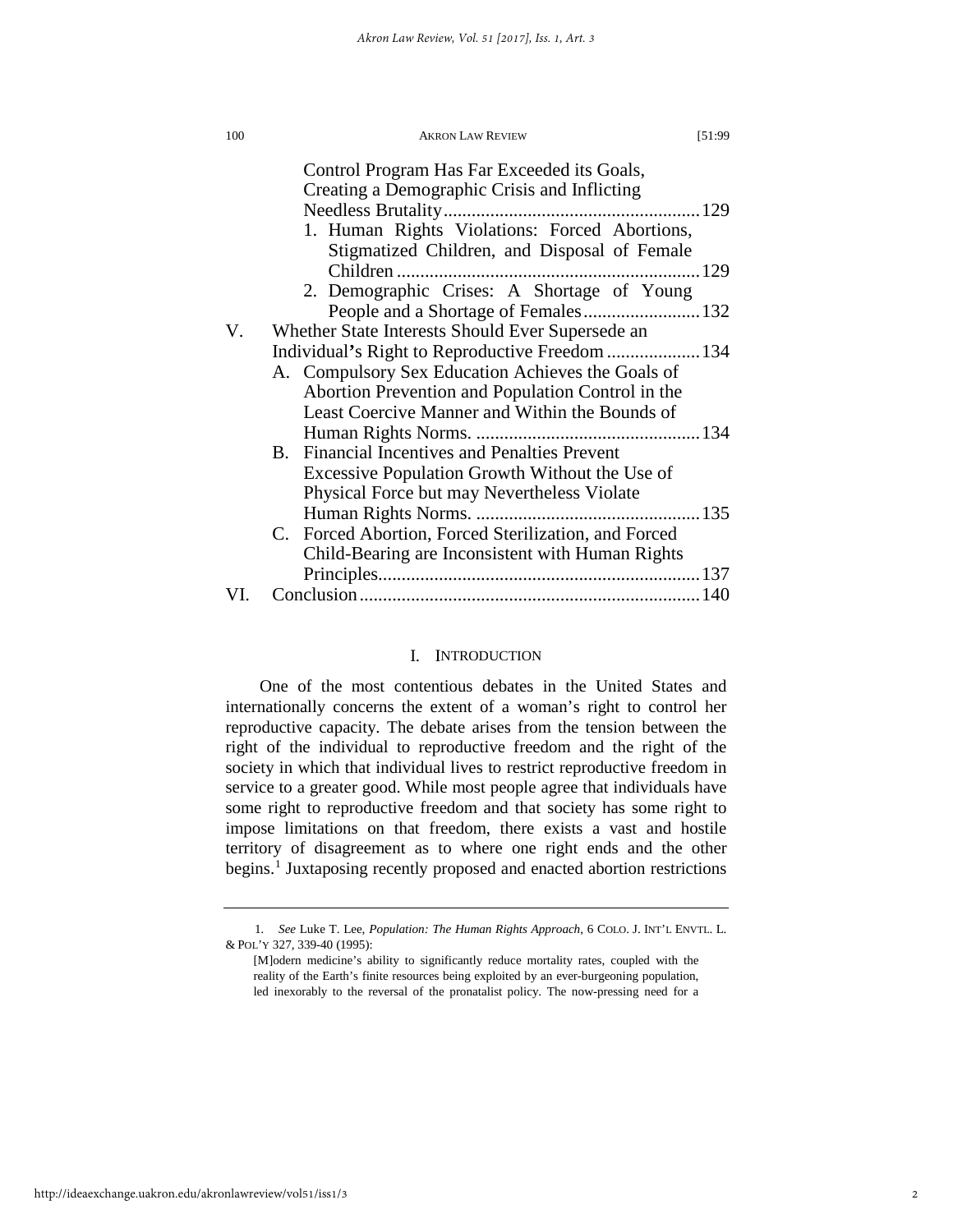in the United States with the recently amended coercive population control policy of China as the framework for discussion, this Article attempts to navigate this territory using international human rights law as its guide. The ultimate goal is to determine whether state-coerced pregnancy, state-coerced abortion, and other forms of reproductive coercion are ever permissible and, if so, under what circumstances.

The United States has a patchwork of state laws restricting abortion (and thus coercing pregnancy) that purport to advance those states' interests in protecting prenatal life at the expense of individual reproductive freedom.[2](#page-3-0) In contrast, China has long had a coercive population control policy that it has enforced through forced abortions and forced sterilizations.<sup>[3](#page-3-1)</sup> These are not the only countries that restrict abortion or use coercive methods for population control to advance state causes, but this Article focuses on these two countries for several reasons. First, the United States has a long, well-documented jurisprudential and legislative history of debating whether a woman should have the right to terminate a pregnancy and under what conditions.[4](#page-3-2) These debates, as well as the variety of state laws restricting abortion that have come about in the years since the landmark 1973 Supreme Court decision in *Roe v. Wade*,<sup>[5](#page-3-3)</sup> provide extensive insight into the religious, societal, and theoretical bases of the anti-abortion movement. Second, China arguably has the most notorious population

<span id="page-3-3"></span>5. 410 U.S. 113 (1973).

quick transition from centuries-old pronatalism to antinatalism is bound to produce uneven results, and the task of reconciling the individual and collective rights requires nothing short of Solomonic wisdom.

<sup>2.</sup> *See infra* Par[t III.A.2.](#page-16-0) 

<sup>3.</sup> *See infra* Par[t IV.A.](#page-25-0)

<span id="page-3-2"></span><span id="page-3-1"></span><span id="page-3-0"></span><sup>4.</sup> *See, e.g.*, Roe v. Wade, 410 U.S. 113 (1973) (holding that women have a constitutionally protected right to abortion under the Fourteenth Amendment Due Process Clause and establishing a three-tiered system, based on the three trimesters of pregnancy, for determining the extent of the right); Webster v. Reproductive Health Services, 492 U.S. 490 (1989) (upholding a state ban on the use of state employees and facilities for abortions); Planned Parenthood of Cent. Mo. v. Danforth, 428 U.S. 52 (1976) (overturning a state law requiring a married woman to obtain her husband's consent prior to having an abortion); Harris v. McRae, 448 U.S. 297 (1980) (upholding a federal ban on Medicaid funding for abortions except in cases of rape, incest, or danger to the life of the mother); Hodgson v. Minnesota, 497 U.S. 417 (1990) (overturning a state law that required minors to obtain the consent of both parents prior to having an abortion); Planned Parenthood of Se. Pa. v. Casey, 505 U.S. 833 (1992) (reversing the holding in *Roe v. Wade* that prohibited state involvement in first-trimester abortions, paving the way for state laws requiring waiting periods and pre-abortion counseling); Stenberg v. Carhart, 520 U.S. 914 (2000) (invalidating a state ban on partial birth abortions); Gonzales v. Carhart, 550 U.S. 124 (2007) (upholding a federal ban on partial birth abortions); Whole Woman's Health v. Hellerstedt, 136 S.Ct. 2292 (2016) (striking down a state law requiring physicians who perform abortions to have admitting privileges at a local hospital and requiring clinics to install hospital-grade facilities).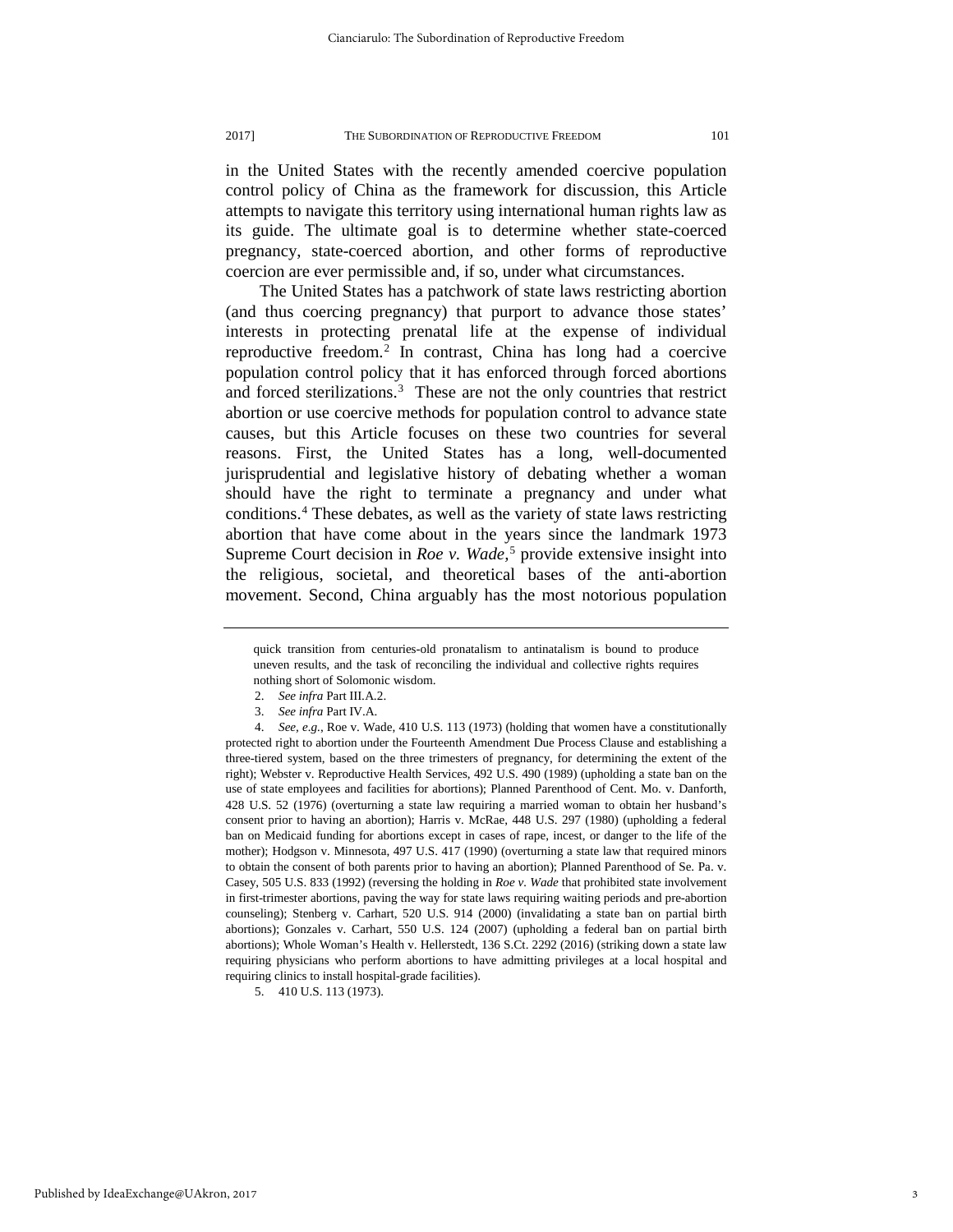control policy in the world, known as the one-child policy until January  $2016$  $2016$  and the two-child policy since then.<sup>6</sup> China has continued to aggressively enforce population control since 1979, even in the face of significant international and domestic opposition. China and the United States thus enforce laws and policies that effect opposing forms of restrictions on reproductive freedom: coerced pregnancy and coerced abortion.

Despite the apparent diametric opposition of China's coercive population control law and policies on the one hand and U.S. antiabortion laws on the other, there are fascinating similarities between them. First, carried to their extremes, both forms of restriction involve the gravest manifestation of the tension between individual reproductive rights and a significant human right of another entity (the collective's right to sustainability in the context of China and the right to life of the unborn in the context of the United States). Second, morality and duty to society figure heavily in defenses of both forms of restriction. Finally, both forms of restriction subordinate the reproductive choices of primarily women to the goals of the state.<sup>[7](#page-4-1)</sup>

<span id="page-4-2"></span>This Article uses the lens of international human rights law to evaluate the concept of subordinating individual reproductive choice to a perception of the common good. Part II provides an overview of the major international instruments addressing individual rights and how they interact with the rights and responsibilities of the state. Part III discusses anti-abortion laws in the United States and the anti-abortion movement's rationale that protecting prenatal life justifies limiting reproductive choice. Part IV discusses China's vast population control system and the government's rationale that providing a controlled, sustainable population justifies limiting reproductive choice. Part V examines three levels of coercion—compulsory sex education and unrestricted access to contraception, monetary incentive and disincentive programs, and forced abortion and forced child-bearing—and analyzes whether they are consistent with international human rights principles. Finally, the Article concludes that in light of modern access to education and contraception, and the ability to reduce the incidence of unwanted pregnancies via those means, more coercive means are unnecessary (in

<sup>6.</sup> *See infra* Par[t IV.A.](#page-25-0)

<span id="page-4-1"></span><span id="page-4-0"></span><sup>7.</sup> *See* Amy Hampton, *Population Control in China: Sacrificing Human Rights for the Greater Good? Birth Control Surgeries: 1971-1986*, 11 TULSA J. COMP. & INT'L L. 321, 357 (2003) ("[B]irth control programs stem from the needs of the state, not the needs of the women affected . . . [W]omen are 'treated not as subjects but as objects, tools to be managed and used in the achievement of state plans and goals.'") (citations omitted).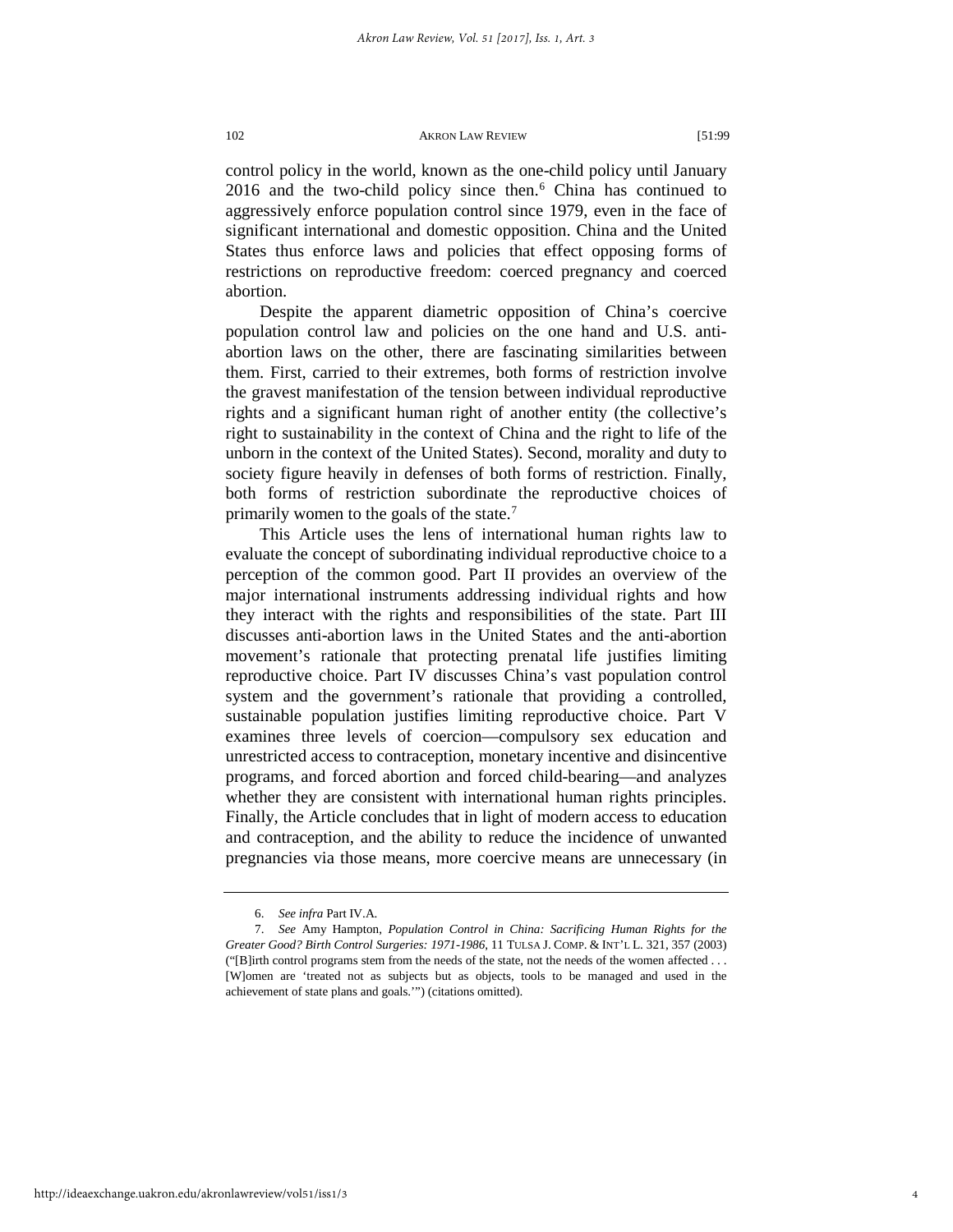the case of monetary incentives and disincentives) and unjustifiable (in the case of forced abortion and forced child-bearing).

# <span id="page-5-8"></span><span id="page-5-7"></span>II. INTERNATIONAL HUMAN RIGHTS PRINCIPLES

<span id="page-5-0"></span>The concept of reproductive choice as a human right is a relatively recent one. As one author explained, "[t]he concept of family planning as a human right is of only recent promulgation due to the fact that the requisite knowledge and means to control reproduction must first be accessible," something that did not occur until the latter half of the 20th century.[8](#page-5-1) Relatedly, reproductive freedom as a means of or even a prerequisite to securing human rights,<sup>[9](#page-5-2)</sup> particularly for women, was a nearly unheard of concept until the latter half of the 20th century.<sup>[10](#page-5-3)</sup> While numerous international documents proclaimed the equality of women and men between 1945 and 1966, $^{11}$  $^{11}$  $^{11}$  it was not until the 1968 International Conference on Human Rights that a specific provision on family planning appeared in an international document: "[p]arents have a basic human right to determine freely and responsibly the number and spacing of their children and a right to adequate education and information in this respect."<sup>[12](#page-5-5)</sup> The various post-1966 documents, while

<span id="page-5-6"></span><span id="page-5-1"></span><sup>8.</sup> Diana Babor, *Population Growth and Reproductive Rights in International Human Rights Law*, 14 CONN. J. INT'L. L. 83, 98 (1999).

<span id="page-5-2"></span><sup>9.</sup> *See* Reed Boland, Sudhakar Rao, & George Zeidenstein, *Honoring Human Rights in Population Policies: From Declaration to Action*, *in* POPULATION POLICIES RECONSIDERED: HEALTH, EMPOWERMENT, AND RIGHTS 89, 91 (Sen, Germain, Chen eds., 1994) ("[E]conomic and political rights, important as they are, have little meaning for women without the freedom to control their reproductive capacity.").

<span id="page-5-3"></span><sup>10.</sup> *See* Babor, *supra* note [8,](#page-5-0) at 93 ("The idea that rapid population growth could not be addressed without the greater involvement of women, by providing them with the knowledge and means to control their own fertility and overall reproductive health, was considered an evolutionary breakthrough in what had been a twenty-year search for feasible solutions.").

<span id="page-5-4"></span><sup>11.</sup> *See*, *e.g.*, U.N. Charter art. 1, ¶ 3 ("[H]uman rights and fundamental freedom for all without distinction as to race, sex, language or religion."); G.A. Res. 217 (III) A, Universal Declaration of Human Rights art. 1 (Dec. 10, 1948) ("All human beings are born free and equal in dignity and rights."); International Covenant on Civil and Political Rights, U.N. GAOR, 21st Sess., Supp. No. 16, at 52, U.N. Doc. A/6316 (1966) ("All persons are equal before the law and are entitled without any discrimination to the equal protection of the law."); International Covenant on Economic, Social and Cultural Rights, U.N GAOR, 21st Sess., Supp. No. 16, U.N. Doc. A/6316, art. 11(1) and 12(1) (1966) [hereinafter ICESCR] ("[T]he right of everyone to an adequate standard of living for himself and his family, including adequate food, clothing and housing, and to the continuous improvement of living conditions. [T]he right of everyone to the enjoyment of the highest attainable standard of physical and mental health.").

<span id="page-5-5"></span><sup>12.</sup> Human Rights Aspects of Family Planning, *Final Act of the International Conference on Human Rights at Teheran,* Res. XVIII, U.N. Doc. A/CONF. 32/41 at 16 (1968); *See also*, G.A. Res. 2542, Declaration on Social Progress and Development, Part III, art. 22(b) (Dec. 11, 1969) ("[T]he achievement of the objectives of social progress and development requires the mobilization of the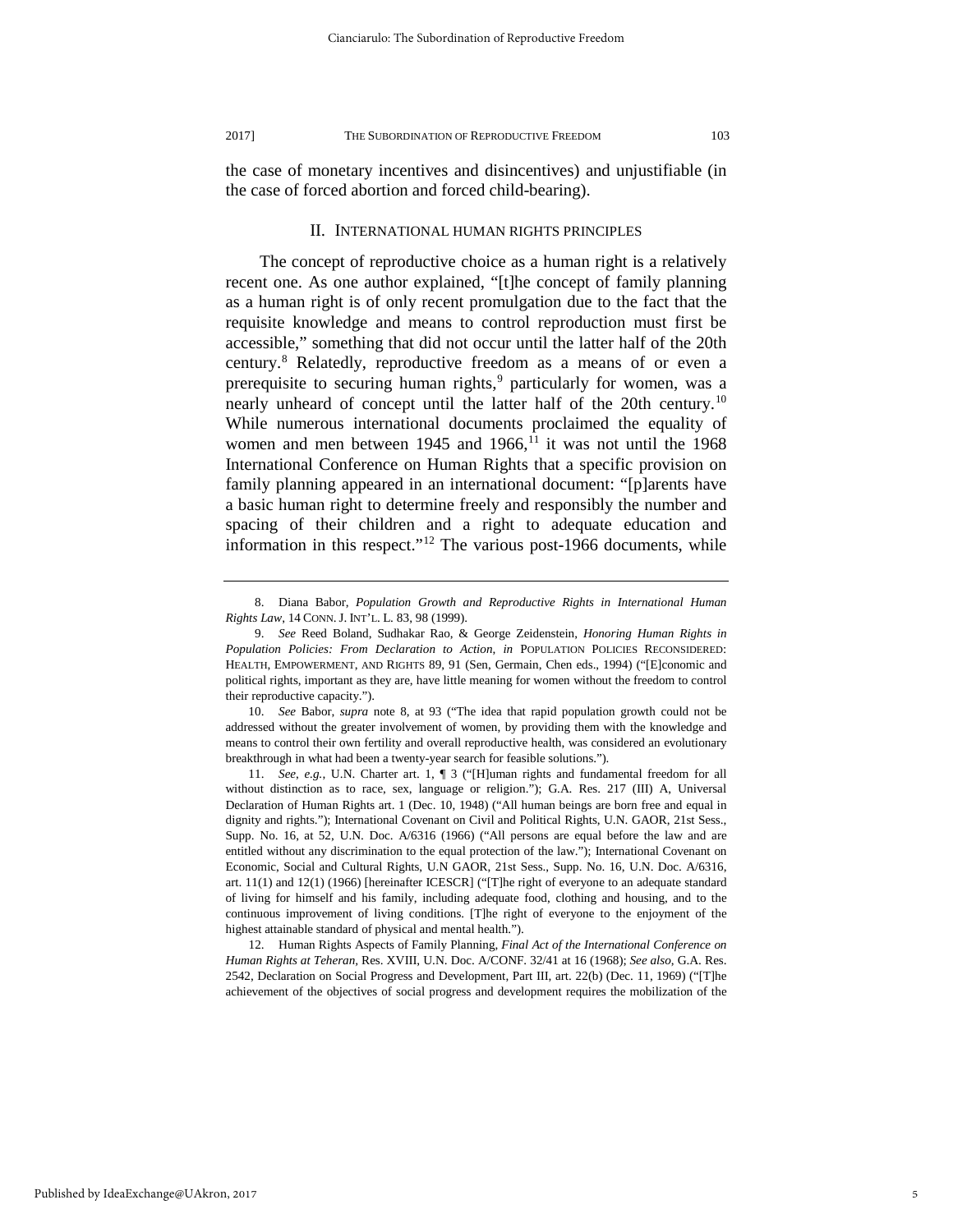advocating individual reproductive freedom, also contain clauses that seem to limit individual choice. These documents require states to respect individual reproductive freedom while also acknowledging limits on that freedom and proclaiming respect for sovereign nations.

# <span id="page-6-4"></span>*A. On Freedom of Choice*

Various United Nations declarations, conventions, programs, and plans specifically encourage or mandate signatories to allow women and men to choose whether and when to have children and how many children to have, as well as to provide women and men with access to family planning information and education. The 1969 U.N. Declaration on Social Progress and Development<sup>[13](#page-6-0)</sup> listed as essential to those goals the "education, training of personnel, and the provision to families of the knowledge and means necessary to enable them to exercise their right to determine freely and responsibly the number and spacing of their children."[14](#page-6-1) The 1974 World Population Plan of Action states that "[a]ll couples and individuals have the basic right to decide freely and responsibly the number and spacing of their children and to have the information, education and means to do so."[15](#page-6-2) The World Population Plan of Action also calls for a reduction in "illegal abortions,"[16](#page-6-3) implying not only that individuals should have information about and access to family planning, but that in the event of an unwanted

necessary resources by national and international action, with particular attention to such means and methods as . . . education, training of personnel, and the provision to families of the knowledge and means necessary to enable them to exercise their right to determine freely and responsibly the number and spacing of their children."); World Population Conference, World Population Plan of Action, U.N. Doc. E/CONF. 60/19, art. 14(f) (1974) ("All couples and individuals have the basic right to decide freely and responsibly the number and spacing of their children and to have the information, education and means to do so; the responsibility of couples and individuals in the exercise of this right takes into account the needs of their living and future children, and their responsibilities towards the community."); World Conference of the International Women's Year, Declaration of Mexico on the Equality of Women and Their Contribution to Development and Peace, U.N. Doc. E/CONF. 66/34, art. 11 (1975) [hereinafter Mexico Decl.] ("The human body, whether that of woman or man, is inviolable and respect for it is a fundamental element of human dignity and freedom"); Mexico Decl. at art. 12 ("Every couple and every individual has the right to decide freely and responsibly whether or not to have children"); G.A. Res. 34/180, annex, Convention on the Elimination of All Forms of Discrimination against Women, art. 10(h) and 12(1) (Dec. 18, 1979) [hereinafter CEDAW] ("[A]ccess to ... information and advice on family planning . . . and access to health care services . . . related to family planning.").

<sup>13.</sup> G.A. Res. 2542, Declaration on Social Progress and Development (Dec. 11, 1969).

<sup>14.</sup> *Id.* at art. 22(b).

<span id="page-6-3"></span><span id="page-6-2"></span><span id="page-6-1"></span><span id="page-6-0"></span><sup>15.</sup> World Population Conference, World Population Plan of Action, U.N. Doc. E/CONF. 60/19, art. 14(f) (1974).

<sup>16.</sup> *Id.* at art. 24(b).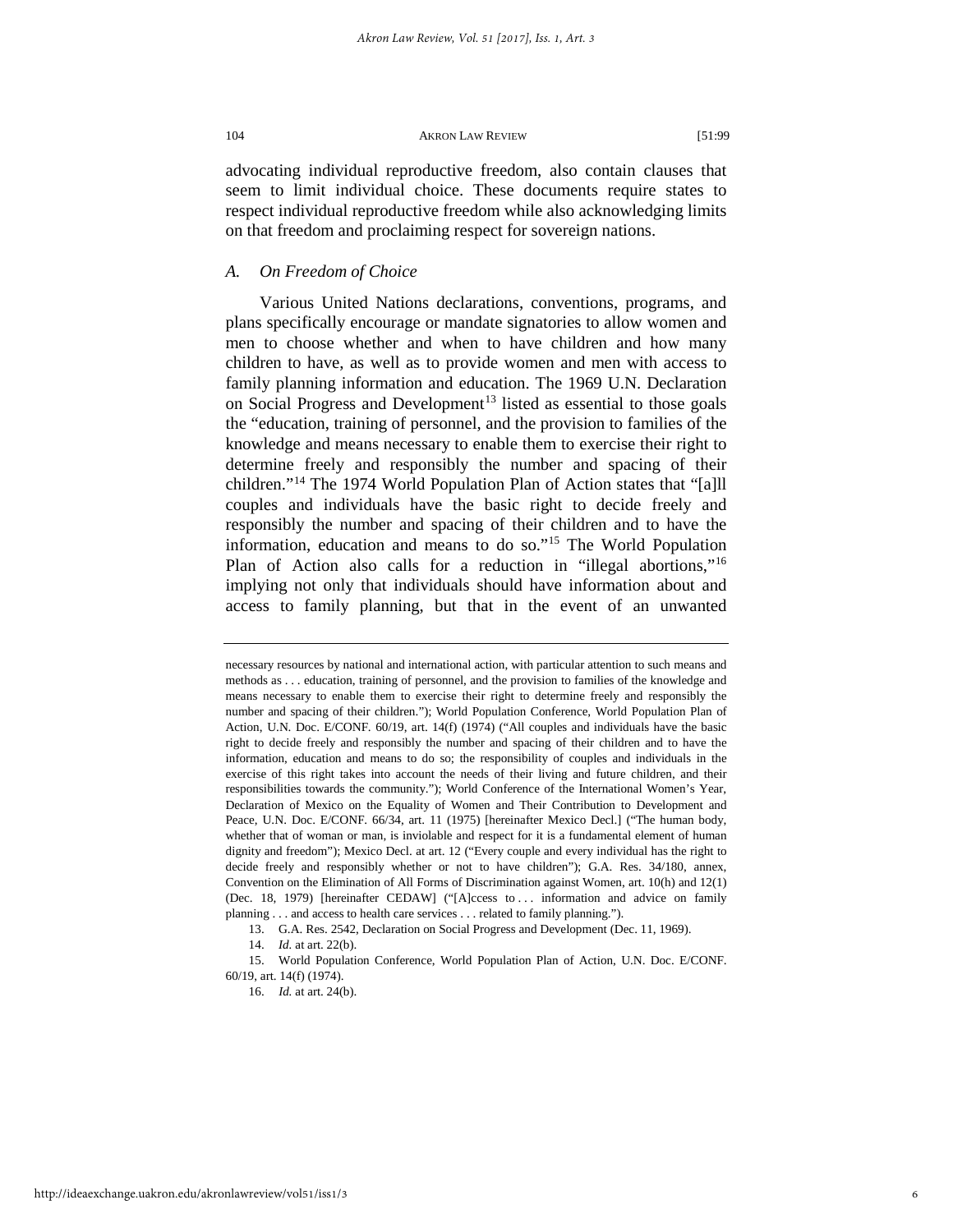pregnancy, abortion should be available. The Declaration of Mexico on the Equality of Women and Their Contribution to Development and Peace reiterates individuals' right to family planning information, education, and services<sup>[17](#page-7-0)</sup> and also includes a statement that "[t]he human body, whether that of woman or man, is inviolable and respect for it is a fundamental element of human dignity and freedom."[18](#page-7-1) The 1979 Convention on the Elimination of All Forms of Discrimination against Women  $(CEDAW)^{19}$  $(CEDAW)^{19}$  $(CEDAW)^{19}$  requires access to family planning education<sup>[20](#page-7-3)</sup> and access to family planning counseling and services at health care facilities.<sup>[21](#page-7-4)</sup>

In addition to these documents—which, with the exception of the Declaration of Mexico, tend to avoid specific mentions of abortion numerous subsequent U.N. reports and findings specifically advocate legalization of and access to abortion. For example, a 2011 U.N. report of the Special Rapporteur (independent expert) on the right of everyone to the enjoyment of the highest attainable standard of physical and mental health found that "[c]reation or maintenance of criminal laws with respect to abortion may amount to violations of the obligations of States to respect, protect and fulfil the right to health."<sup>[22](#page-7-5)</sup> The report echoed earlier documents' assertion that "[d]ignity requires that individuals are free to make personal decisions without interference from the State, especially in an area as important and intimate as sexual and reproductive health."<sup>[23](#page-7-6)</sup> Similarly, the U.N. Committee for the Elimination of Discrimination against Women consistently emphasizes the importance of access to safe, legal abortions as part of comprehensive women's health care. $24$  The U.N. Committee against

<sup>17.</sup> Mexican Decl., *supra* note 12, at art. 12.

<sup>18.</sup> *Id.* at art. 11.

<sup>19.</sup> CEDAW, *supra* note 12.

<sup>20.</sup> *Id.* at art. 10(h).

<sup>21.</sup> *Id.* at arts. 12(1) and 14(2)(a).

<span id="page-7-5"></span><span id="page-7-4"></span><span id="page-7-3"></span><span id="page-7-2"></span><span id="page-7-1"></span><span id="page-7-0"></span><sup>22.</sup> Anand Grover (Special Rapporteur of Human Rights Council), *Interim report of the Special Rapporteur on the right of everyone to the enjoyment of the highest attainable standard of physical and mental health*, U.N. Doc. A/66/254, art. 21 (Aug. 3, 2011).

<sup>23.</sup> *Id.* at art. 15.

<span id="page-7-7"></span><span id="page-7-6"></span><sup>24.</sup> *See*, *e.g.*, U.N., Fourth periodic report of the Gov't of Chile on the measures adopted to implement the provisions of the CEDAW, CEDAW/C/CHI/4, ¶ 282 (May 17, 2004) (expressing concern that Chile does not permit abortion under any circumstances); *see generally*, CEDAW, *supra* note 12 (expressing deep concern over the link between highly restrictive abortion laws and increased maternal mortality due to illegal, unsafe abortions, and strongly recommending access to safe, legal abortions).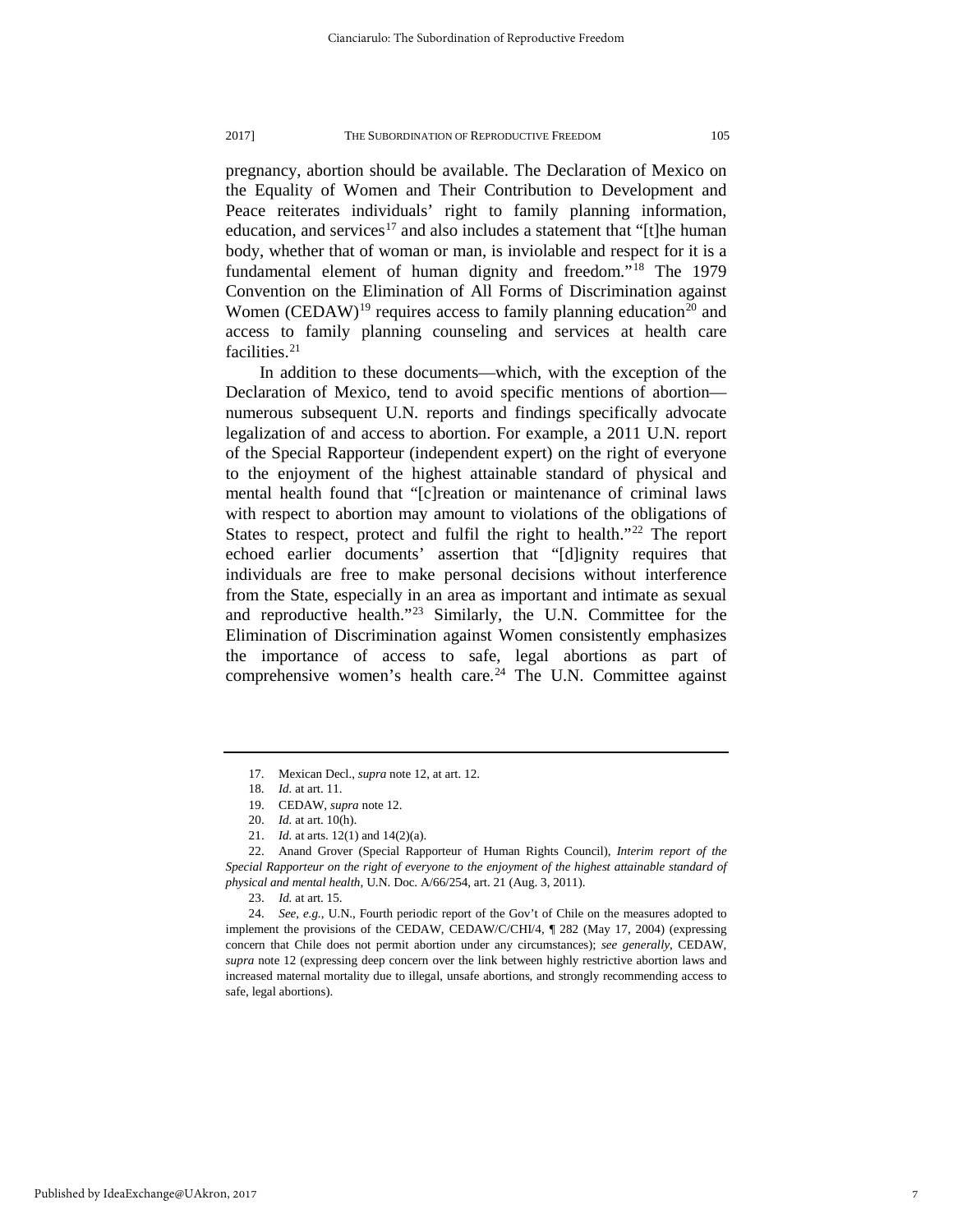Torture found that the failure to provide access to legal abortion amounts to cruel and inhuman treatment.<sup>[25](#page-8-0)</sup>

Others, while not specifically advocating abortion rights, interpret international law as guaranteeing the right to control one's reproductive capacity. For example, the Declaration on Economic, Social, and Cultural Rights requires signatories to provide "for the reduction of the stillbirth rate and of infant mortality and for the healthy development of the child."[26](#page-8-1) The U.N. Committee on Economic, Social, and Cultural Rights interpreted this to include "measures to improve child and maternal health, sexual and reproductive health services, including access to family planning, pre- and post-natal care." $27$ 

International tribunals have also concluded that international law protects an individual's right to control her reproductive capacity, including a woman's choice whether to terminate a pregnancy. In *Paton v. United Kingdom*, [28](#page-8-3) the European Court of Human Rights found that the "right to life" acknowledged in the European Convention for the Protection of Human Rights and Fundamental Freedoms<sup>[29](#page-8-4)</sup> does not extend to fetuses. Therefore, laws permitting abortion are not in violation of the Convention.[30](#page-8-5) Similarly, in *R.H. v. Norway*[31](#page-8-6) and *Boso v. Italy*, [32](#page-8-7) the European Commission on Human Rights found that the European Convention's acknowledgment of the "right to life" refers to persons already born and does not grant a father the right to legally challenge a mother's decision to terminate a pregnancy.<sup>[33](#page-8-8)</sup> In a 1981 case

<span id="page-8-0"></span><sup>25.</sup> U.N. Comm. Against Torture, *Conclusions and recommendations of the Committee against Torture: Peru*, ¶ 23, CAT/C/PER/CO/4 (July 25, 2006).

<sup>26.</sup> ICESCR, *supra* note 11, at art. 12.2(a).

<span id="page-8-2"></span><span id="page-8-1"></span><sup>27.</sup> Comm. on Economic, Social and Cultural Rights, adopted at the Twenty-second Session, *CESCR General Comment No. 14: The Right to the Highest Attainable Standard of Health* (Art. 12), Contained in Document E/C.12/2000/4, art. 12.2, ¶ 14 (Aug. 11, 2000).

<sup>28.</sup> Paton v. United Kingdom, App. No. 8416/78, 3 Eur. H.R. Rep. 408 (1980).

<span id="page-8-4"></span><span id="page-8-3"></span><sup>29.</sup> Convention for the Protection of Human Rights and Fundamental Freedoms, Sept. 3, 1953, 213 U.N.T.S. 221 [hereinafter ECHR].

<span id="page-8-5"></span><sup>30.</sup> *Paton v. United Kingdom*, 3 Eur. H.R. Rep. at ¶ 17 (the applicant in the case challenged the right to abortion under Article 2 ("[e]veryone's right to life shall be protected by law" and Article 8 "the right to respect for home and family life") of the ECHR).

<span id="page-8-6"></span><sup>31.</sup> R.H. v. Norway, Decision on Admissibility, App. No.17004/90, 73 Eur. Comm'n H.R. Dec. & Rep. 155 (1992). The applicant challenged the right to abortion under Article 2 ("[e]veryone's right to life shall be protected by law"), Article 3 (prohibition of torture), Article 8 (the right to respect for home and family life), and Article 9 (freedom of religion) of the ECHR.

<span id="page-8-7"></span><sup>32.</sup> Boso v. Italy, App. No.50490/99, Eur. Ct. H.R. 846 (2002). The applicant challenged the right to abortion under Article 2 ("[e]veryone's right to life shall be protected by law"), Article 8 (the right to respect for home and family life), and Article 12 (the right to found a family) of the ECHR.

<span id="page-8-8"></span><sup>33.</sup> *R.H. v. Norway*, 73 Eur. Comm'n H.R. Dec. & Rep. at 155; *Boso v. Italy*, Eur. Ct. H.R. at 846.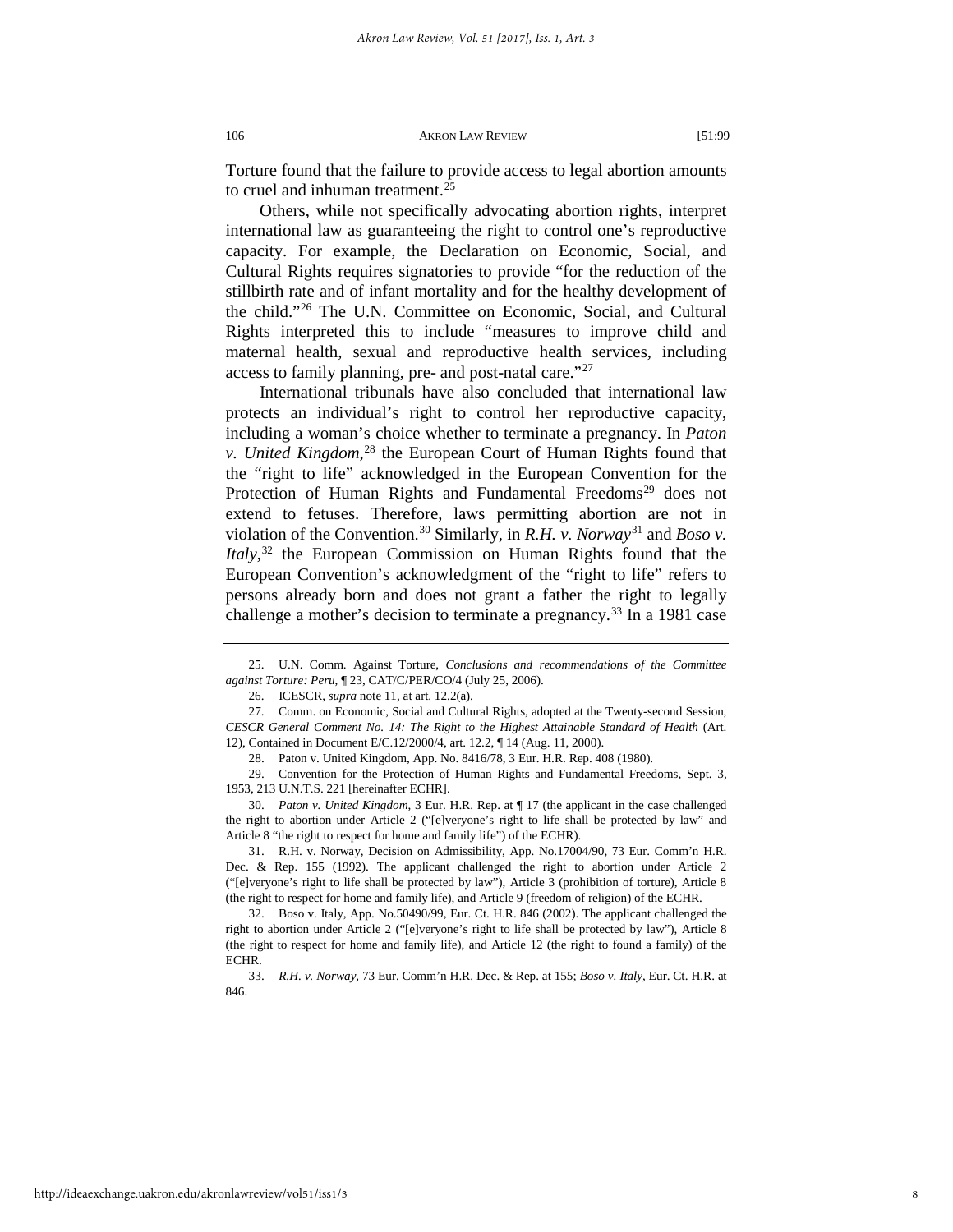brought by U.S. citizens challenging *Roe v. Wade*, the Inter-American Commission on Human Rights found that the American Declaration of the Rights and Duties of Man<sup>[34](#page-9-0)</sup> does not guarantee the right to life of the unborn.<sup>35</sup> In all of these cases, the tribunals have noted that the challenged laws did not provide for unfettered access to abortion, but rather imposed some restrictions on eligibility.<sup>[36](#page-9-2)</sup>

<span id="page-9-4"></span>Reproductive freedom, whether implicitly or explicitly acknowledged, is a ubiquitous issue in global and regional international human rights laws and agreements, and is widely accepted as including the right, safely and without state interference, to terminate a pregnancy or to carry a pregnancy to term.<sup>[37](#page-9-3)</sup> Reproductive freedom is, however, only one component of international human rights law and agreements. Also prevalent, perhaps even more so than the right to reproduce or not,

<span id="page-9-0"></span><sup>34.</sup> American Declaration of the Rights and Duties of Man, Inter-Am. Comm'n H.R., O.A.S. Res. XXX (1948), *reprinted in* Basic Documents Pertaining to Human Rights in the Inter-American System, OEA/Ser.L./V./ II.82, doc. 6 rev. 1 at 17 (1992).

<span id="page-9-1"></span><sup>35.</sup> Baby Boy, Case 2141, Inter-Am. Comm'n H.R. 25, OEA/Ser.L./V/II.54, doc. 9 rev. 1 (1981). The petitioners challenged the U.S. Supreme Court decision in *Roe v. Wade*, 410 U.S. 113 (1973), under the American Declaration of the Rights and Duties of Man, Article I ("[e]very human being has the right to life . . ."), Article II ("[a]ll persons are equal before the law . . . without distinction as to race, sex, language, creed, or any other factor,"), Article VII ("All children have the right to special protection, care, and aid"), and Article XI ("Every person has the right to the preservation of his health . . ."), American Declaration of the Rights and Duties of Man, *supra* note 34.

<span id="page-9-2"></span><sup>36.</sup> In Paton v. United Kingdom, App. No. 8416/78, 3 Eur. H.R. Rep. 408 (1980), the Abortion Act only permitted abortion if two registered medical practitioners found that "continuance of the pregnancy would involve risk to the life of the pregnant woman, or of injury to the physical or mental health of the pregnant woman or any existing children of her family, greater than if the pregnancy were terminated" or "that there is a substantial risk that if the child were born it would suffer from such physical or mental abnormalities as to be seriously handicapped." In *R.H. v. Norway*, Eur. Comm'n H.R. Dec. & Rep. at 155, *Boso v. Italy*, Eur. Ct. H.R. at 846, and *Baby Boy*, Inter-Am. Comm'n H.R. at 25, the laws in question each placed increased restrictions on access to abortion as the pregnancy progressed.

<span id="page-9-3"></span><sup>37.</sup> *See*, *e.g.*, Babor, *supra* note [8,](#page-5-0) at 112-13 ("Based on the prevalence of domestic laws which reflect the right to an induced abortion, 'it is clear that the general principles of law common to civilized nations, as well as the actual state practice of states, establish reproductive freedom as an international human right'") (quoting Berta E. Hernandez, *To Bear or Not to Bear: Reproductive Freedom as an International Human Right*, 17 BROOK. J. INT'L L. 309, 309 n.1 (1991)); *see also id.*  at 357:

<sup>[</sup>T]he enactment of laws limiting family planning has been based solely upon the state's needs – the desire to defer to influential religious groups or to curb or enhance population. Such a "'sovereign'" agenda without regard for and in derogation of the individual's human rights was precisely the type of government activity condemned at Nuremburg. The use of an individual as a pawn of the state without regard or respect for the individual's rights pertaining to family life is contrary to human rights principles. Dictating reproduction to further governmental, often linked with religious, goals impermissibly erodes the very harmony, respect and dignity to which human beings are entitled and that modern day international human rights laws were designed to protect.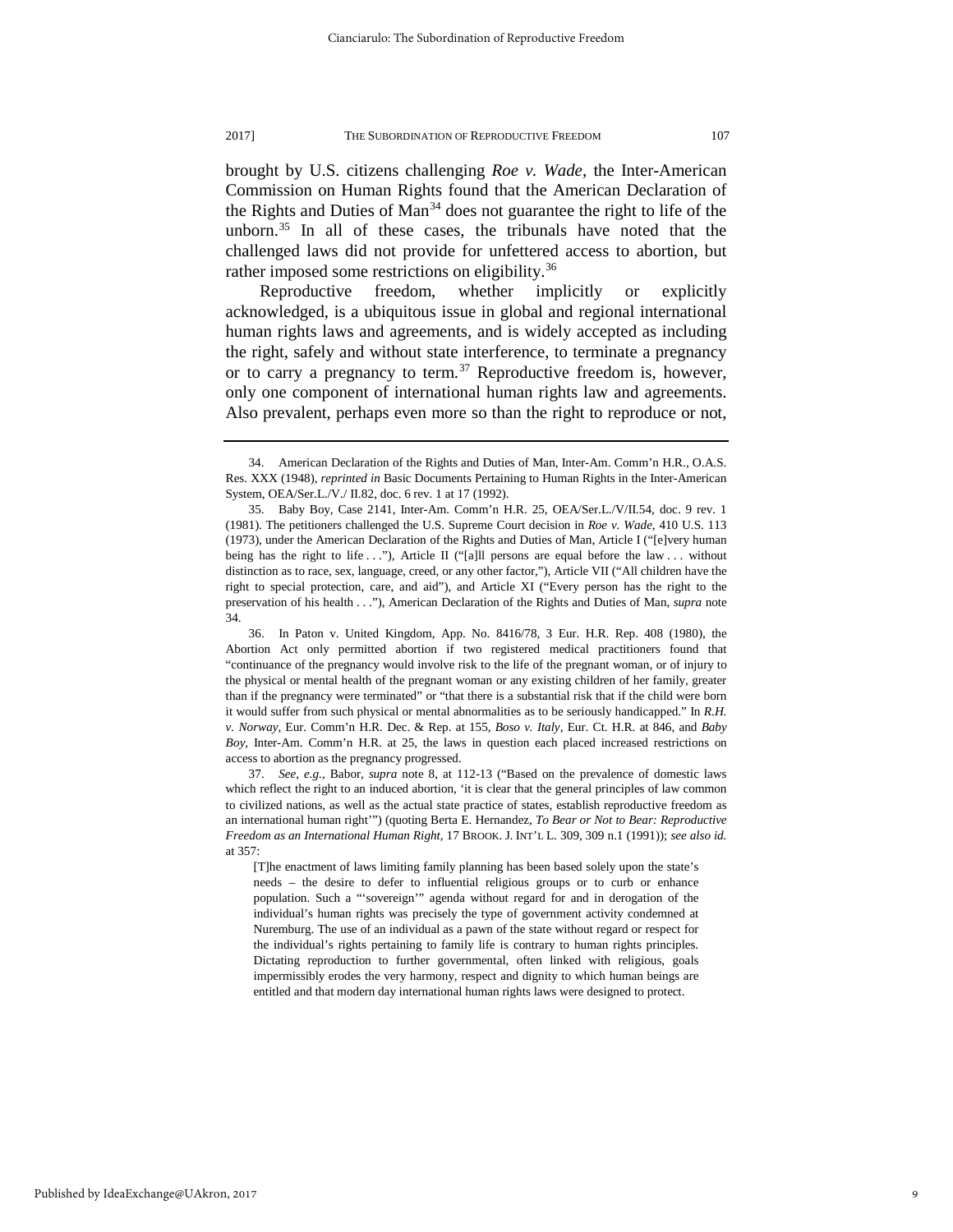is the right of existing members of society to a world with sufficient resources and a healthy environment. While distinct from the perceived responsibility to protect the unborn, this right also pits the rights of the individual to create potential human life against the rights of existing human beings.

# *B. On Responsibility to Society*

While it is clear that international law embodies a right to reproductive freedom, the extent of that right is not nearly as defined. The right coexists with other rights, the fulfillment of which necessitates some limit on reproductive freedom. Human beings in general have a right to a world with resources sufficient to provide the opportunity to attain an adequate standard of living. While the world may not currently be on a crash course to "massive misery and hunger," (at least through overpopulation), overpopulation is certainly a contributing factor—if not the primary cause of—misery and hunger in poverty-stricken, high-fertility parts of the world.<sup>[38](#page-10-0)</sup> Moreover, each family's existing children have the same right to resources, as well as additional rights, discussed more fully below.<sup>[39](#page-10-1)</sup> To the extent that unfettered procreation raises concerns for the environment, government resources, and sustainability, the right to reproductive freedom potentially conflicts with these other rights.

<span id="page-10-2"></span>International human rights documents reflect this need to balance the rights of individuals to procreate with the rights of existing human beings. The Universal Declaration of Human Rights acknowledges that each individual is entitled to "a standard of living adequate for the health and well-being of himself and of his family, including food, clothing,

<span id="page-10-0"></span><sup>38.</sup> *See* Amartya Sen, *Fertility and Coercion*, 63 U. CHI. L. REV. 1035, 1039-40 (1996) ("Despite the importance of reproductive rights, if their exercise were to generate disasters such as massive misery and hunger, then we would have to question whether they deserve full protection."). *See also*, Wolfgang Lutz & Sergei Scherbov, *Exploratory Extension of IIASA's World Population Projections: Scenarios to 2300*, Interim Report, International Institute of Applied Systems Analysis, at 21 (2008), http://pure.iiasa.ac.at/8761/1/IR-08-022.pdf [https://perma.cc/HH5T-MYRF]. (acknowledging Africa's "destructive speed of population growth" and its connection with poverty and human suffering); U.N. Dep't of Economic and Social Affairs, Population Division, *Seven Billion and Growing: The Role of Population Policy in Achieving Sustainability*, No. 2011/3 (2011) at 19 (reporting that "[h]igh fertility is associated with the persistence of poverty within countries because low-income groups generally have higher fertility than high-income groups"). Experts also tend to agree that a declining global population "will result in a better and more sustainable development around the world." Lutz & Scherbov, *supra* note 38.

<span id="page-10-1"></span><sup>39.</sup> *See infra* note[s 43-](#page-11-0)[52](#page-11-1) and accompanying text.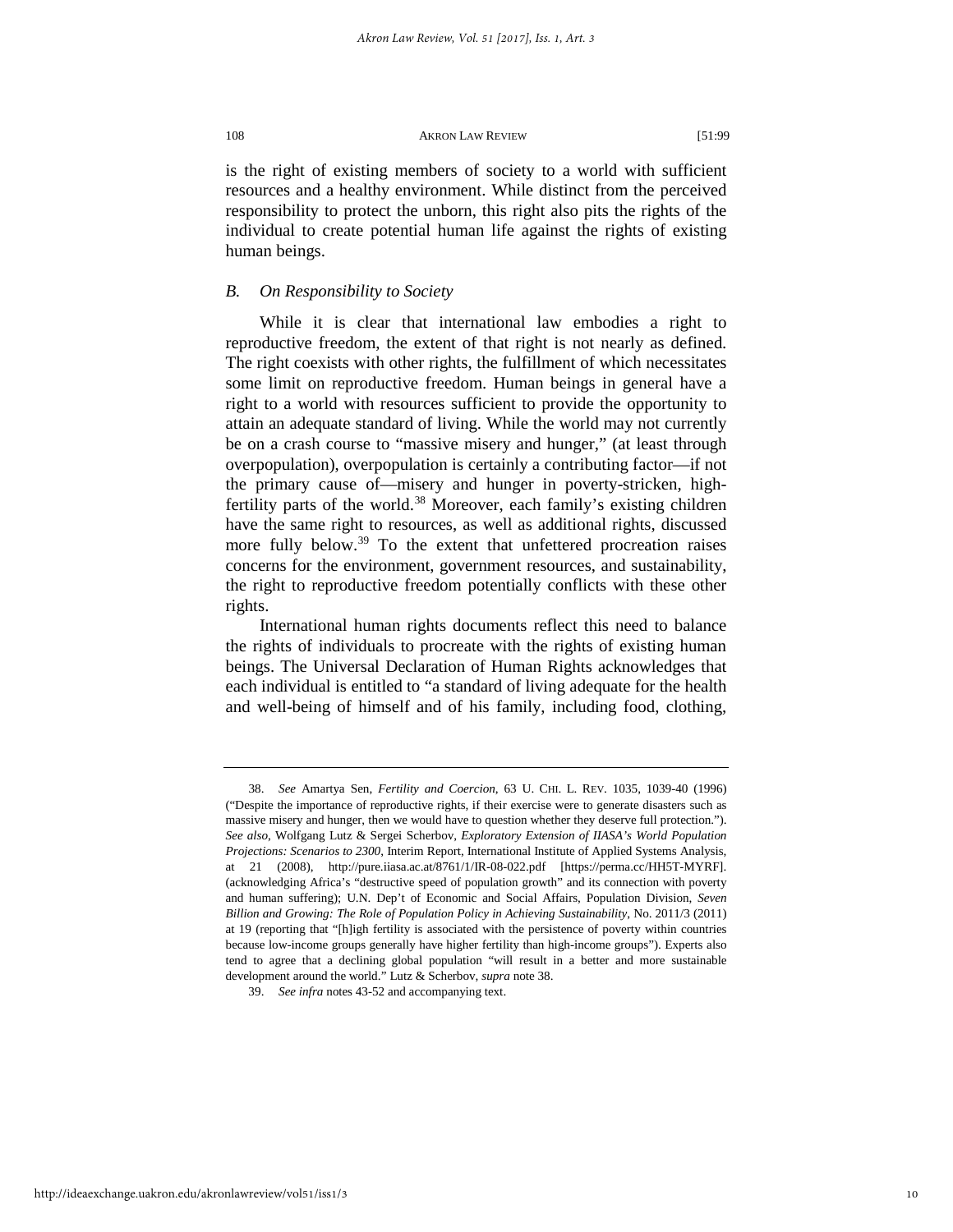housing, and medical care, and necessary social services."[40](#page-11-2) This right also appears in the International Covenant on Economic, Social, and Cultural Rights.<sup>[41](#page-11-3)</sup> A number of other international human rights documents, while not specifically acknowledging the right to an adequate standard of living, acknowledge related rights that also cannot be realized if the earth were to reach the point of "massive misery and hunger" due to overpopulation.<sup>[42](#page-11-4)</sup>

The Convention on the Rights of the Child  $(CRC)^{43}$  $(CRC)^{43}$  $(CRC)^{43}$  also acknowledges a number of rights, the realization of which depends on sustainability and responsible procreation. Echoing the Universal Declaration of Human Rights and the International Covenant on Economic, Social, and Cultural Rights, the CRC asserts that every child is entitled to: a "standard of living adequate for the child's physical, mental, spiritual, moral, and social development"<sup>[44](#page-11-6)</sup> and "the highest attainable standard of health;"[45](#page-11-7) freedom from violence, abuse, and neglect;<sup>[46](#page-11-8)</sup> and protection against exploitation.<sup>[47](#page-11-9)</sup> The CRC places a great deal of responsibility on states to secure these rights for children by providing every child with costly services,<sup>48</sup> such as: free primary education and access to higher education; $49$  well-staffed safety and health services;<sup>[50](#page-11-12)</sup> special needs assistance and services;<sup>[51](#page-11-13)</sup> and "material" assistance and support programmes, particularly with regard to nutrition, clothing, and housing."[52](#page-11-14)

<span id="page-11-1"></span>In an effort to balance these individual rights and state responsibilities with the right to reproductive freedom, international human rights documents addressing reproductive freedom have emphasized responsible procreation. The Declaration on Social Progress

<span id="page-11-0"></span>

<sup>40.</sup> G.A. Res. 217 (III) A, Universal Declaration of Human Rights art. 25(1) (Dec. 10, 1948).

<sup>41.</sup> ICESCR, *supra* note 11, at art. 11.

<sup>42.</sup> Sen, *supra* not[e 38.](#page-10-2) 

<span id="page-11-6"></span><span id="page-11-5"></span><span id="page-11-4"></span><span id="page-11-3"></span><span id="page-11-2"></span><sup>43.</sup> G.A. Res. 44/25, 44 U.N. GAOR Supp. No. 49, Convention on the Rights of the Child, U.N. Doc. A/44/736 (Nov. 20, 1989) [hereinafter CRC].

<sup>44.</sup> *Id.* at art. 27(1).

<sup>45.</sup> *Id.* at art. 24(1).

<sup>46.</sup> *Id.* at art. 19(1).

<sup>47.</sup> *Id.* at arts. 32-36.

<span id="page-11-13"></span><span id="page-11-12"></span><span id="page-11-11"></span><span id="page-11-10"></span><span id="page-11-9"></span><span id="page-11-8"></span><span id="page-11-7"></span><sup>48.</sup> *See Seven Billion and Growing*, *supra* note [38,](#page-10-2) at 20 ("Declining numbers of children would have opened numerous opportunities to improve the health and educational prospects of future generations. The majority of the least developed countries are currently facing challenges in providing such opportunities because of delays in reducing fertility.").

<sup>49.</sup> CRC, *supra* note 43, at art. 28.

<sup>50.</sup> *Id.* at art. 3(3).

<span id="page-11-14"></span><sup>51.</sup> *Id.* at art. 23(3). 52. *Id.* at art. 27(3).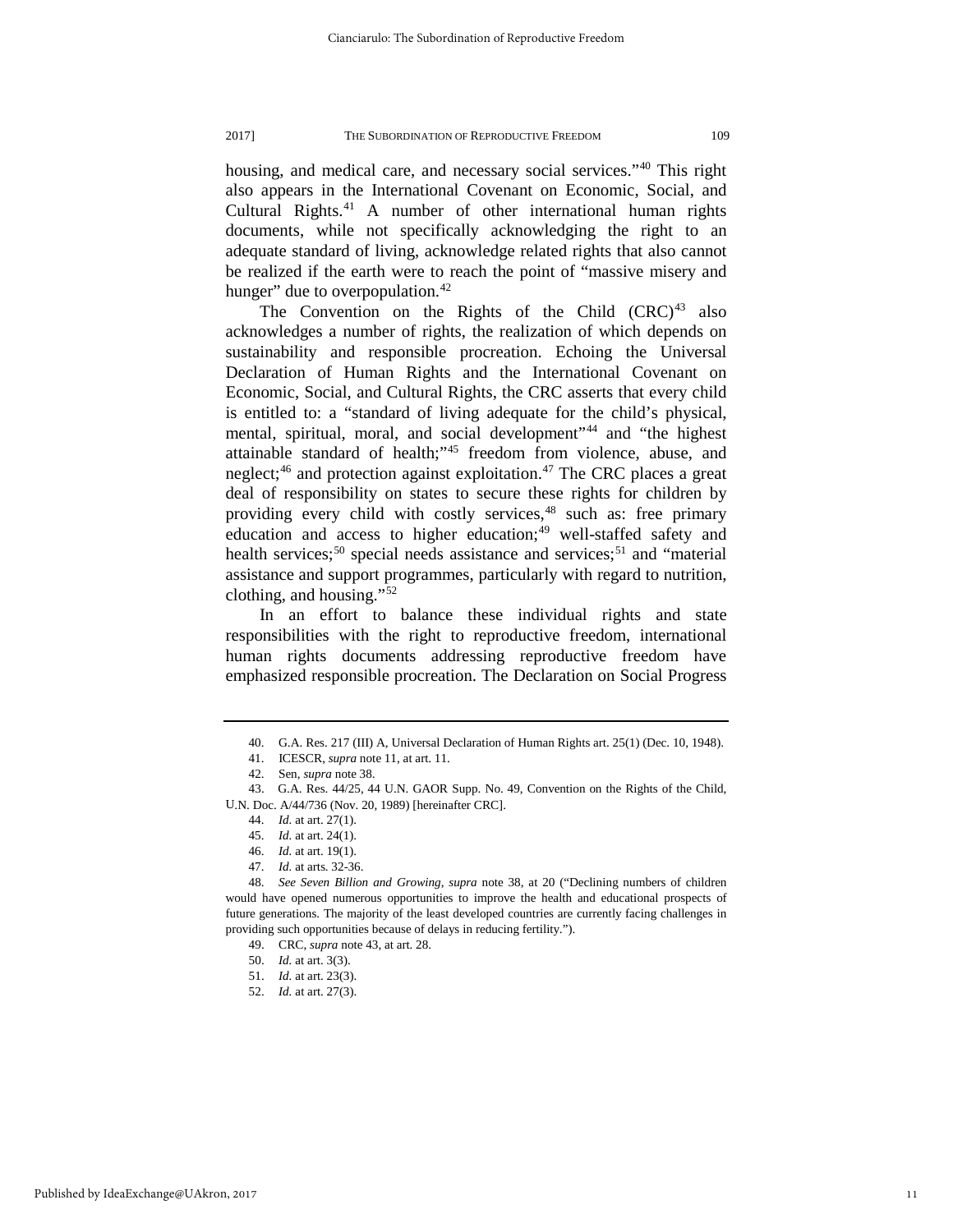and Development, the International Conference on Human Rights at Teheran, and CEDAW speak of women's and men's right to decide "freely *and responsibly*" on the number and spacing of their children.<sup>53</sup> The World Population Plan of Action was more explicit about what prospective parents should take into account when deciding freely: "the needs of their living and future children, and their responsibilities towards the community."[54](#page-12-2) Similarly, the heads of state who signed the 1966 Declaration on Population stated their belief that "family planning, by assuring greater opportunity to each person, frees man to attain his individual dignity and reach his full potential."[55](#page-12-3)

<span id="page-12-0"></span>The rights and responsibilities of the state are also essential to the discussion of reproductive freedom. As discussed above, the CRC places a great deal of responsibility on governments to provide necessary services to children,<sup>[56](#page-12-4)</sup> including an education conducive to the "development of the child's personality, talents, and mental and physical abilities to their fullest potential."[57](#page-12-5) Similarly, the signatories of the 1966 Declaration on Population urged recognition of "the population problem . . . as a principal element in long-range national planning if governments are to achieve their economic goals and fulfill the aspirations of their people."[58](#page-12-6) The World Population Plan of Action provides that "the formulation and implementation of population policies is the sovereign right of each nation" and "is to be exercised in accordance with national objectives and needs and without external interference."[59](#page-12-7) As one group of authors observed, the rights and responsibilities accorded to governments diminishes the role of individual reproductive rights, thus "making individual human rights subordinate to national objectives and values  $\dots$  ."<sup>[60](#page-12-8)</sup> These authors raise

<span id="page-12-1"></span><sup>53.</sup> Declaration on Social Progress and Development, *supra* note 12, at art. 4 (emphasis added); International Conference on Human Rights at Teheran, *supra* note [12,](#page-5-6) at art. II (16); CEDAW, *supra* note 12, at art. 16(1)(e).

<sup>54.</sup> World Population Plan of Action, *supra* note [12,](#page-5-6) at art. 14(f).

<span id="page-12-3"></span><span id="page-12-2"></span><sup>55.</sup> U.N. Population Newsletter, *Declaration on Population by World Leaders,* Population Division, at 44 (Apr. 1968).

<span id="page-12-7"></span><span id="page-12-6"></span><span id="page-12-5"></span><span id="page-12-4"></span><sup>56.</sup> *See* CRC, *supra* note [43,](#page-11-0) at art. 4 ("[P]arties shall undertake all appropriate legislative, administrative, and other measures for the implementation of the rights recognized in the present Convention . . . [and] undertake such measures to the maximum extent of their available resources.").

<sup>57.</sup> *Id.* at art. 29(1)(a).

<sup>58.</sup> *Declaration on Population by World Leaders*, *supra* not[e 55.](#page-12-0) 

<sup>59.</sup> World Population Plan of Action, *supra* note [12,](#page-5-6) at art. 14.

<span id="page-12-8"></span><sup>60.</sup> Boland et al., *supra* not[e 9,](#page-5-7) at 93.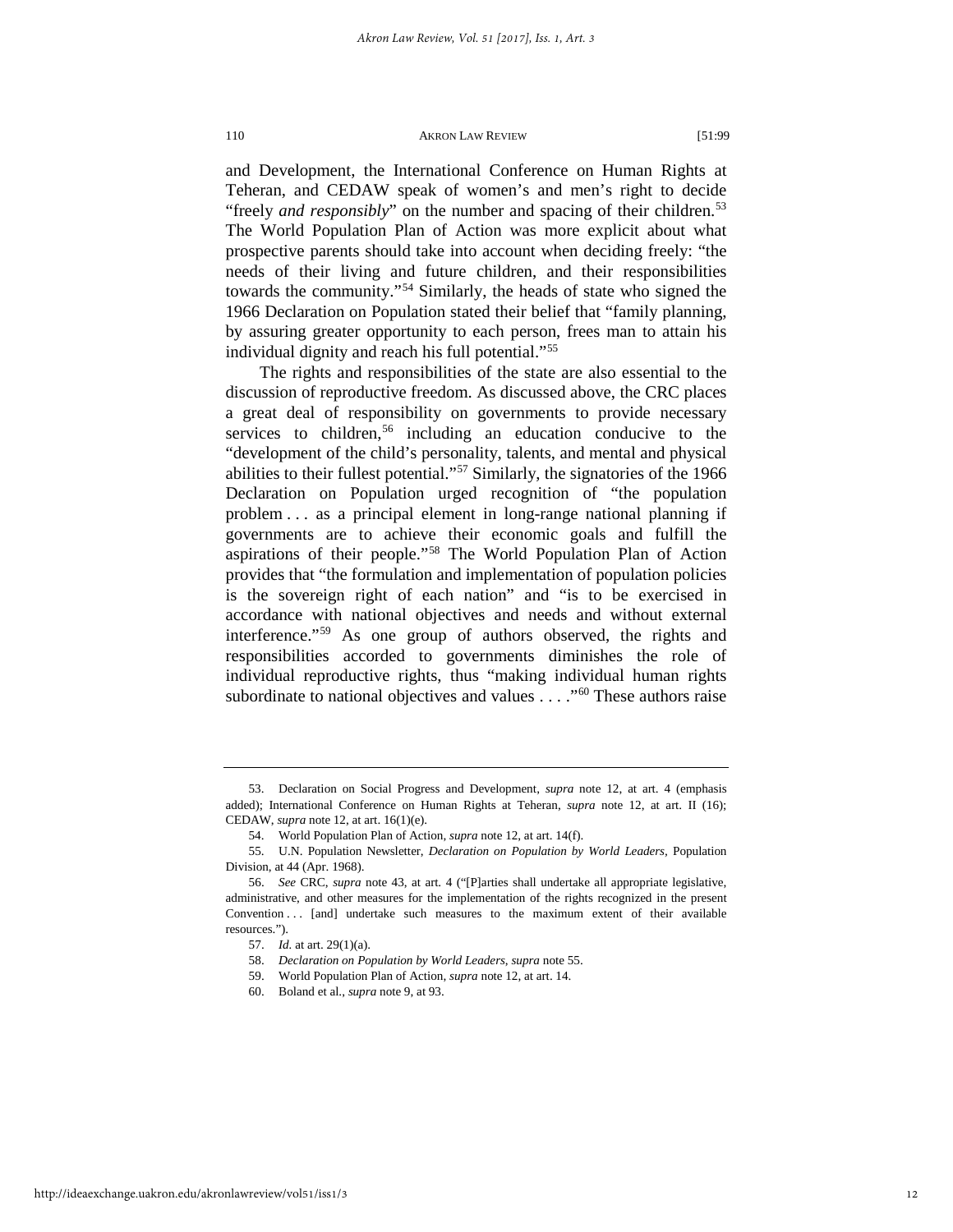a difficult and related question: "Who is to decide whether persons are acting responsibly?"<sup>[61](#page-13-0)</sup>

Despite the tension between the rights of the individual and the rights of society or the government—the same tension present in the debate over the proper extent of reproductive freedom—the basic proposition that reproductive freedom is a human right is undisputed.<sup>[62](#page-13-1)</sup> As the preceding discussion presages, the debate lies elsewhere: where the rights of the individual end and the rights of the government or society begin. The following two Parts address how the various U.S. states and the Chinese government have answered that question.

# III. U.S. ABORTION LAWS**:** REPRODUCTIVE FREEDOM VS. PRENATAL LIFE

The debate over reproductive freedom in the United States has raged over several decades, beginning with married couples' right to use contraception and progressing to a woman's right to have an abortion. Questions of morality, often (but not always) religion-based, have permeated the debates. While the question of consenting adults' right to use contraception has largely been resolved, the abortion debate continues to rage, resembling not so much a debate as a culture war. Those who are pro-choice believe the right to an abortion encompasses the right to decide for oneself when life begins and the right to make decisions regarding one's own body. Those who are anti-choice believe incontrovertibly that life begins at conception, that the fetal stages are no different from any other stages of human development, and that it is as much the duty of society to protect fetal life as it is to protect any other vulnerable human being, such as children or the disabled. This section will explore the anti-abortion movement, how the U.S. legal system has struggled to find a balance between the duty to protect prenatal life and the duty to protect reproductive freedom, and the practical effect of restrictions on the right to abortions.

<sup>61.</sup> *Id.*

<span id="page-13-1"></span><span id="page-13-0"></span><sup>62.</sup> *See* Babor, *supra* note [8,](#page-5-0) at 105-06 (1999) ("In view of the numerous United Nations documents that uphold family planning as a human right, in addition to the general practice of many states today that provide the knowledge and means of reproductive control to their citizens . . . the human right of family planning is recognized as a principle of customary international law."). *See also*, Bharati Sadasivam, *The Rights Framework in Reproductive Health Advocacy – A Reappraisal*, 8 HASTINGS WOMEN'S L.J. 313, 323 (1997) (asserting that the declarations and statements regarding reproductive freedom "constitute a vast body of 'soft law' which, although lacking the binding nature of treaty law, has undeniable value in advancing reproductive health goals").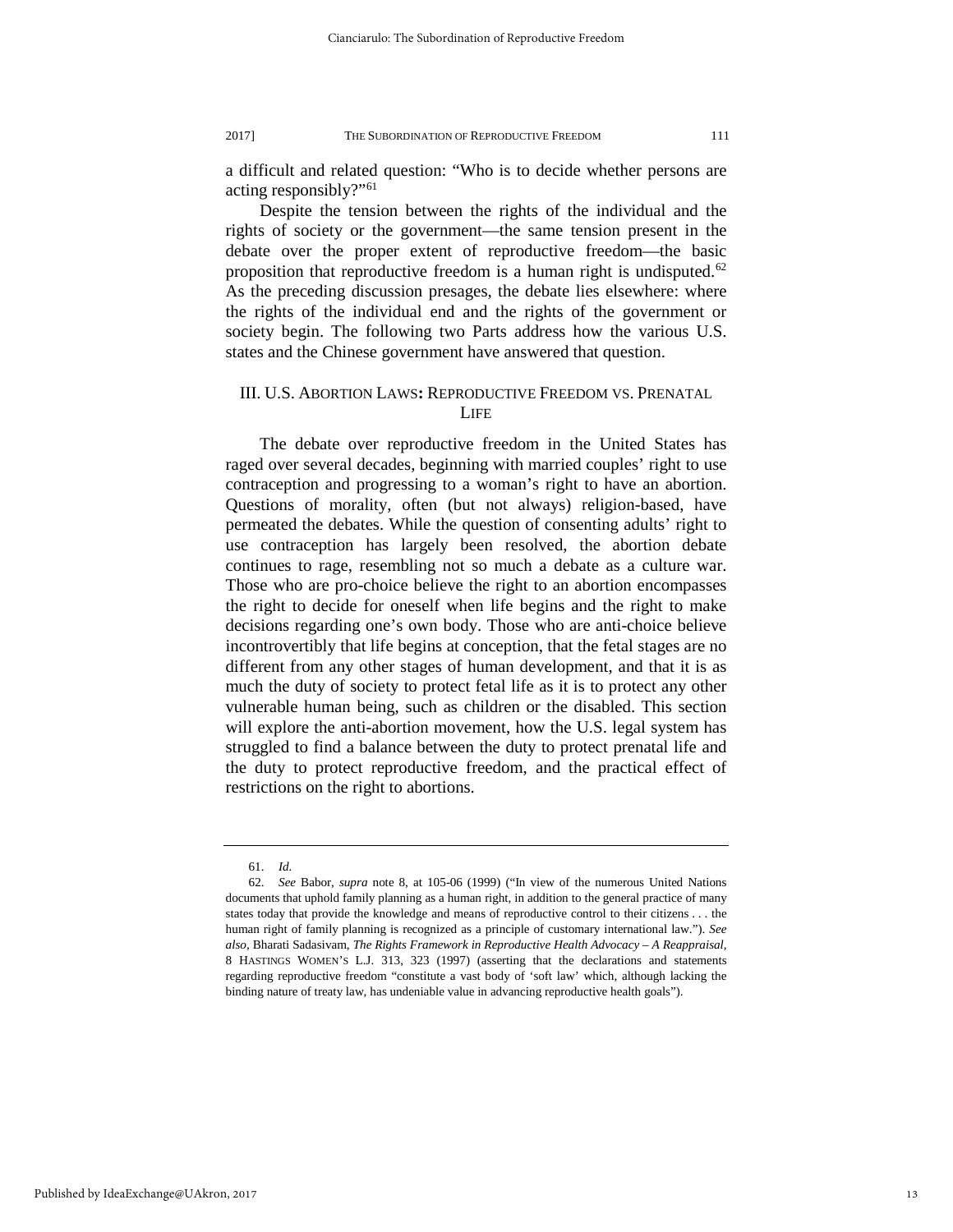# *A. U.S. Abortion Law*

1. The Constitutional Framework: *Roe v. Wade* and Its Progeny

In the culmination of several challenges to state laws restricting abortion, the U.S. Supreme Court held in *Roe v. Wade* that the Due Process Clause of the Fourteenth Amendment<sup>[63](#page-14-0)</sup> guarantees a woman a limited right to abortion.<sup>64</sup> The Court balanced this right with the responsibility of the state, but that responsibility was to the patient rather than to the state's interests in protecting prenatal life: "The State has a legitimate interest in seeing to it that abortion, like any other medical procedure, is performed under circumstances that ensure maximum safety for the patient."<sup>[65](#page-14-2)</sup> The Court provided guidelines for state regulation: i) within the first trimester, the state's interest in protecting prenatal life is minimal and thus a woman is entitled to an abortion with very little state interference; ii) within the second trimester, the state's interest in protecting prenatal life is heightened, and thus the state may impose some restrictions on abortion; and iii) within the third trimester, during which a fetus typically becomes viable, the state may impose even more restrictions on abortion.<sup>[66](#page-14-3)</sup>

Three years after *Roe*, the Supreme Court applied the *Roe* formula to a 1974 Missouri law that placed restrictions on abortion. The law required, among other things, written consent from the spouse of a woman seeking an abortion during the first 12 weeks of pregnancy, unless the abortion would save the mother's life; $67$  parental consent if the woman was younger than 18, irrespective of the trimester in which the abortion was sought;<sup>[68](#page-14-5)</sup> and physicians to exercise professional care in preserving a fetus's life or risk being charged with manslaughter.[69](#page-14-6) The lawsuit challenging the statute, *Planned Parenthood of Central Missouri v. Danforth*, [70](#page-14-7) came before the Supreme Court in 1976. Relying on the *Roe* framework, the Court held that the spousal consent and parental consent provisions were unconstitutional because the state cannot delegate the authority to prevent an abortion to anyone but the physician

<span id="page-14-0"></span><sup>63.</sup> U.S. CONST. amend. XIV, § 1.

<span id="page-14-1"></span><sup>64.</sup> Roe v. Wade, 410 U.S. 113 (1973).

<sup>65.</sup> *Id.* at 150.

<sup>66.</sup> *Id.* at 164-65.

<span id="page-14-4"></span><span id="page-14-3"></span><span id="page-14-2"></span><sup>67.</sup> H.C.S., HB 1211, 96th Gen. Assemb., 2nd Reg. Sess. § 3(3) (Mo. 1974).

<sup>68.</sup> *Id*. at § 3(4).

<span id="page-14-7"></span><span id="page-14-6"></span><span id="page-14-5"></span><sup>69.</sup> *Id*. at § 6(1).

<sup>70.</sup> Planned Parenthood of Ce. Mo. v. Danforth, 428 U.S. 52 (1976).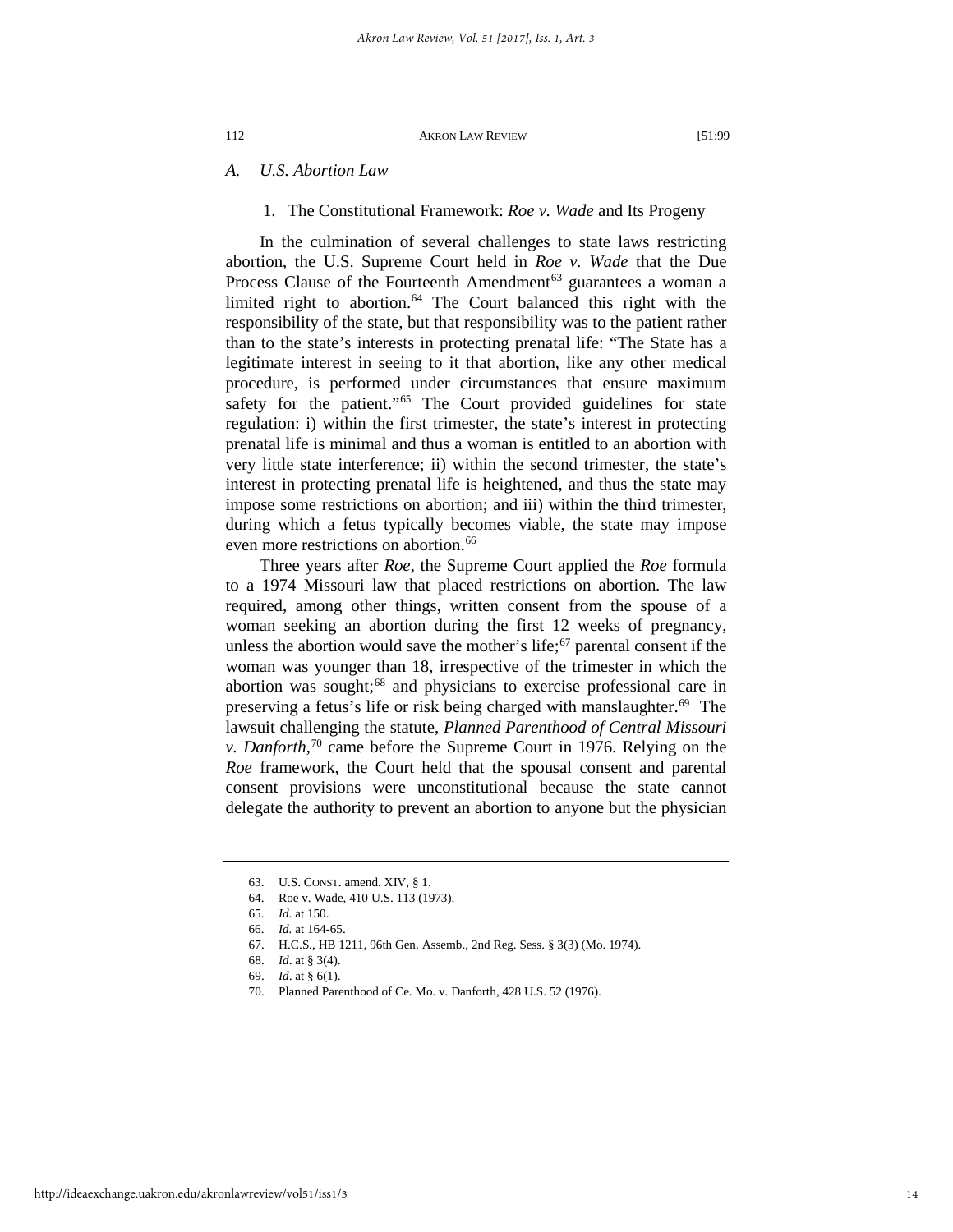and the woman during the first trimester of pregnancy.<sup>[71](#page-15-0)</sup> The Court also held that the manslaughter provision was unconstitutional because it required physicians to preserve the life of the fetus at any stage of pregnancy, including within the first trimester[.72](#page-15-1)

The Court again rejected a spousal consent requirement in 1992 when it decided *Planned Parenthood of Southeastern Pennsylvania v. Casey*. [73](#page-15-2) For the first time since *Roe v. Wade*, however, the Court upheld first-trimester regulation of abortion. In doing so, the Court reaffirmed *Roe*'s central holding that "viability marks the earliest point at which the State's interest in fetal life is constitutionally adequate to justify a legislative ban on nontherapeutic abortions."[74](#page-15-3) The Court rejected, however, *Roe's* strict trimester framework and replaced it with an "undue burden" test: "a state regulation [that] has the purpose or effect of placing a substantial obstacle in the path of a woman seeking an abortion of a nonviable fetus  $\dots$  is invalid."<sup>[75](#page-15-4)</sup> Thus, even first-trimester regulations were permissible, as long as they did not impose an undue burden. The Court rejected arguments that a 24-hour waiting period and its concomitant delays and increased costs presented an undue burden.<sup>[76](#page-15-5)</sup> Similarly, the Court found that a parental consent requirement did not present an undue burden because there was a judicial bypass provision and the consent of only one parent or guardian was required.<sup>[77](#page-15-6)</sup> Upholding its decision and reasoning in *Danforth*, the Court found Pennsylvania's spousal notification provision to be unconstitutional.<sup>[78](#page-15-7)</sup>

*Roe* and its progeny have proven to be a lightning rod for debate between advocates for the freedom of choice and advocates for the protection of prenatal life. The decades following *Roe* have seen various attempts by states to restrict abortion access as much as possible while not technically violating the Fourteenth Amendment. States have also tried to pass laws clearly not supported by *Roe* in an attempt to litigate and ultimately overturn it. The Court has consistently struck down laws that, albeit furthering a valid state interest, have "the effect of placing a substantial obstacle in the path of a woman's choice"<sup>[79](#page-15-8)</sup> and thereby

<sup>71.</sup> *Id*. at 69, 74-75.

<sup>72.</sup> *Id*. at 83.

<span id="page-15-2"></span><span id="page-15-1"></span><span id="page-15-0"></span><sup>73.</sup> Planned Parenthood of Se. Pa. v. Casey, 505 U.S. 833 (1992).

<span id="page-15-5"></span><span id="page-15-4"></span><span id="page-15-3"></span><sup>74.</sup> *Id.* at 860.

<sup>75.</sup> *Id*. at 877.

<sup>76.</sup> *Id*. at 887.

<span id="page-15-7"></span><span id="page-15-6"></span><sup>77.</sup> *Id*. at 899.

<span id="page-15-8"></span><sup>78.</sup> *Id*. at 897-98.

<sup>79.</sup> *Id.* at 877.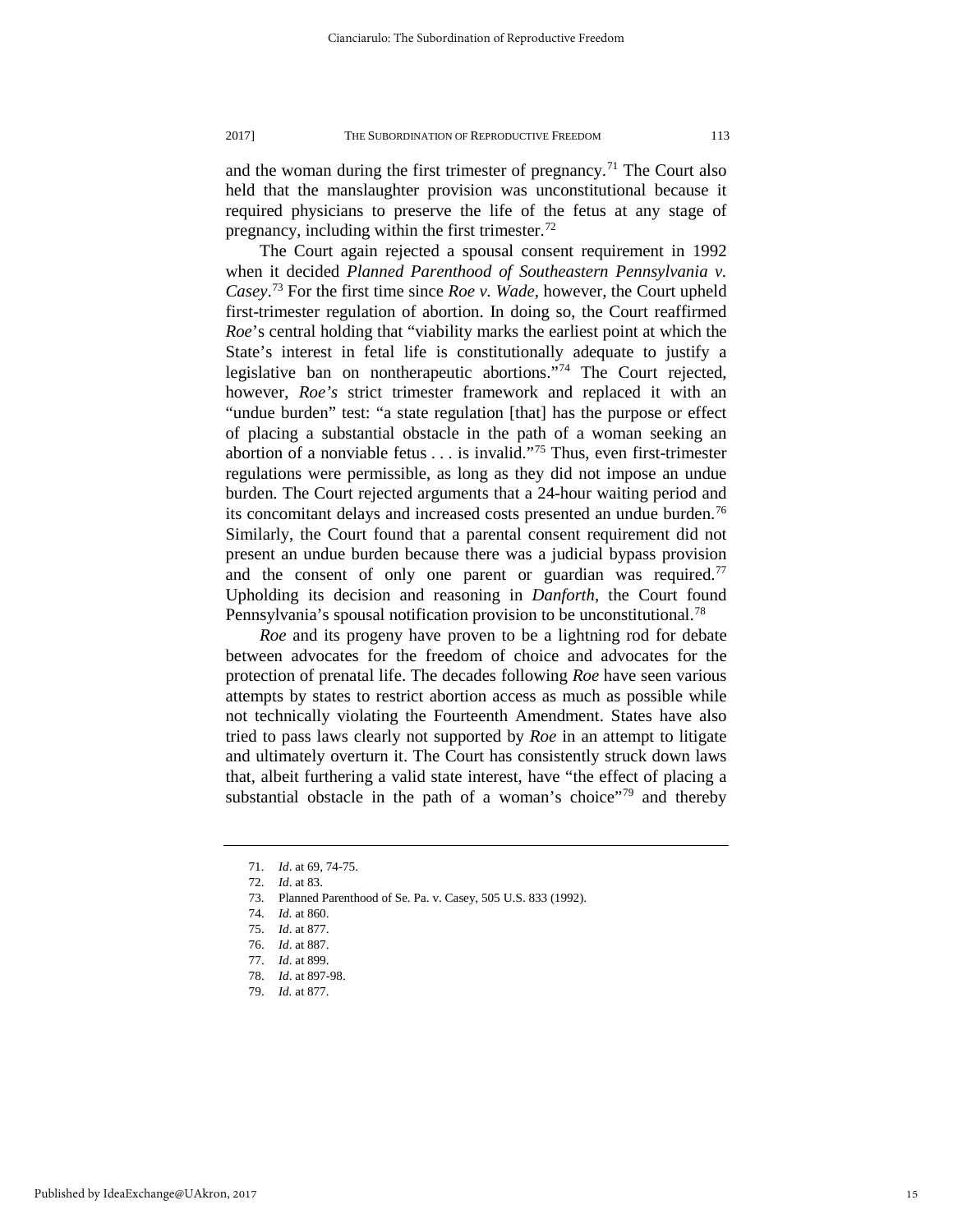"impos[ing] an undue burden on the right" to an abortion.<sup>[80](#page-16-1)</sup> The debate nevertheless continues to rage, with states continuing to propose and pass restrictions that clearly trespass beyond the boundaries set by *Roe* and its progeny.<sup>[81](#page-16-2)</sup>

# <span id="page-16-0"></span>2. State Laws Regulating Abortion

The United States has a patchwork of state laws regulating abortion. Ever since the U.S. Supreme Court in *Planned Parenthood v. Casey* gave states the right to regulate first-trimester abortions, states have imposed first-trimester restrictions such as mandatory counseling and waiting periods.<sup>[82](#page-16-3)</sup> Other restrictions include parental consent or notification requirements, <sup>83</sup> mandatory ultrasounds with audio and an

<span id="page-16-4"></span>83. *See*, *e.g.*, ALA. CODE § 26-21-3 (Lexis through 2017 Sess.); ALASKA STAT. ANN. § 18.16.020 (Lexis through 2017 Sess.); ARIZ. REV. STAT. ANN. § 36-2152 (Lexis through 2017

<sup>80.</sup> *Id.* at 878.

<span id="page-16-2"></span><span id="page-16-1"></span><sup>81.</sup> *See*, *e.g.*, N.D. ALS 119, HB 1456 (2013) (enacted) (outlawing abortion once a fetal heartbeat could be detected (typically around the sixth or seventh week of pregnancy)); La. Sess. Law Serv. Act 620, H.B. 388, 40th Reg. Sess. (2014) (enacted) (requiring doctors who perform abortions to have admitting privileges to a hospital within 30 miles of their clinics). *See also* MKB Mgmt. Corp. v. Stenehjem, 795 F.3d 768 (8th Cir. 2015) (holding that North Dakota's statute impermissibly infringed on the right to choose to terminate pregnancy before viability); June Med. Servs. LLC v. Kliebert, 158 F. Supp. 3d 473 (M.D. La. 2016) (holding that Louisiana's statute placed an undue burden on a large percentage of women seeking an abortion, and thus was facially unconstitutional).

<span id="page-16-3"></span><sup>82.</sup> *See*, *e.g.*, ALA. CODE § 26-23A-4(a) (Lexis through 2017 Sess.) (48-hour waiting period); ARIZ. REV. STAT. ANN. § 36-2153 (Lexis through 2017 Sess.) (24-hour waiting period); ARK. CODE ANN. § 20-16-1703 (Lexis through 2017 Sess.) (48-hour waiting period); GA. CODE ANN. § 31-9A-3 (Lexis through 2017 Sess.) (24-hour waiting period); IDAHO CODE ANN. § 18-609 (Lexis through 2017 Sess.) (24-hour waiting period); IND. CODE ANN. § 16-34-2-1.1 (Lexis through 2017 Sess.) (18-hour waiting period); KAN. STAT. ANN. § 65-6709 (Lexis through 2017 Sess.) (24-hour waiting period); KY. REV. STAT. ANN. § 311.725 (Lexis through 2017 Sess.) (24-hour waiting period); LA. STAT. ANN. § 40:1299.35.6 (Lexis through 2017 Sess.) (24-hour waiting period); MICH. COMP. LAWS § 333.17015 (Lexis through 2017 Sess.) (24-hour waiting period); MINN. STAT. § 145.4242 (Lexis through 2017 Sess.) (24-hour waiting period); MISS. CODE. ANN. § 41-41-33 (Lexis through 2017 Sess.) (24-hour waiting period); MO. REV. STAT. § 188.027 (Lexis through 2017 Sess.) (72 hour waiting period); NEB. REV. STAT. ANN. § 28-327 (Lexis through 2017 Sess.) (24-hour waiting period); N.C. GEN. STAT. § 90-21.82 (Lexis through 2017 Sess.) (72-hour waiting period); N.D. CENT. CODE § 14-02.1-03 (Lexis through 2017 Sess.) (24-hour waiting period); OKLA. STAT. ANN. tit. 63, § 1-738.2 (Lexis through 2017 Sess.) (72-hour waiting period); 18 PA. CONS. STAT. § 3205 (Lexis through 2017 Sess.) (24-hour waiting period); S.C. CODE ANN. § 44-41-330 (Lexis through 2017 Sess.) (24-hour waiting period); S.D. CODIFIED LAWS § 34-23A-56 (Lexis through 2017 Sess.) (72-hour waiting period); TENN. CODE ANN. § 39-15-202(d)(1) (Lexis through 2017 Sess.) (48-hour waiting period); TEX. HEALTH AND SAFETY CODE ANN. § 171.012 (Lexis through 2017 Sess.) (24 hour waiting period); UTAH CODE ANN. § 76-7-305 (Lexis through 2017 Sess.) (72-hour waiting period); VA. CODE ANN. § 18.2-76 (Lexis through 2017 Sess.) (24-hour waiting period); W. VA. CODE ANN. § 16-2I-2 (Lexis through 2017 Sess.) (24-hour waiting period); WIS. STAT. ANN. § 253.10 (Lexis through 2017 Sess.) (24-hour waiting period).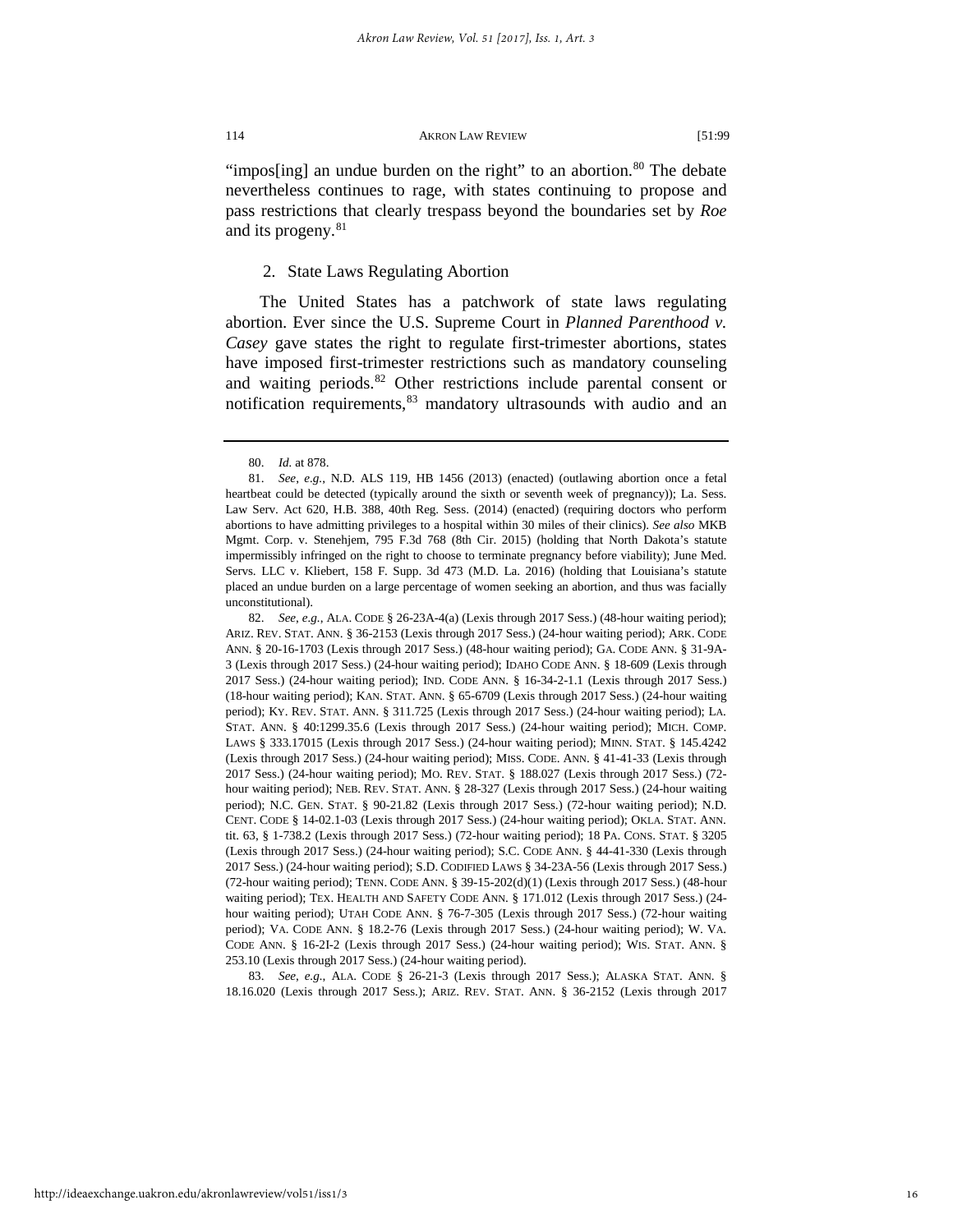oral description of the ultrasound image,<sup>[84](#page-17-0)</sup> and mandatory provision of information about alternatives to abortion.<sup>[85](#page-17-1)</sup> Additionally, several states have recently attempted to diminish access to abortion by imposing stringent requirements on providers, such as requiring that abortion doctors have admitting privileges at hospitals within 30 miles of the abortion facility<sup>86</sup> and requiring that abortion facilities meet the standards for ambulatory surgical centers. $87$  The U.S. Supreme Court

Sess.); ARK. CODE ANN. § 20-16-804 (Lexis through 2017 Sess.); COLO. REV. STAT. ANN. § 12- 37.5-104 (Lexis through 2017 Sess.); DEL. CODE ANN. tit. 24, § 1783 (Lexis through 2017 Sess.); FLA. STAT. ANN. § 390.01114 (Lexis through 2017 Sess.); GA. CODE ANN. § 15-11-682 (Lexis through 2017 Sess.); IDAHO CODE ANN. § 18-609A (Lexis through 2017 Sess.); 750 ILL. COMP. STAT. ANN. 70/15 (Lexis through 2017 Sess.); IND. CODE ANN. § 16-34-2-4 (Lexis through 2017 Sess.); IOWA CODE ANN. § 135L.3 (Lexis through 2017 Sess.); KAN. STAT. ANN. § 65-6704 (Lexis through 2017 Sess.); KY. REV. STAT. ANN. § 311.732 (Lexis through 2017 Sess.); LA. STAT. ANN. § 40:1061.14 (Lexis through 2017 Sess.); MD. CODE ANN., HEALTH-GEN. § 20-103 (Lexis through 2017 Sess.); MASS. GEN. LAWS ANN. ch. 112, § 12S (Lexis through 2017 Sess.); MICH. COMP. LAWS ANN. § 722.903 (Lexis through 2017 Sess.); MINN. STAT. ANN. § 144.343 (Lexis through 2017 Sess.); MISS. CODE. ANN. § 41-41-53 (Lexis through 2017 Sess.); MO. ANN. STAT. § 188.028 (Lexis through 2017 Sess.); NEB. REV. STAT. ANN. § 28-327.09 (Lexis through 2017 Sess.); N.H. REV. STAT. ANN. § 132:33 (Lexis through 2017 Sess.); N.C. GEN. STAT. ANN. § 90-21.7 (Lexis through 2017 Sess.); N.D. CENT. CODE ANN. § 14-02.1-03.1 (Lexis through 2017 Sess.); OHIO REV. CODE ANN. § 2919.12 (Lexis through 2017 Sess.); OKLA. STAT. ANN. tit. 63, § 1-740.2 (Lexis through 2017 Sess.); 18 PA. STAT. AND CONS. STAT. ANN. § 3206 (Lexis through 2017 Sess.); 23 R.I. GEN. LAWS ANN. § 23-4.7-6 (Lexis through 2017 Sess.); S.C. CODE ANN. § 44-41-31 (Lexis through 2017 Sess.); S.D. CODIFIED LAWS § 34-23A-7 (Lexis through 2017 Sess.); TENN. CODE ANN. § 37-10-303 (Lexis through 2017 Sess.); TEX. FAM. CODE ANN. § 33.002 (Lexis through 2017 Sess.); UTAH CODE ANN. § 76-7-304.5 (Lexis through 2017 Sess.); VA. CODE ANN. § 16.1-241 (Lexis through 2017 Sess.); W. VA. CODE ANN. § 16-2F-3 (Lexis through 2017 Sess.); WIS. STAT. ANN. § 48.375 (Lexis through 2017 Sess.); WYO. STAT. ANN. § 35-6-118 (Lexis through 2017 Sess.).

<span id="page-17-0"></span><sup>84.</sup> *See*, *e.g.*, ALA. CODE §§ 26-23A-4(4), (5); 26-23A-6 (b), (c) (Lexis through 2017 Sess.); ARIZ. REV. STAT. §§ 36-2151; 36-2156 (Lexis through 2017 Sess.); FLA. STAT. ANN. §§ 390.0111(3)(a)1.b.(I) through (3)(a)1.b.(IV) (Lexis through 2013 Sess.); KY. REV. STAT. ANN. §§ 311.710 to 311.820 (Lexis through 2017 Sess.); LA. STAT. ANN. § 40:1299.35.2(D) (Lexis through 2013 Sess.); MISS. CODE ANN. § 41-41-34 (Lexis through 2013 Sess.); TEX. HEALTH & SAFETY CODE §§ 171.012; 171.0122 (Lexis through 2013 Sess.); VA. CODE ANN. § 18.2-76 (B);(C);(D)(4);(D)(5);(F)(1) (Lexis through 2013 Sess.); WIS. STAT. ANN. § 253.10 (3g) (Lexis through 2012 Sess.).

<span id="page-17-1"></span><sup>85.</sup> *See*, *e.g.*, ALA. CODE § 26-23A-4(a) (Lexis through 2017 Sess.); ARIZ. REV. STAT. ANN. § 36-2153 (Lexis through 2017 Sess.); ARK. CODE ANN. § 20-16-810 (Lexis through 2017 Sess.); IND. CODE ANN. § 16-34-2-1.1 (Lexis through 2017 Sess.); KAN. STAT. ANN. § 65-6704 (Lexis through 2017 Sess.); KY. REV. STAT. ANN. § 311.725 (Lexis through 2017 Sess.); LA. REV. STAT. ANN. § 40:1299.35.6 (Lexis through 2017 Sess.); MASS. GEN. LAWS ANN. ch. 112, § 12S (Lexis through 2017 Sess.); MISS. CODE. ANN. § 41-41-33 (Lexis through 2017 Sess.); MO. ANN. STAT. § 188.027 (Lexis through 2017 Sess.); OKLA. STAT. ANN. tit. 63, § 1-738.2 (Lexis through 2017 Sess.); 18 PA. STAT. AND CONS. STAT. ANN. § 3205 (Lexis through 2017 Sess.); UTAH CODE ANN. § 76-7-305.5 (Lexis through 2017 Sess.); WIS. STAT. ANN. § 253.10 (Lexis through 2017 Sess.).

<span id="page-17-3"></span><span id="page-17-2"></span><sup>86.</sup> *See*, *e.g.*, TEX. HEALTH & SAFETY CODE ANN. §171.0031(a) (Lexis through 2015 Sess.).

<sup>87.</sup> *See*, *e.g.*, TEX. HEALTH & SAFETY CODE ANN. §245.010(a) (Lexis through 2017 Sess.).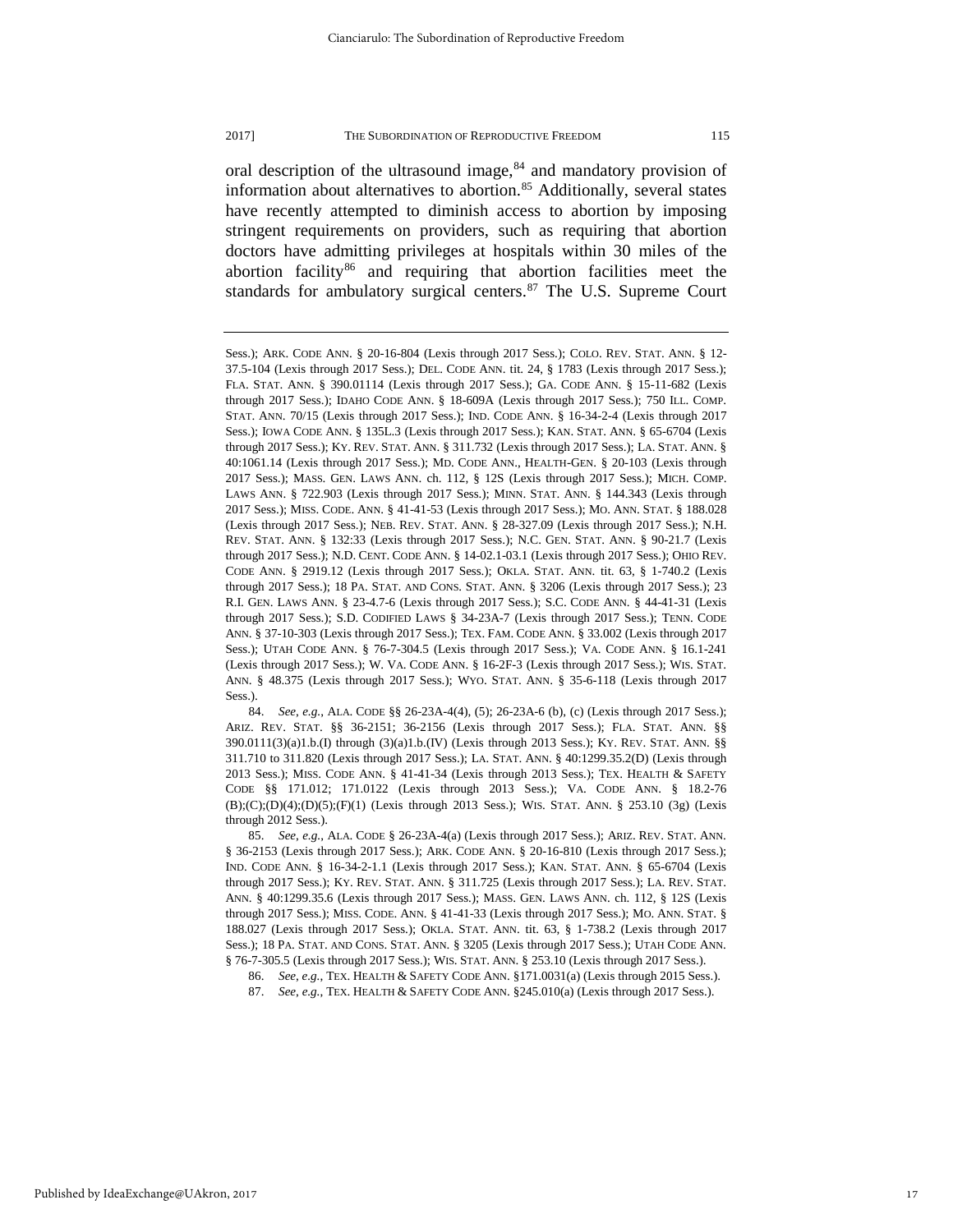ruled on June 27, 2016 that such requirements "place[] a substantial obstacle in the path of women seeking a previability abortion, each constitutes an undue burden on abortion access, and each violates the Federal Constitution."[88](#page-18-0)

Many of the restrictions that U.S. states impose on women seeking abortions run afoul of accepted international human rights norms. In 2011, the U.N. Special Rapporteur on the Right of Everyone to the Enjoyment of the Highest Attainable Standard of Physical and Mental Health listed a number of abortion restrictions found throughout the world. Among these restrictions are "laws prohibiting public funding of abortion care; requirements of counselling and mandatory waiting periods for women seeking to terminate a pregnancy; . . . [and] parental and spousal consent requirements."[89](#page-18-1) The report stated that "[t]hese laws make safe abortions . . . unavailable, especially to poor, displaced and young women."[90](#page-18-2) As discussed below, however, opponents of abortion believe that they are protecting the human rights of unborn humans, and that laws and norms failing to recognize the unborn as humans are fundamentally flawed.

# *B. Rationale Supporting Restrictions on Access to Abortion: Life Begins at Conception*

Persons who oppose abortion hold the unshakeable belief that terminating human life at any stage of development, beginning with fertilization of the ovum, is morally wrong and a gross violation of human rights.<sup>[91](#page-18-3)</sup> The anti-abortion movement in the United States is thus defined by the core belief that life begins at conception. As expressed by the National Right to Life Committee, "[t]he only reasonable perspective is that every human being's life must be protected from the moment of fertilization until natural death."[92](#page-18-4) Similarly, the American Association of Pro-Life Obstetricians and Gynecologists states that "the unborn child

<sup>88.</sup> Whole Woman's Health v. Hellerstedt, 136 S. Ct. 2292, 2300 (2016).

<span id="page-18-2"></span><span id="page-18-1"></span><span id="page-18-0"></span><sup>89.</sup> Interim report of the Special Rapporteur on the right of everyone to the enjoyment of the highest attainable standard of physical and mental health, *supra* note 22.

<sup>90.</sup> *Id.*

<span id="page-18-3"></span><sup>91.</sup> *See*, *e.g.*, *Human Life and Dignity*, U.S. CONF. OF CATHOLIC BISHOPS, http://www.usccb.org/issues-and-action/human-life-and-dignity/index.cfm [https://perma.cc/PZ3K-KCPJ]. ("[E]very human life is sacred from conception to natural death.").

<span id="page-18-4"></span><sup>92.</sup> Olivia Gans Turner & Mary Spaulding Balch, *When They Say . . . You Say: Defending the Pro-Life Position & Framing the Issue by the Language We Use*, NATIONAL RIGHT TO LIFE COMM., (2014) at 12, http://www.nrlc.org/uploads/WhenTheySayPacket.pdf [https://perma.cc/6HE6-PAH7].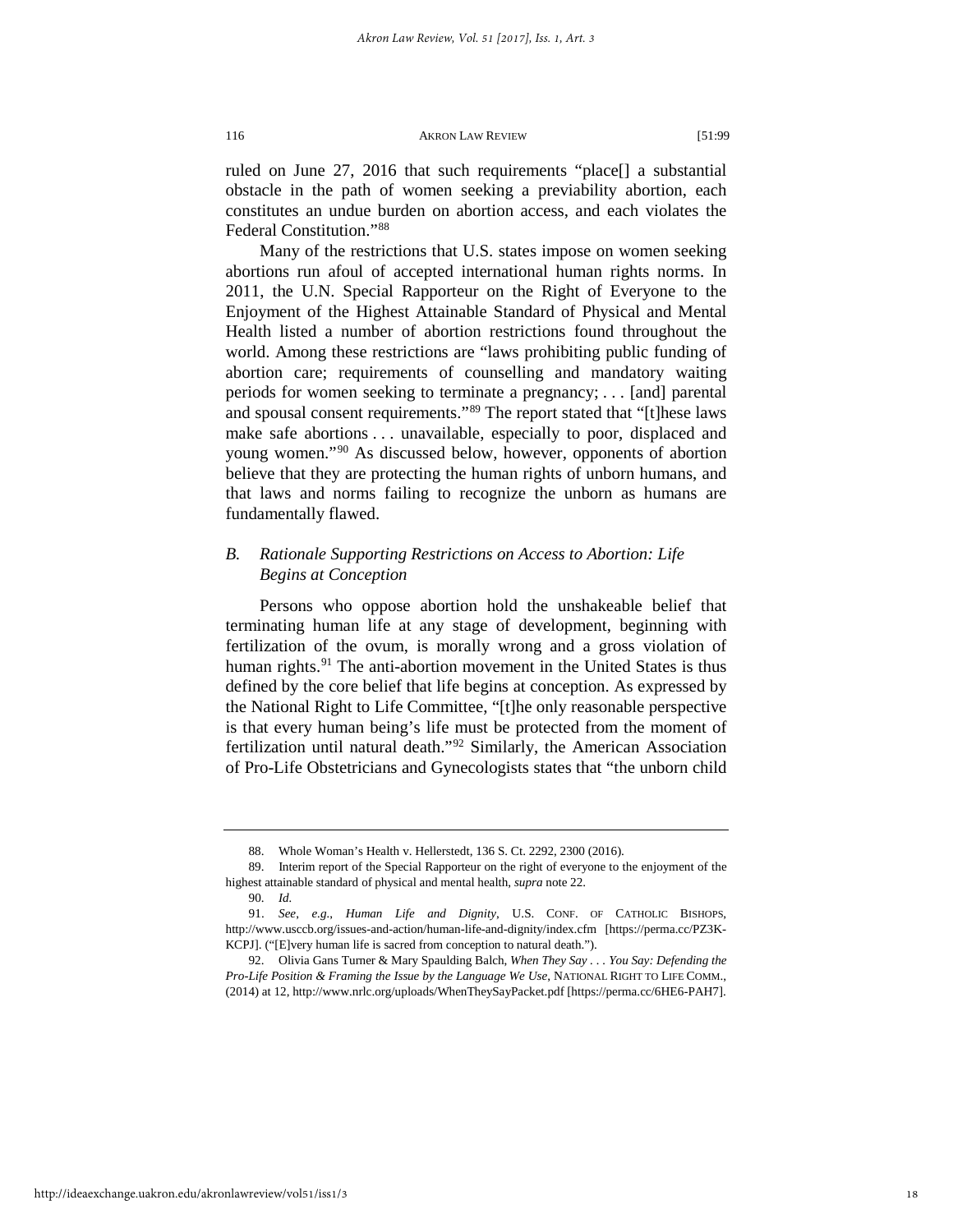is a human being from the time of fertilization."[93](#page-19-0) Myriad other antiabortion organizations voice the same core belief.<sup>94</sup>

One of the most fascinating aspects of the abortion debate is the related debate over whether that core belief is religious. It clearly is a belief grounded in religious convictions for explicitly religious groups, such as the U.S. Conference of Catholic Bishops, whose members oppose abortion because they believe all life is a gift from God,<sup>[95](#page-19-2)</sup> and the Christian Medical and Dental Association, whose members oppose abortion as "contrary to respect for the sanctity of human life, as taught in the revealed, written Word of God."[96](#page-19-3) Other groups, however, avoid any mention of God or religion and instead mention the dignity and value of each individual life.<sup>[97](#page-19-4)</sup>

Court filings from anti-abortion groups also dispute that the belief that life begins at conception is necessarily religious, or the filings avoid any mention of religion altogether. The primary focus of anti-abortion legal action tends to be, purportedly, concern for the health and safety of women. For example, an amicus brief filed by several religiouslyaffiliated medical associations raised the following arguments in support of a Texas law restricting the administration of an oral early-abortion drug commonly known as RU-486: "States have a legitimate interest in women's health from the outset of pregnancy;" "[s]tates have 'wide discretion' to regulate abortion when there is 'medical and scientific

<span id="page-19-0"></span><sup>93.</sup> *Our Mission Statement*, AMERICAN ASSOCIATION OF PRO-LIFE OBSTETRICIANS AND GYNECOLOGISTS, http://www.aaplog.org/about-2/our-mission-statement/ [https://perma.cc/7XV2- C4QJ].

<span id="page-19-1"></span><sup>94</sup>*. See, e.g*., *Statement of Values*, COLORADO RIGHT TO LIFE, http://www.coloradorighttolife.org/statement-values [https://perma.cc/43XQ-MGWJ] ("Every human being has a God-given right to life from the beginning of that person's biological development through natural death, regardless of their perceived value to society."); *Who We Are*, TEXAS RIGHT TO LIFE, https://www.texasrighttolife.com/who-we-are/ [https://perma.cc/BHS3- 5HTG] ("[E]ach human being, from the moment of fertilization until natural death, has an immeasurable dignity and inalienable Right to Life."); *The Mission and Vision of Wisconsin Right to Life*, WISCONSIN RIGHT TO LIFE, http://wrtl.org/mission/ ("[E]ach human life is inherently valuable from fertilization to natural death.").

<sup>95.</sup> U.S. CONF. OF CATHOLIC BISHOPS, *supra* note 91.

<span id="page-19-3"></span><span id="page-19-2"></span><sup>96.</sup> *Abortion Ethics Statement*, CHRISTIAN MEDICAL AND DENTAL ASSOCIATION, https://cmda.org/resources/publication/abortion-ethics-statement [https://perma.cc/2UHR-XMQH.

<span id="page-19-4"></span><sup>97.</sup> *See, e.g.*, *About Us*, AMERICAN ASSOCIATION OF PRO-LIFE OBSTETRICIANS AND GYNECOLOGISTS, <http://www.aaplog.org/about-us/> [https://perma.cc/W5EZ-NR54] ("[P]urpose is to reaffirm the unique value and dignity of individual human life in all stages of growth and development from fertilization onward."); *National Right to Life Mission Statement*, NATIONAL RIGHT TO LIFE, <http://www.nrlc.org/about/mission/> [https://perma.cc/G2B5-UMP7] ("National Right to Life carries out its lifesaving mission by promoting respect for the worth and dignity of every individual human being, born or unborn, including unborn children from their beginning.").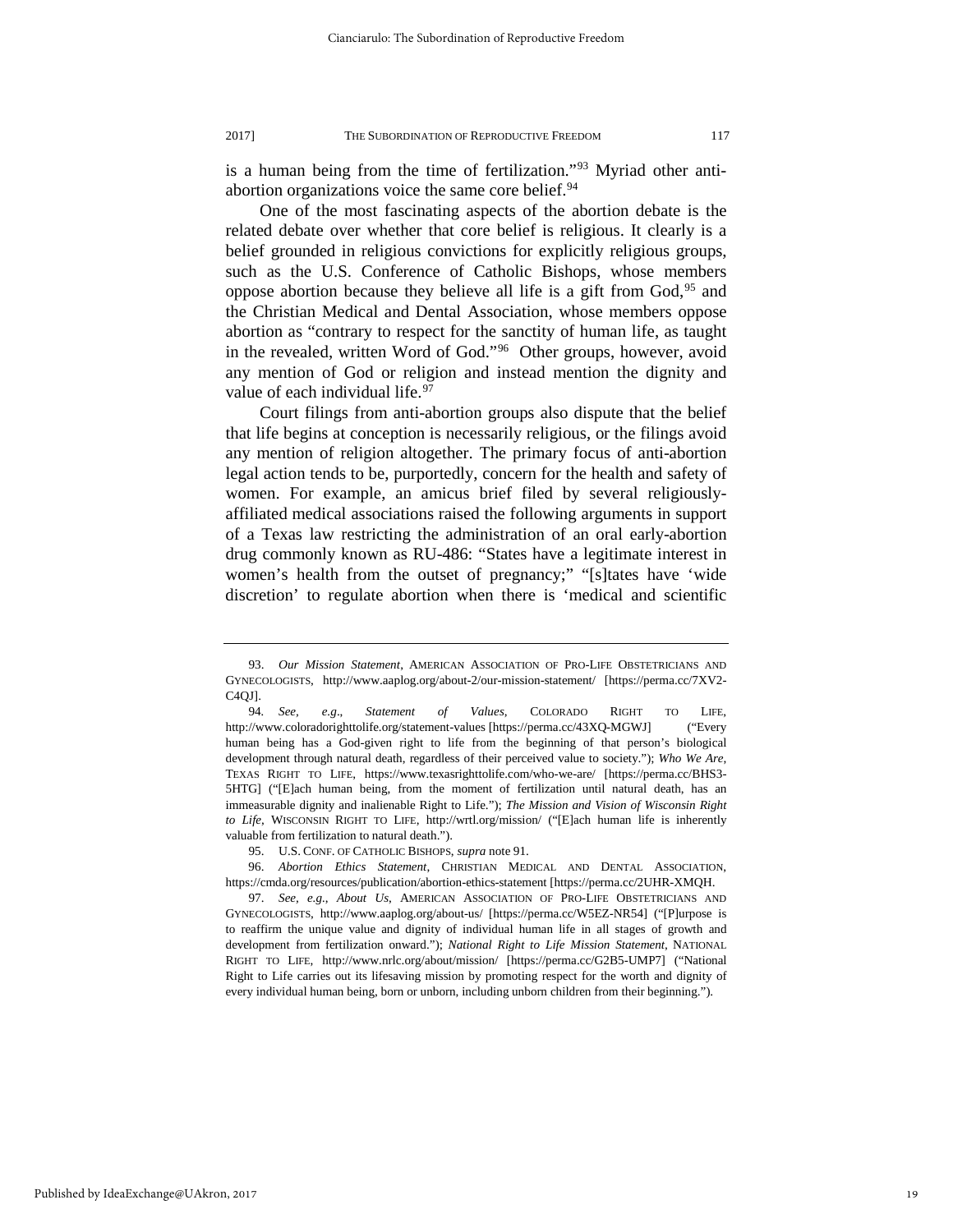uncertainty;'" and "[s]afety and medical data support . . . the 'wide discretion' of the Texas Legislature."[98](#page-20-0)

It is perhaps perplexing at first glance that groups that hold strong religious beliefs would avoid couching their opposition to abortion in religious terms. But the motivation for avoiding any mention of religious convictions becomes clear when viewed in the context of constitutionally-protected religious freedom.<sup>[99](#page-20-1)</sup> If the parlance of the antiabortion movement is "abortion is a crime against God and humanity according to my religion," then members of that religion are using secular legislatures to impose their beliefs on others in contravention of the First Amendment.<sup>[100](#page-20-2)</sup> As one religious group stated in its amicus brief supporting abortion rights, "[d]efining human life as beginning from the moment of conception places the state's imprimatur upon a particular religious belief, in an area that has been the subject of considerable theological and doctrinal dispute." <sup>[101](#page-20-3)</sup>

Regardless of the legal reasons why anti-abortion groups often avoid mention of religious convictions, there is little doubt that belief in life from the moment of conception is primarily a religious one.<sup>[102](#page-20-4)</sup> The debate, however, often transcends religion. For some who espouse an anti-choice perspective, it is not a religious question but rather one of human rights. Some atheists and secularists share the belief, from a humanist perspective, that embryos and fetuses are human beings who should be protected just as any vulnerable human being should be protected from violence.<sup>[103](#page-20-5)</sup> Similarly, many people identify as members

<span id="page-20-5"></span>103. *See*, *e.g.*, *Human Being*, SECULAR PROLIFE, http://www.secularprolife.org/ #!abortion/cimp [https://perma.cc/M2A9-DG77] (stating that members believe, absent or regardless

<span id="page-20-0"></span><sup>98.</sup> Brief for American Association of Pro-Life Obstetricians & Gynecologists, Christian Medical Association, Catholic Medical Association, Physicians for Life, National Association of Pro Life Nurses, National Association of Catholic Nurses, and The National Catholic Bioethics Center as Amici Curiae Supporting Defendants-Appellants, Planned Parenthood of Greater Tex. Surgical Health Servs. v. Abbott, 748 F.3d 583 (5th Cir. 2014), (No. 13-51008).

<span id="page-20-1"></span><sup>99.</sup> *See* Lee, *supra* note [1,](#page-2-1) at 343 (asserting that the right to freedom of religion would be seriously impinged upon if a particular religious teaching should be transformed into secular law and therefore binding on the entire population, including other religious or nonreligious groups).

<span id="page-20-2"></span><sup>100.</sup> *See*, *e.g.*, John Morton Cummings, Jr., Comment, *The State, the Stork, and the Wall: The Establishment Clause and Statutory Abortion Regulation*, 39 CATH. U. L. REV. 1191, 1193 (1990) ("[Antiabortion] statutes lack a secular purpose, benefit specific religious organizations, unnecessarily entangle church and state, and place the state on one side of a political issue which is divided along religious lines, thus violating the establishment clause.").

<span id="page-20-3"></span><sup>101.</sup> Brief for Agudath Israel of America as Amici Curiae Supporting Petitioners, Webster v. Reprod. Health Servs., 492 U.S. 490 (1989) (No. 88-605), at 4.

<span id="page-20-4"></span><sup>102.</sup> *See* Hernandez, *supra* note [37,](#page-9-4) at 347 (citing P. SACHDEV, INTERNATIONAL HANDBOOK ON ABORTION 3 (1988)) ("In the Western world, prohibition of abortion was based on religious grounds: the Catholic Church's condemnation of abortion or any form of contraception.").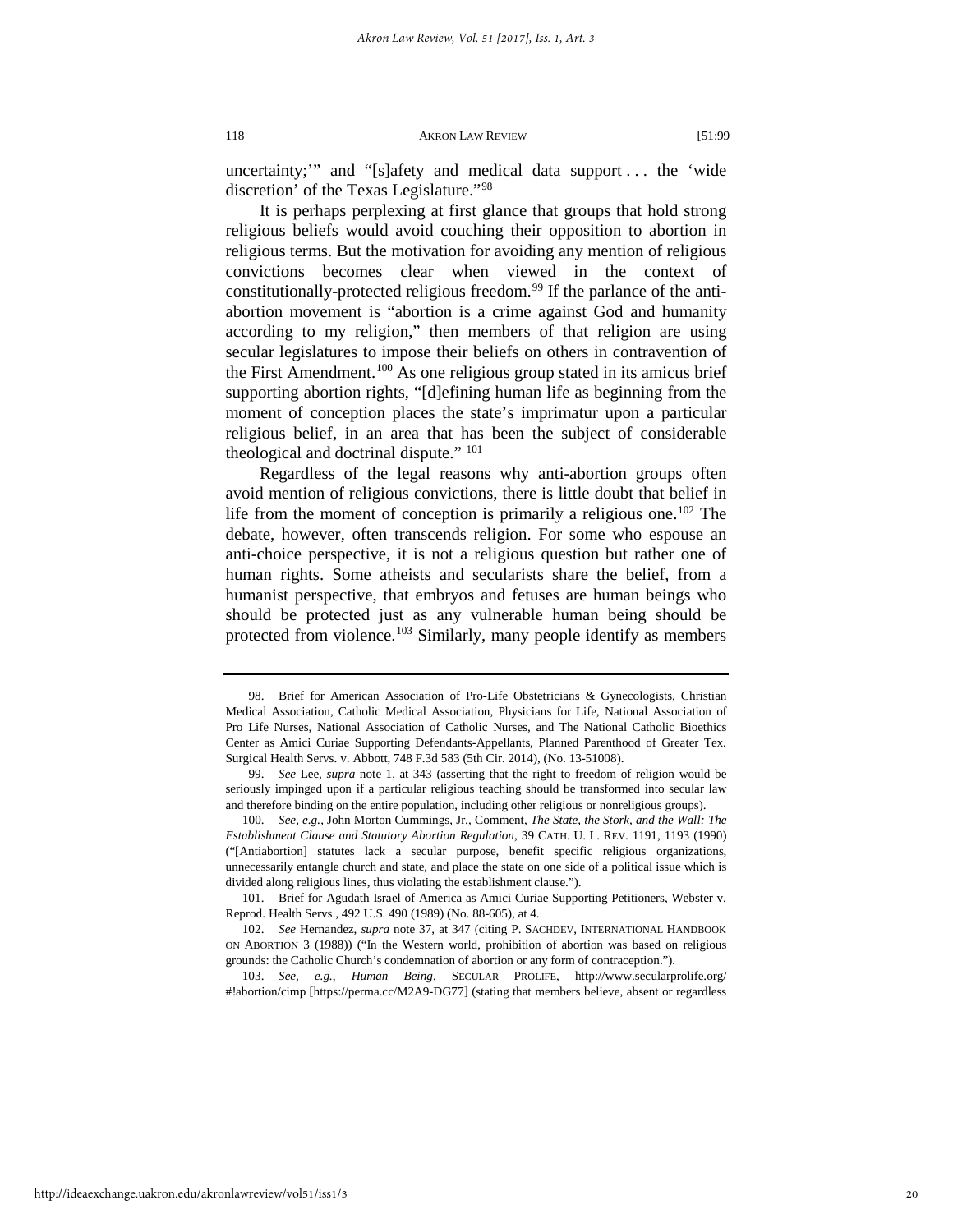of religions that are against abortion, such as Catholicism, but nevertheless personally support individual choice on the matter of abortion<sup>[104](#page-21-0)</sup>

Given the existence of both secular and religious viewpoints that life begins at conception and that human beings should have the right to life at all stages of development, as well as individual deviation from the official teachings of various churches on abortion, it is clear that the argument transcends religion. It is also fair to say that the question, while not always religious, is nevertheless a profoundly personal one, given the wide disparity of views on abortion. Even anti-abortion groups concede that at least 50% of Americans believe abortion should be  $legal.<sup>105</sup>$  $legal.<sup>105</sup>$  $legal.<sup>105</sup>$ 

In light of the fact that at least half of the U.S. population opposes abortion, one might imagine that means of preventing unwanted pregnancy, namely contraception and sex education, would be widely accessible and viewed favorably. In actuality, the reverse is true. As discussed below, the predominantly religious underpinnings of the anti-

of any religious beliefs, that because embryos and fetuses are human beings, and that it is universally accepted that killing human beings is wrong, it is wrong to kill unborn human beings); *About Pro-Life Humanists*, PRO-LIFE HUMANISTS, http://www.prolifehumanists.org/ ("[O]ppose discrimination against biological humans on the grounds of what they look like and how they function, and we believe that abortion should be rejected on the same ground as racism, sexism and ableism – which place greater importance on what the human entity does and looks like, than on what the entity in question actually is.").

<span id="page-21-0"></span><sup>104.</sup> *See*, *e.g.*, Brief for Religious Coalition for Reproductive Choice, 53 other religious organizations and religiously affiliated organizations, and fourteen clergy and laypersons as Amici Curiae Supporting Respondent, Stenberg v. Carhart, 530 U.S. 914 (2000) (No. 99-830), at 10, n.4 (internal citations omitted):

Some Roman Catholics, however, have explored and advocated religious views that would tolerate abortion under some circumstances. One Catholic organization has recently stated that there "is much in the Catholic tradition that supports the pro-choice position. [A] careful reading of church documents shows that while the prohibition of abortion is a serious teaching, room remains for Catholics to support the legalization of abortion and even its morality in a wide range of circumstances . . . ." According to a recent poll, eighty-two percent of Catholics in this country believe that abortion should be legal either under certain circumstances or without restrictions. Moreover, thirty-nine percent believe that a woman should be able to decide to have an abortion no matter what the reason. Only fifteen percent of Catholics believe that abortion should be illegal in all circumstances.

<span id="page-21-1"></span><sup>105.</sup> *See* Secular Pro-Life, *Anti-abortion is not anti-woman*, available at http://www.secularprolife.org/#!pro-woman/c14bx [https://perma.cc/JZ72-B5KJ] ("There's little difference between the number of men and number of women who call themselves 'pro-life' (roughly half of Americans), and there's also little difference between the number of men and number of women who believe abortion should generally be illegal (again, roughly half of Americans) – and these trends have held for years.").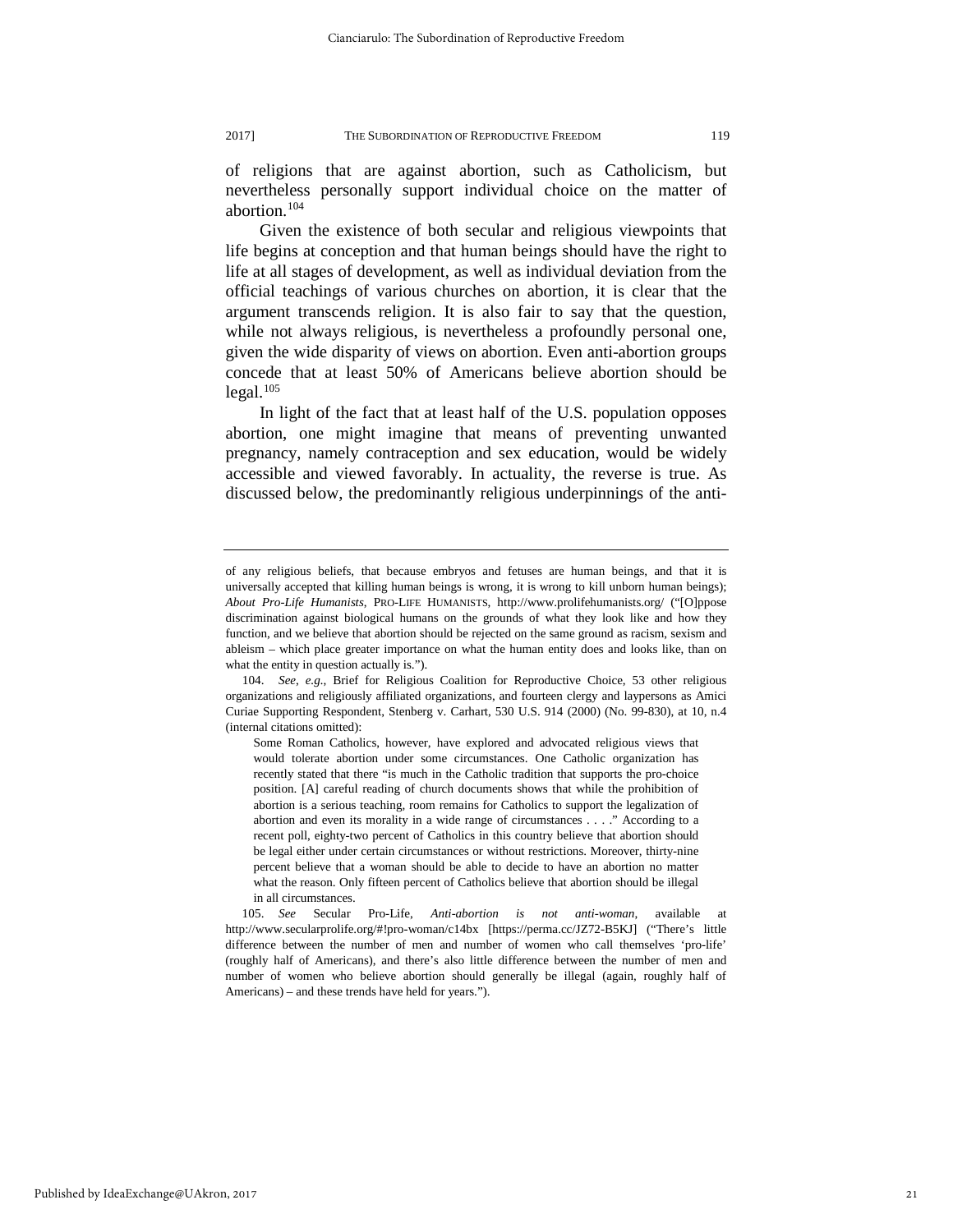abortion movement pervade many other aspects of sexual health and family planning.

# *C. Beyond the Rationale: Religion- and Conscience-Based Restrictions on Access to Contraception and Sex Education Impede Protection of Prenatal Life*

Conscience- or religion-based restrictions on abortion are exacerbated in the United States by a lack of access to contraception and sex education. Many prominent anti-abortion groups also oppose sex before marriage, contraception, and comprehensive sex education. They and the lawmakers whom they support seek to defund Planned Parenthood<sup>[106](#page-22-0)</sup> (the largest provider of reproductive health services in the United States)<sup>[107](#page-22-1)</sup> and promote abstinence-only sex education. As a result, in part of these efforts, an estimated 20 million women at risk of an unwanted pregnancy in the United States required publicly-funded contraceptive services in 2014,<sup>[108](#page-22-2)</sup> but only 39% of those women received it,  $109$  down from 47% in 2010.<sup>110</sup>

American women also faced a lack of access to contraception by pharmacists who refused to dispense lawfully prescribed contraception because of their religious or moral beliefs.<sup>[111](#page-22-5)</sup> Several states explicitly allow pharmacists to refuse to dispense medication on religious or moral

<span id="page-22-0"></span><sup>106.</sup> *See* Babor, *supra* note [8,](#page-5-0) at 90 ("[In 1984] the Reagan administration forged an alliance with the Catholic Church to withdraw funding from both the United Nations Population Fund and the International Planned Parenthood Federation.").

<span id="page-22-1"></span><sup>107.</sup> *See* William P. Barrett, *The Largest U.S. Charities For 2016*, FORBES (Dec. 14, 2016), https://www.forbes.com/companies/planned-parenthood-federation-of-america/ [https://perma.cc/KT8M-VT3W].

<span id="page-22-2"></span><sup>108.</sup> *Fact Sheet: Publicly Funded Family Planning Services in the United States,*  GUTTMACHER INST. (2016) at 1, https://www.guttmacher.org/fact-sheet/publicly-funded-familyplanning-services-united-states [https://perma.cc/W68J-BZ6E]. Those who were eligible "either had an income below 250% of the federal poverty level or were younger than 20." *Id.*

<sup>109.</sup> *Id.* at 2.

<span id="page-22-4"></span><span id="page-22-3"></span><sup>110.</sup> Jennifer J. Frost, Mia R. Zolna & Lori Frohwirth, *Contraceptive Needs and Services, 2010*, GUTTMACHER INST. (July 2013), at 14, https://www.guttmacher.org/sites/default/ files/report\_pdf/contraceptive-needs-2010.pdf [https://perma.cc/NMX7-ULHF].

<span id="page-22-5"></span><sup>111.</sup> *See State Policies in Brief: Refusing to Provide Health Services*, GUTTMACHER INST., (Mar. 1, 2016), https://www.guttmacher.org/state-policy/explore/refusing-provide-health-services [https://perma.cc/2HQ9-X3TA] (charting the "conscience" laws of each state and the District of Columbia). *See also* Abigail S. Kurland, *Access to Contraception*, 7 GEO. J. GENDER & L. 1129 (2006) ("[C]ases of women being denied their prescriptions have emerged across the nation . . . . A health care provider's unilateral decision to deny a woman access to a legal and valid prescription for emergency contraception has a potentially tangible and devastating and real impact upon a woman's health and reproductive choices").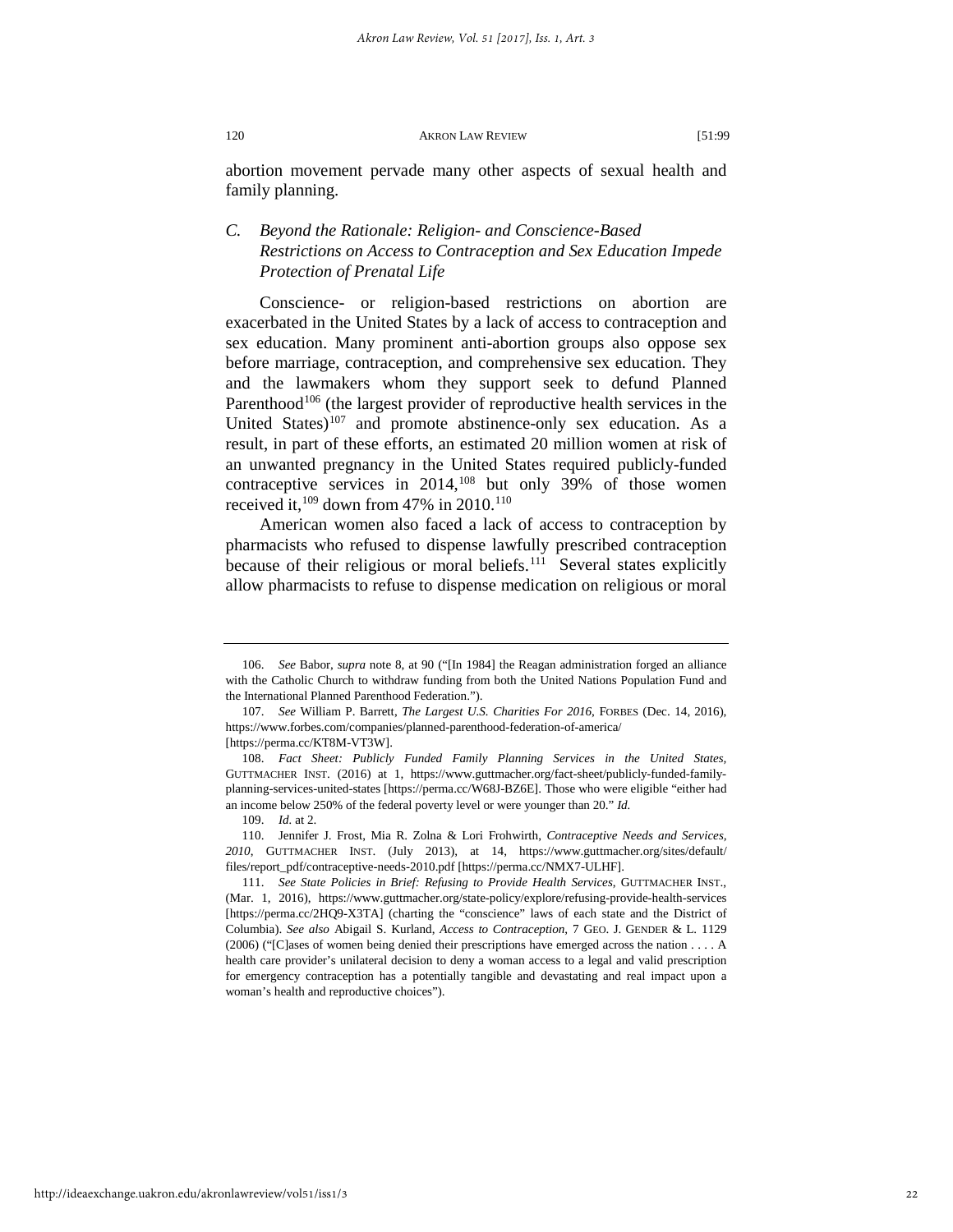grounds.[112](#page-23-0) Several other states have broad refusal clauses that could be interpreted as giving pharmacists the right to refuse to dispense contraception on religious or moral grounds.<sup>[113](#page-23-1)</sup> There are also federal statutes stating the same: that if religious beliefs or moral convictions conflict, the provider does not have to participate in the federally-funded program.<sup>114</sup> Controversial regulations promulgated by the Department of Health and Human Services in 2008 during the Bush presidency<sup>[115](#page-23-3)</sup> (and repealed in 2011 by the Obama administration<sup>[116](#page-23-4)</sup>) seemed to expand the reach of the laws. The Department's response to comments, for example, unequivocally stated that access to contraception would be impacted in

<span id="page-23-0"></span><sup>112.</sup> *See* ARK. CODE ANN. § 20-16-304(4) (Lexis through 2009 Sess.) (permitting pharmacists to refuse to dispense contraception); COLO. REV. STAT. § 25-6-102 (Lexis through 2017 Sess.) (permitting pharmacists to refuse to "provide contraceptive procedures, supplies, and information when such refusal is based upon religious or conscientious objection"); FLA. STAT. § 381.0051(5) (Lexis through 2017 Sess.) (permitting pharmacists to refuse "to furnish any contraceptive or family planning service, supplies, or information for medical or religious reasons."); ME. REV. STAT. tit. 22, § 1903 (Lexis through 2017 Sess.) (permitting pharmacists to refuse "to provide family planning services when such refusal is based upon religious or conscientious objection."); TENN. CODE ANN. § 68-34-104 (Lexis through 2017 Sess.) (permitting pharmacists to refuse "to provide contraceptive procedures, supplies, and information when such refusal is based upon religious or conscientious  $objection \ldots$ ").

<span id="page-23-1"></span><sup>113.</sup> *See* ARIZ. REV. STAT. ANN. § 36-2154(B) (Lexis through 2009 Sess.) (permitting pharmacists to refuse to dispense any drug or device intended to inhibit or prevent implantation of a fertilized ovum); GA COMP. R. & REGS. 480-5-.03 (Lexis through 2009 Sess.) ("It shall not be considered unprofessional conduct for any pharmacist to refuse to fill any prescription based on his/her professional judgment or ethical or moral beliefs."); IDAHO CODE § 18-611 (Lexis through 2010 Sess.) (permitting pharmacists to refuse to dispense emergency contraception); IDAHO CODE § 18-611(4) (Lexis through 2017 Sess.) ("No health care professional or employer of the health care professional shall be civilly, criminally or administratively liable for the health care professional declining to provide health care services that violate his or her conscience"); MISS. CODE. ANN. § 41-41-215 (Lexis through 2017 Sess.) (permitting pharmacists to "decline to comply with an individual instruction or health-care decision for reasons of conscience."); S.D. CODIFIED LAWS § 36-11-70 (Lexis through 2009 Sess.) (permitting pharmacists to refuse to dispense any medication if there is reason to believe that the medication would be used to cause an abortion or destroy an unborn child, defined as "an individual organism of the species homo sapiens from fertilization until live birth").

<span id="page-23-2"></span><sup>114. 42</sup> U.S.C.A. § 300a-7 (Lexis through 2017 Sess.); *See also* The Public Health Service Act, 42 U.S.C. 238n at sec. 245, and the Weldon Amendment, Consolidated Appropriations Act, 2008, Pub. L. No. 110-161, Div. G, § 508(d), 121 Stat. 1844, 2209 (2007) (collectively referred to as the federal healthcare conscience protection statutes).

<span id="page-23-3"></span><sup>115.</sup> Ensuring That Department of Health and Human Services Funds Do Not Support Coercive or Discriminatory Policies or Practices in Violation of Federal Law, 73 Fed. Reg. 78072- 01 (Dec. 19, 2008) (to be codified at 45 C.F.R. pt. 88).

<span id="page-23-4"></span><sup>116.</sup> Regulation for the Enforcement of Federal Health Care Provider Conscience Protection Laws, 76 Fed. Reg. 9968-02 (Feb. 23, 2011) (to be codified at 45 C.F.R. pt. 88).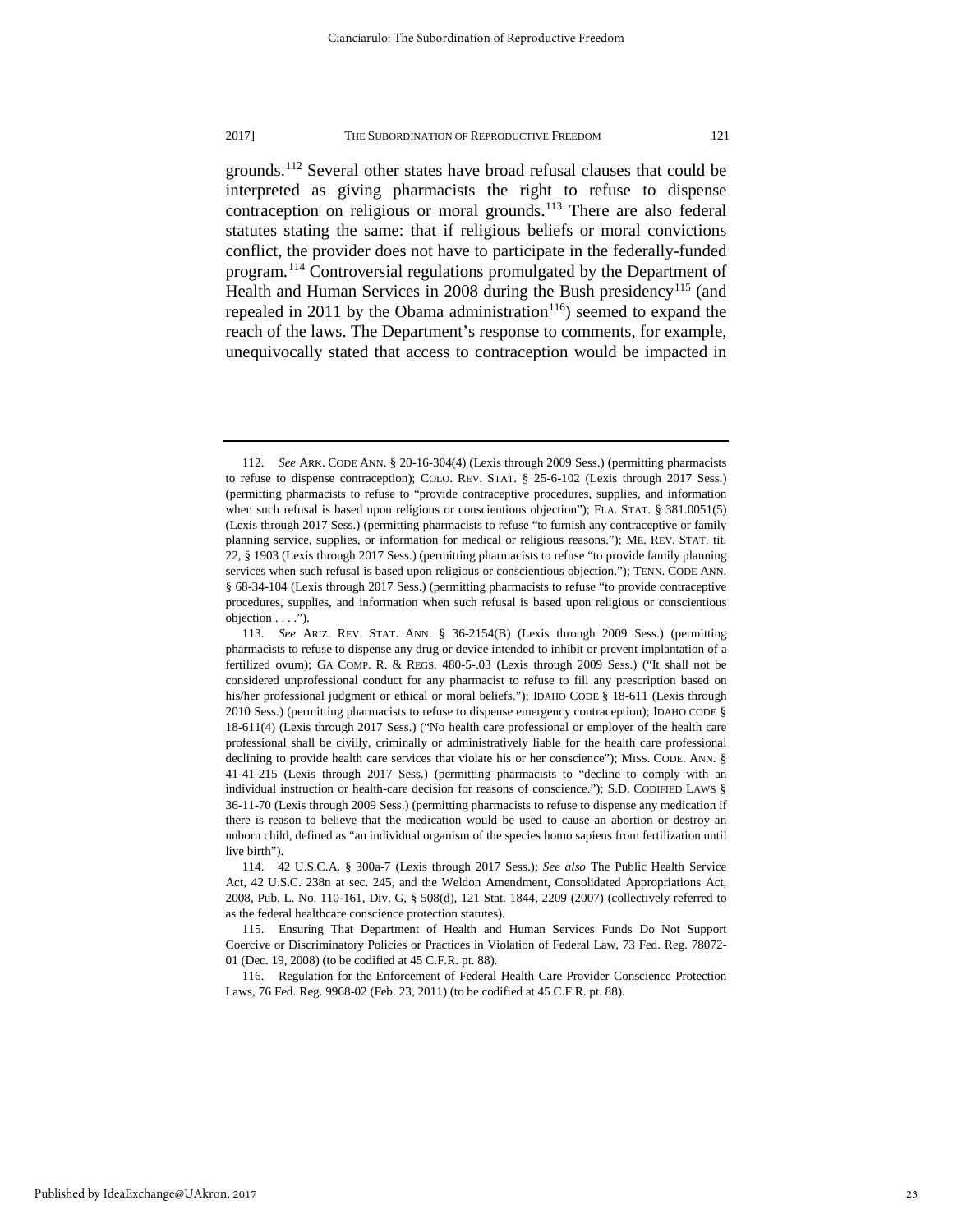situations where "those contraceptives are currently delivered over the religious or moral objections of the provider."<sup>[117](#page-24-0)</sup>

Another means of preventing unwanted pregnancy and related abortions is through comprehensive sex education.<sup>[118](#page-24-1)</sup> But the content and effectiveness of sex education in schools varies state by state. Only half the states mandate sex education.<sup>[119](#page-24-2)</sup> Thirty-six states allow parents to remove their children from sex education classes.<sup>[120](#page-24-3)</sup> Only  $13$  states require that the information provided in sex education classes be medically accurate.<sup>[121](#page-24-4)</sup> Twenty-six states require that abstinence be stressed,<sup>[122](#page-24-5)</sup> often "through highly restrictive programs that ignore or often actively denigrate the effectiveness of contraceptives and safer-sex behaviors."<sup>[123](#page-24-6)</sup>

To the extent that limitations on access to contraception and effective sex education are the result of religious and moral beliefs about proper sexuality, the goal appears to be to coerce adherence to those religious and moral beliefs, even when doing so increases the chances of unwanted pregnancies, and consequently, abortions. When lack of access to pregnancy prevention methods exists alongside lack of access to abortion, the result is coerced child-bearing. As the discussion below aims to highlight, reproductive coercion—even when imposed ostensibly for the good of society—can have severe negative consequences and may constitute a human rights violation.

<span id="page-24-0"></span><sup>117.</sup> Ensuring That Department of Health and Human Services Funds Do Not Support Coercive or Discriminatory Policies or Practices in Violation of Federal Law, 73 Fed. Reg. 78081- 82 (Dec. 19, 2008) (to be codified at 45 C.F.R. pt. 88); *id*.

<span id="page-24-1"></span><sup>118.</sup> *See* Douglas Kirby, *Emerging Answers 2007: Research Findings on Programs to Reduce Teen Pregnancy and Sexually Transmitted Diseases*, THE NATIONAL CAMPAIGN TO PREVENT TEEN AND UNPLANNED PREGNANCY (2007), at 108, https://thenationalcampaign.org/ sites/default/files/resource-primary-download/EA2007\_full\_0.pdf [https://perma.cc/J97U-U6Y4] ("[A] substantial percentage of abstinence, sex, and STD/HIV education programs significantly reduced one or more types of risky sexual behavior.").

<span id="page-24-3"></span><span id="page-24-2"></span><sup>119.</sup> *State Policies in Brief: Sex and HIV Education*, GUTTMACHER INST. (Mar. 2016) at 1, https://www.guttmacher.org/state-policy/explore/sex-and-hiv-education [https://perma.cc/DZ7T-7XNV].

<sup>120.</sup> *Id.*

<sup>121.</sup> *Id.*

<sup>122.</sup> *Id.* at 2.

<span id="page-24-6"></span><span id="page-24-5"></span><span id="page-24-4"></span><sup>123.</sup> Heather D. Boonstra, *Advocates Call for a New Approach After the Era of "Abstinence-Only" Sex Education*, 12 GUTTMACHER POL. REV. 6 (2009). *See*, *e.g.*, 42 U.S.C. § 710(b)(2) (requiring states receiving federal abstinence-only funds to teach "that a mutually faithful monogamous relationship in context of marriage is the expected standard of human sexual activity" and that "sexual activity outside of the context of marriage is likely to have harmful psychological and physical effects").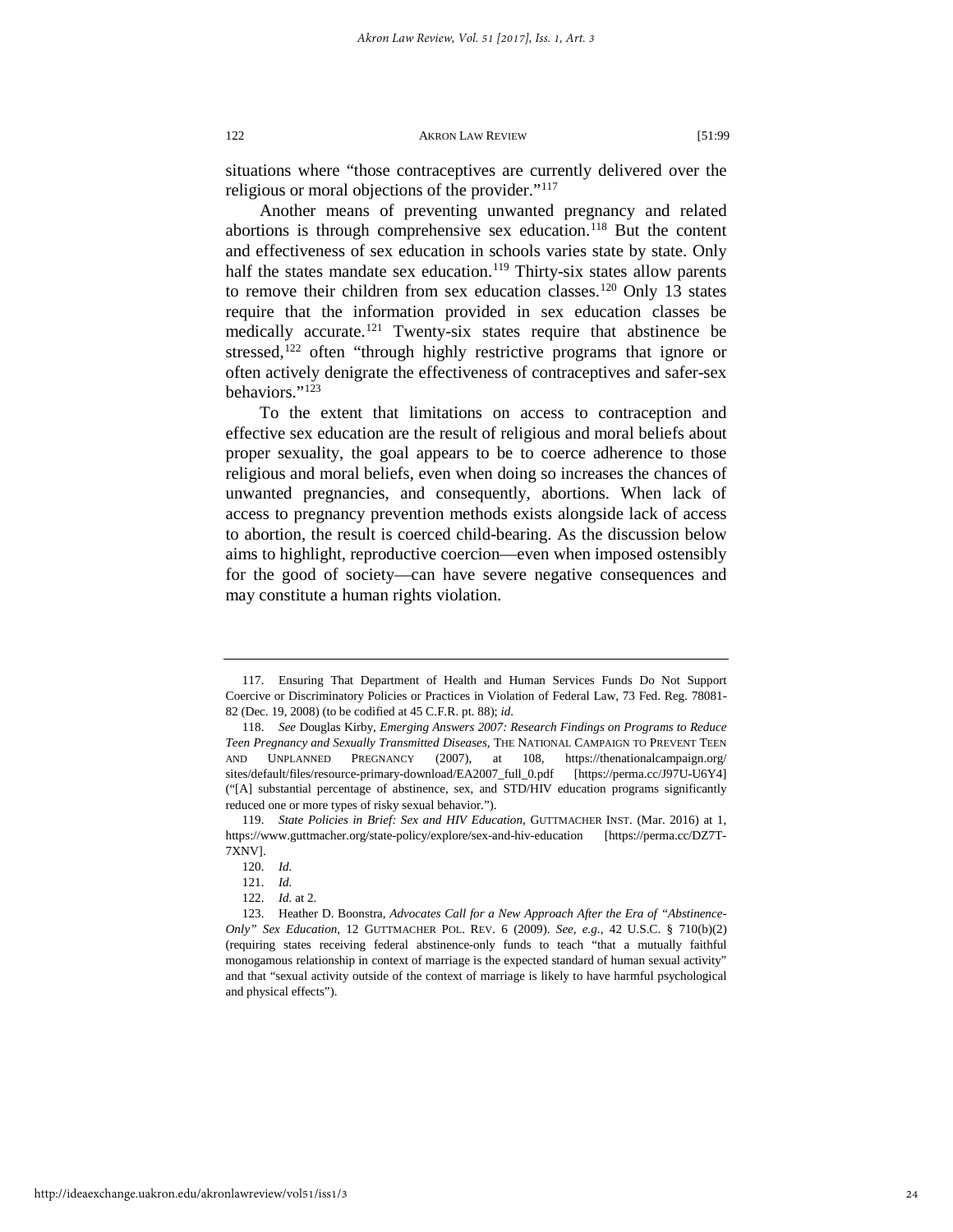# IV. CHINA**'**S POPULATION CONTROL LAW AND POLICIES: REPRODUCTIVE FREEDOM VS. SUSTAINABILITY

# <span id="page-25-0"></span>*A. China's Population Control Law and Policies*

China has vigorously promoted contraception and population control since the  $1960s$ .<sup>124</sup> Encouraged by the success of early voluntary programs and urged by population "hawks" concerned about the "inexorable momentum of continued population growth,"<sup>[125](#page-25-2)</sup> China adopted a strict population control policy in 1979.<sup>[126](#page-25-3)</sup> The policy was codified in 2001 with the stated purpose of carrying on the "current policy for reproduction, encouraging late marriage and childbearing and advocating one child per couple."<sup>[127](#page-25-4)</sup> The law authorizes a number of rewards for families that abide by it.<sup>[128](#page-25-5)</sup> The only penalty specifically authorized by the law is a fine, called a "social maintenance fee.["129](#page-25-6) The law specifically states that "the people's governments at all levels and their staff members shall perform their administrative duties strictly in accordance with law, and enforce the law in a civil manner, and they may not infringe upon legitimate rights and interests of citizens."[130](#page-25-7)

China has officially revised the law twice. In 2014, China allowed families to apply to have a second child if one of the parents was an only child.[131](#page-25-8) In January 2016, China replaced the one-child policy with a two-child policy.[132](#page-25-9) These changes are intended to respond to concerns about China's aging population and the potential demographic crisis and

<span id="page-25-1"></span><sup>124.</sup> BARRY NAUGHTON, THE CHINESE ECONOMY: TRANSITIONS AND GROWTH 167-68 (Kourtney Heinz, ed., 1st ed. 2007).

<sup>125.</sup> *Id.* at 168.

<sup>126.</sup> XIAOBING LI, CIVIL LIBERTIES IN CHINA 102 (Kaitlin Ciarmiello, ed., 1st ed. 2010).

<span id="page-25-4"></span><span id="page-25-3"></span><span id="page-25-2"></span><sup>127.</sup> Population and Family Planning Law of the People's Republic of China (Order of the President No. 63) (adopted at the 25th Meeting of the Standing Comm. Nat'l People's Cong. Dec. 29, 2001, effective Sept. 1, 2002), art. 18, 2010 P.R.C. LAWS (China), http://www.gov.cn/english/laws/2005-10/11/content\_75954.htm [https://perma.cc/J3NR-CHUM].

<sup>128.</sup> *Id.* at art. 23-29.

<sup>129.</sup> *Id.* at art. 41.

<sup>130.</sup> *Id.* at art. 4.

<span id="page-25-8"></span><span id="page-25-7"></span><span id="page-25-6"></span><span id="page-25-5"></span><sup>131.</sup> Jonathan Kaiman, *China's One-Child Policy to be Relaxed as Part of Reforms Package*, THE GUARDIAN (Nov. 15, 2013), https://www.theguardian.com/world/2013/nov/15/china-one-childpolicy-relaxed-reforms [https://perma.cc/RNH5-7LE5].

<span id="page-25-9"></span><sup>132.</sup> Laurie Burkitt, *China Delivers on Two-Child Birth Policy*, WALL STREET J. (Dec. 27, 2015), https://www.wsj.com/articles/china-delivers-on-two-child-birth-policy-1451215976 [https://perma.cc/843V-T6N7].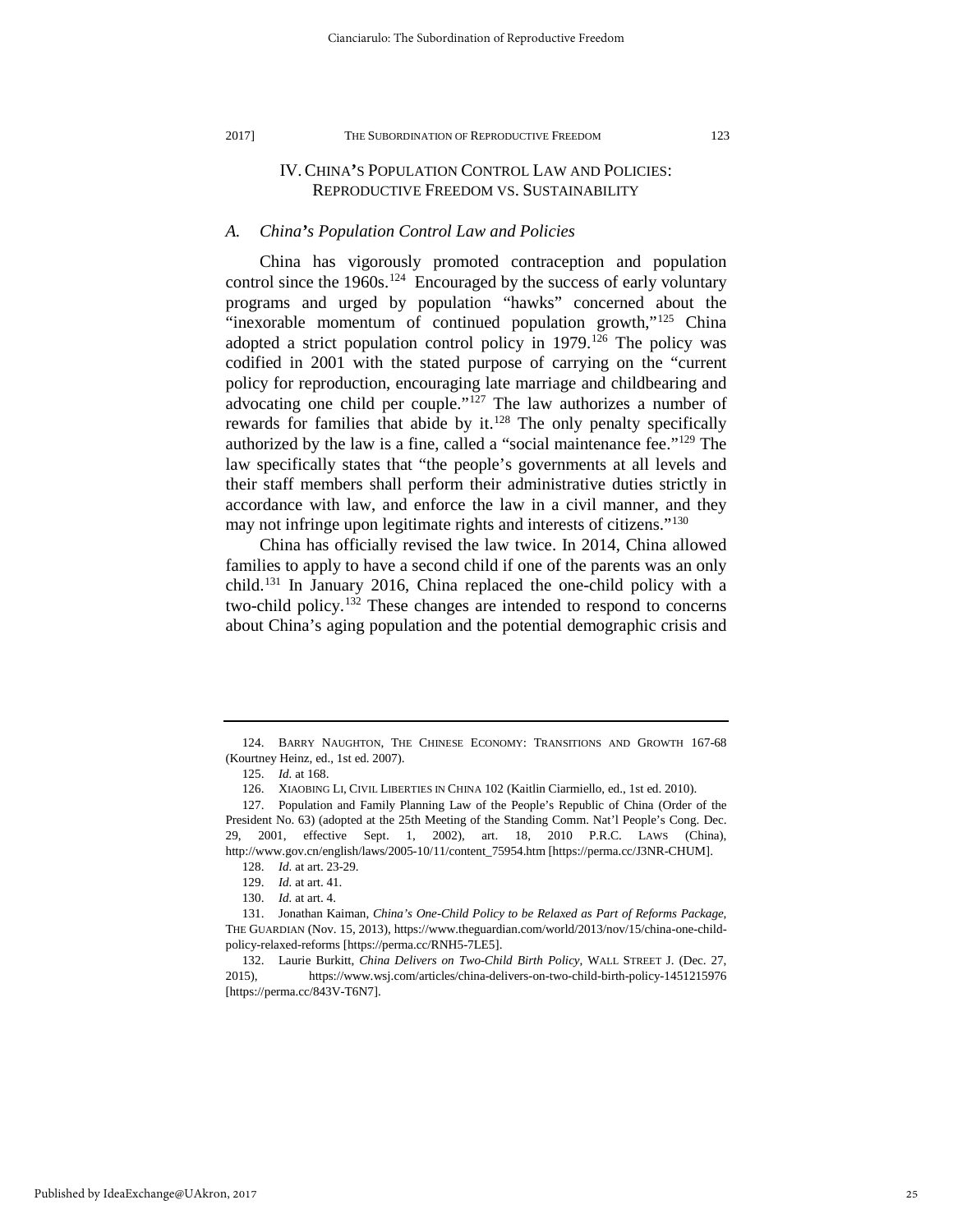concomitant slowdown in economic growth that will occur if China does not increase its working-age population.<sup>[133](#page-26-0)</sup>

The government has enforced the policy with a carrot and stick approach, providing wide access to contraception, financial incentives, and preferred access to daycare and schools for compliant couples, and inflicting fines, forced abortion, and forced sterilization on noncompliant couples.[134](#page-26-1) While the government has permitted various exceptions, at least 36% of China's citizens have been prohibited from having more than one child. $135$ 

Despite the relatively innocuous wording of the 2001 law and its specific admonition that the law be enforced in a civil manner, the law and its preceding policy have become synonymous with forced and coerced abortion, forced and coerced sterilization, debilitating fines, and other severe penalties, such as confiscation of belongings and destruction of offenders' houses.<sup>[136](#page-26-3)</sup> The law delegates the implementation of the population control policy to "governments of townships, ethnic townships, and towns, and neighborhood offices in urban areas,"[137](#page-26-4) which had been responsible for population control since the policy came into effect in 1979.<sup>[138](#page-26-5)</sup> Moreover, and perhaps more tellingly, the law contains language suggesting that failure is not an option: "Villagers' committees and residents' committees shall, in accordance with law, make a success of the family planning programs. Government departments, the armed forces, public organizations,

<span id="page-26-0"></span><sup>133.</sup> G.E., *Why is China Relaxing its One-Child Policy?*, THE ECONOMIST (Dec. 10, 2013), https://www.economist.com/blogs/economist-explains/2013/12/economist-explains-8 [https://perma.cc/P832-AHMF].

<sup>134.</sup> Naughton, *supra* note 124, at 169-70.

<span id="page-26-2"></span><span id="page-26-1"></span><sup>135.</sup> Charles F. Bingman, *China's Population Bomb*, 7 J. OF THE WASHINGTON INST. OF CHINA STUDIES 1 (Sept. 2012), https://www.bpastudies.org/bpastudies/article/view/174/329 [https://perma.cc/BDF8-SPEP].

<sup>136.</sup> Naughton, *supra* note 124, at 169-70.

<span id="page-26-4"></span><span id="page-26-3"></span><sup>137.</sup> Population and Family Planning Law of the People's Republic of China, *supra* note 127, at art. 10.

<span id="page-26-5"></span><sup>138.</sup> *See* Max Fisher, *Why China's One-Child Policy Still Leads to Forced Abortions, and Always Will*, WASH. POST (Nov. 15, 2013), https://www.washingtonpost.com/ news/worldviews/wp/2013/11/15/why-chinas-one-child-policy-still-leads-to-forced-abortions-andalways-will/?utm\_term=.8eda8ce2d04b [https://perma.cc/6A8H-YZLJ]:

The senior leadership in Beijing may set national policy ... but it's local- and provincial-level officials who choose when, whether and how to actually enforce those policies. If those mid-level officials want to do things differently – say . . . by continuing to use forced abortions to control birthrates, even though Beijing banned that years ago—they often do.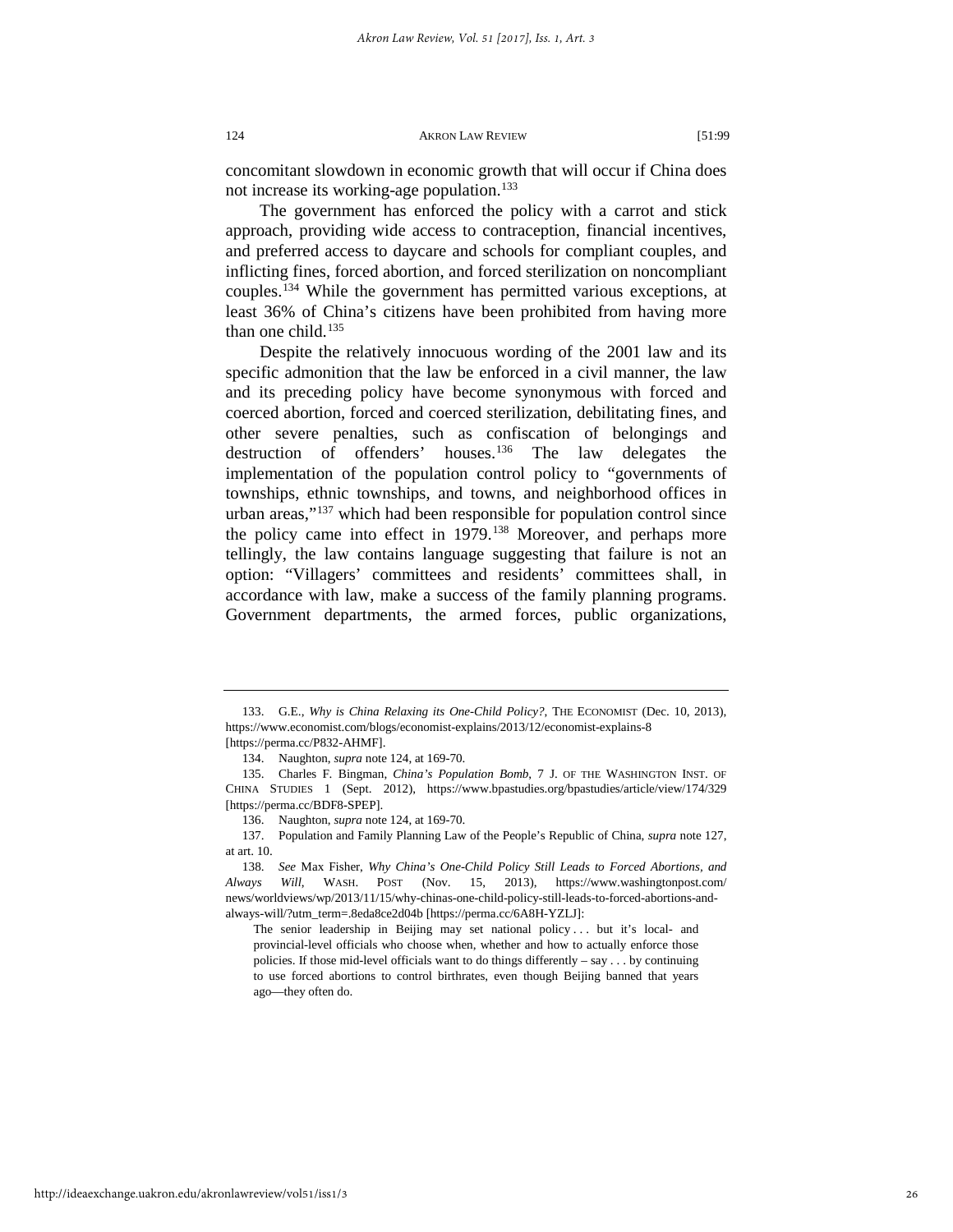enterprises and institutions shall make a success of the family planning programs in their own units."<sup>[139](#page-27-0)</sup>

The strictness with which the population control policy has been enforced has fluctuated since its introduction in 1979.<sup>[140](#page-27-1)</sup> In its first five years, enforcement was strict and often brutal. Enforcement measures included "insertion of intrauterine devices (IUDs) for women who already had one child, sterilization for couples with two or more children, and abortion for unauthorized conceptions."[141](#page-27-2) Domestic and international criticism of these extreme measures led to a relaxing of the policy, but "local officials [were] under substantial top-down pressure to control births, and they sometimes resort[ed] to actions that contravene[d] declared central government policy, such as coercive sterilization or abortion."<sup>[142](#page-27-3)</sup>

Enforcement has also varied by region, due to the central government delegating population control to local governments, but also due to exceptions granted to certain groups. For example, regions heavily populated by ethnic minorities have a higher birth rate due to the exemption of ethnic minorities from the population control policy.<sup>143</sup> Local governments in some rural areas allow couples whose first child is a girl to have a second child,  $144$  bowing to a deeply embedded cultural and religious preference for male children.<sup>[145](#page-27-6)</sup> In contrast, women in urban areas are subject to intrusive monitoring of their fertility cycles by their workplaces.<sup>[146](#page-27-7)</sup>

China has been, and despite the revisions to the policy, continues to be the subject of much criticism for its coercive population control

<span id="page-27-3"></span><span id="page-27-2"></span><span id="page-27-1"></span>140. *See,* Amy Hampton, *supra* note [7,](#page-4-2) at 329-33, 358-59 (for a concise and thorough history of the one-child policy).

- 143. Li, *supra* note 126, at 104.
- 144. Naughton, *supra* note 124, at 169.
- 145. Li, *supra* note 126, at 106.

<span id="page-27-0"></span><sup>139.</sup> Population and Family Planning Law of the People's Republic of China, *supra* note 127, at art. 12. *See also* Forced Abortion and Sterilization in China: The View from Inside: Hearing Before the Subcommittee of International Operations and Human Rights of the Comm. on International Relations, House of Representatives, 105th Cong. 2d Sess. 22, at 19 (1998) (statement of Gao Xiao Duan, Planned Birth officer) ("[P]lanned birth cadres are responsible for their villages and, to avoid being criticized and punished by their superiors—there's a very strict system of encouragement and punishment—they will resort to anything to achieve planned birth goals set by their superiors.").

<sup>141.</sup> Naughton, *supra* note 124, at 169.

<sup>142.</sup> *Id.*

<span id="page-27-7"></span><span id="page-27-6"></span><span id="page-27-5"></span><span id="page-27-4"></span><sup>146.</sup> *See* Tara A. Gellman, *The Blurred Line Between Aiding Progress and Sanctioning Abuse: United States Appropriations, the Unfpa and Family Planning in the P.R.C*., 17 N.Y.L. SCH. J. HUM. RTS. 1063, 1067 (2001) (detailing intrusive methods of monitoring women's fertility, including workplaces publicly charting female employees' menstrual cycles).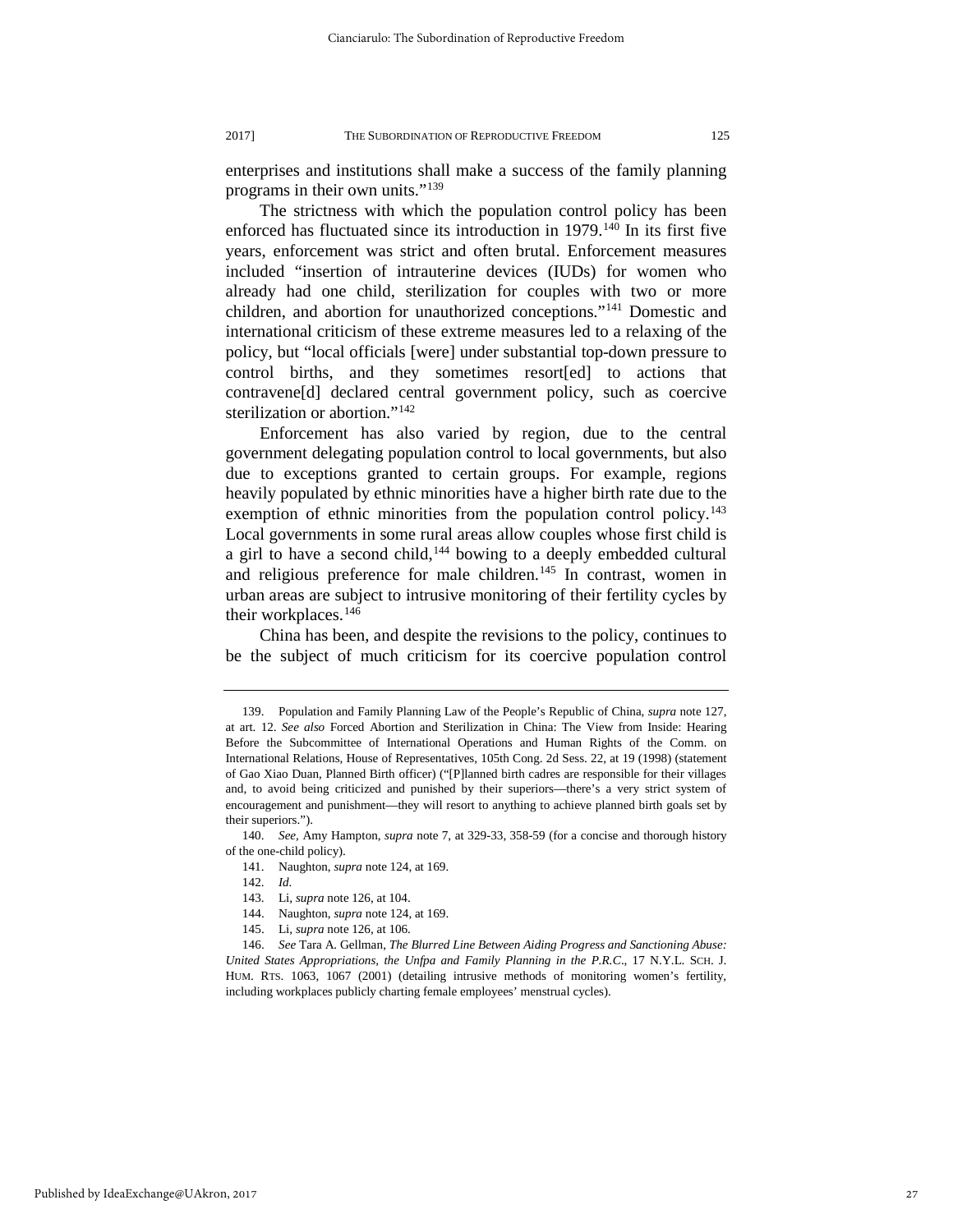methods.[147](#page-28-0) There is little indication that the authorities responsible for enforcing the government's population control goals will cease resorting to the brutal methods discussed above.<sup>[148](#page-28-1)</sup> Unmarried women are still prohibited from having children.<sup>[149](#page-28-2)</sup>

China nevertheless continues to stand by its attempts to monitor and control reproduction. Its purported goals are "bringing about a coordinated development between population on the one side and the economy, society, resources and environment on the other, promoting family planning, protecting the legitimate rights and interests of citizens, enhancing happiness of families, and contributing to prosperity of the nation and progress of the society."[150](#page-28-3) The rationale for its strict population control policy, as well as the criticism it has faced and the negative consequences for which it is responsible, are discussed below.

# *B. Rationale Supporting Coercive Population Control: Excessive Population Growth Impedes Development and Threatens Sustainability*

Prior to the campaign to control the population that began in the 1960s, China had experienced the exact opposite urging during the presidency of Mao Zedong. Mao supported unfettered reproduction and high birth rates, believing that a large population would improve productivity and otherwise benefit the nation.<sup>[151](#page-28-4)</sup> The government

<span id="page-28-5"></span><span id="page-28-0"></span><sup>147.</sup> *See*, *e.g.*, *China: Reform of One-Child Policy Not Enough*, AMNESTY INTERNATIONAL (Oct. 29, 2015), https://www.amnesty.org/en/latest/news/2015/10/china-one-child-reform/ [https://perma.cc/BP3E-M6G9], ("Chinese women will remain at risk of intrusive forms of contraception and coerced or forced abortions . . . .").

<span id="page-28-1"></span><sup>148.</sup> *Id.* (stating that Amnesty International has continued to receive reports of coerced abortions—which are technically illegal—and sterilizations in China).

<span id="page-28-2"></span><sup>149.</sup> *See* Yuan Ren, *China's New Two-Child Policy Will Only Help Married Women. Single Mums Can Forget It*, THE TELEGRAPH (Jan. 2, 2016), https://web.archive.org/web/20160102101651/http://www.telegraph.co.uk/women/life/chinas-newtwo-child-policy-will-only-help-married-women-single/ [https://perma.cc/W8KP-BTRK] (discussing the legal and cultural barriers preventing unmarried Chinese women from having children).

<span id="page-28-3"></span><sup>150.</sup> Population and Family Planning Law of the People's Republic of China, *supra* note 127, at art. 1.

<span id="page-28-4"></span><sup>151.</sup> *See* JOHN FRANKLIN COPPER, FRANZ H. MICHAEL, & YUAN-LI WU, HUMAN RIGHTS IN POST-MAO CHINA 30 (1985) (stating that Mao believed the possibility of over-population to be a "capitalist myth," and that "based on Marx's labor theory of value . . . a person's hands (in a situation of equal distribution under socialism) could produce more food than his mouth could eat; therefore, a population problem was impossible"). *See also* Laura Fitzpatrick, *A Brief History of China's One-Child Policy,* TIME (July 27, 2009), http://content.time.com/time/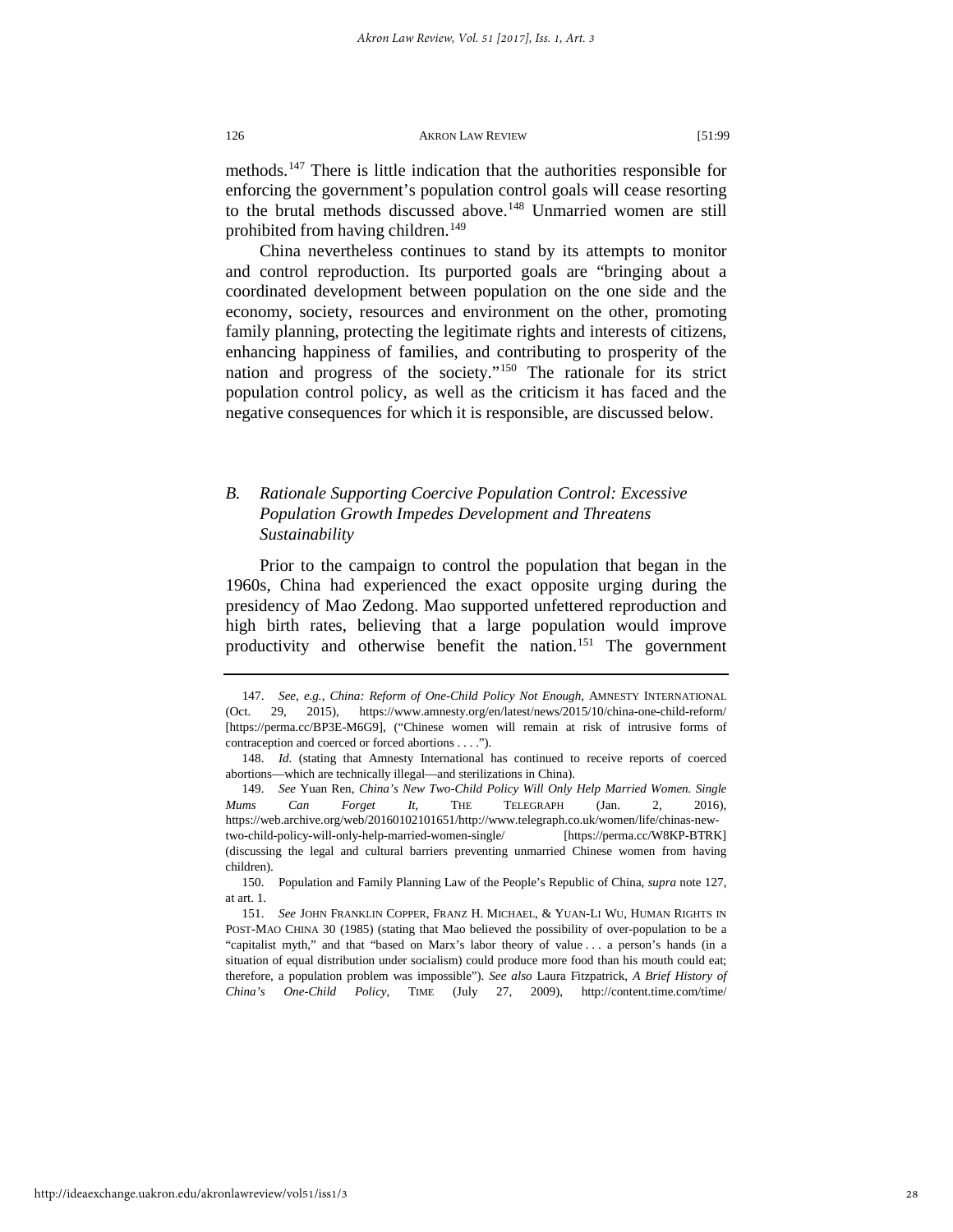condemned birth control and banned imports of contraceptives.[152](#page-29-1) Mao's policies, designed to put China on a fast-track to modernization and industrialization, had disastrous consequences: the ensuing Great Famine killed 16.5 to 45 million people between 1959 and 1961.<sup>[153](#page-29-2)</sup> As a direct result of the Great Famine, China experienced soaring death rates and plummeting birth rates.<sup>154</sup>

<span id="page-29-11"></span><span id="page-29-0"></span>China reversed course in the immediate aftermath of the Great Famine. Even while the birthrate rebounded when the famine ended,<sup>155</sup> China's new policies sought to reduce the population and encourage small families through a system of incentives.<sup>156</sup> By the time Deng Xiaoping assumed the presidency in 1978 and provided more access to the West, Professor Paul Ehrlich's book "The Population Bomb"[157](#page-29-6) had shaken the West with its dire predictions of an imminent unsustainable population explosion.[158](#page-29-7) Dr. Ehrlich warned that within a few years of the 1968 publication of his book, the world would undergo famines— "hundreds of millions of people will starve to death in spite of any crash programs embarked upon now."[159](#page-29-8) It is not clear whether or how much Dr. Ehrlich's book influenced the Deng government, but by 1979 population control had become a primary concern of the Chinese government.

Fear of widespread famine aside, China still has 18% of the world's population<sup>160</sup> and only 7% of the world's arable land.<sup>161</sup> Population

world/article/0,8599,1912861,00.html [https://perma.cc/Y3AM-C6X9] (quoting a top official of the Mao government: "A larger population means greater manpower. The force of 600 million liberated people is tens of thousands of times stronger than a nuclear explosion.").

<span id="page-29-1"></span><sup>152.</sup> Aileen Clark, *See How the One-Child Policy Changed China*, NATIONAL GEOGRAPHIC (Nov. 13, 2015), http://news.nationalgeographic.com/2015/11/151113-datapoints-china-one-childpolicy/ [https://perma.cc/4TVD-SR5Q].

<span id="page-29-3"></span><span id="page-29-2"></span><sup>153.</sup> Xin Meng, Nancy Qian, & Pierre Yared, *The Institutional Causes of China's Great Famine, 1959-1961*, 82 REV. ECONOMIC STUDIES 1568 (2015), https://www0.gsb.columbia.edu/ faculty/pyared/papers/famines.pdf [https://perma.cc/V6WE-3B3L].

<sup>154.</sup> Naughton, *supra* note 124, at 164.

<sup>155.</sup> *Id.* at 166.

<sup>156.</sup> Copper et al., *supra* not[e 151,](#page-28-5) at 30.

<sup>157.</sup> PAUL R. EHRLICH, THE POPULATION BOMB (1968).

<span id="page-29-7"></span><span id="page-29-6"></span><span id="page-29-5"></span><span id="page-29-4"></span><sup>158.</sup> Nicholas D. Kristof, *"China's Worst Policy Mistake"?*, NEW YORK REV. OF BOOKS (Apr. 7, 2016), http://www.nybooks.com/articles/2016/04/07/chinas-worst-policy-mistake/ [https://perma.cc/J9TR-QKMD].

<sup>159.</sup> Ehrlich, *supra* not[e 157,](#page-29-0) at xi.

<span id="page-29-9"></span><span id="page-29-8"></span><sup>160.</sup> U.N. Dep't of Economic and Social Affairs, Population Division, *World Population Prospects: The 2017 Revision, Key Findings and Advance Tables,* U.N. Doc. ESA/P/WP/248 (2017) at 1.

<span id="page-29-10"></span><sup>161.</sup> Charlie Campbell, *China May Not Have Enough Arable Land to Feed Its People. But Big Changes Are Coming*, TIME (Aug. 16, 2016), http://time.com/4455462/china-agriculture-foodsecurity/ [http://perma.cc/9H3T-CC3W].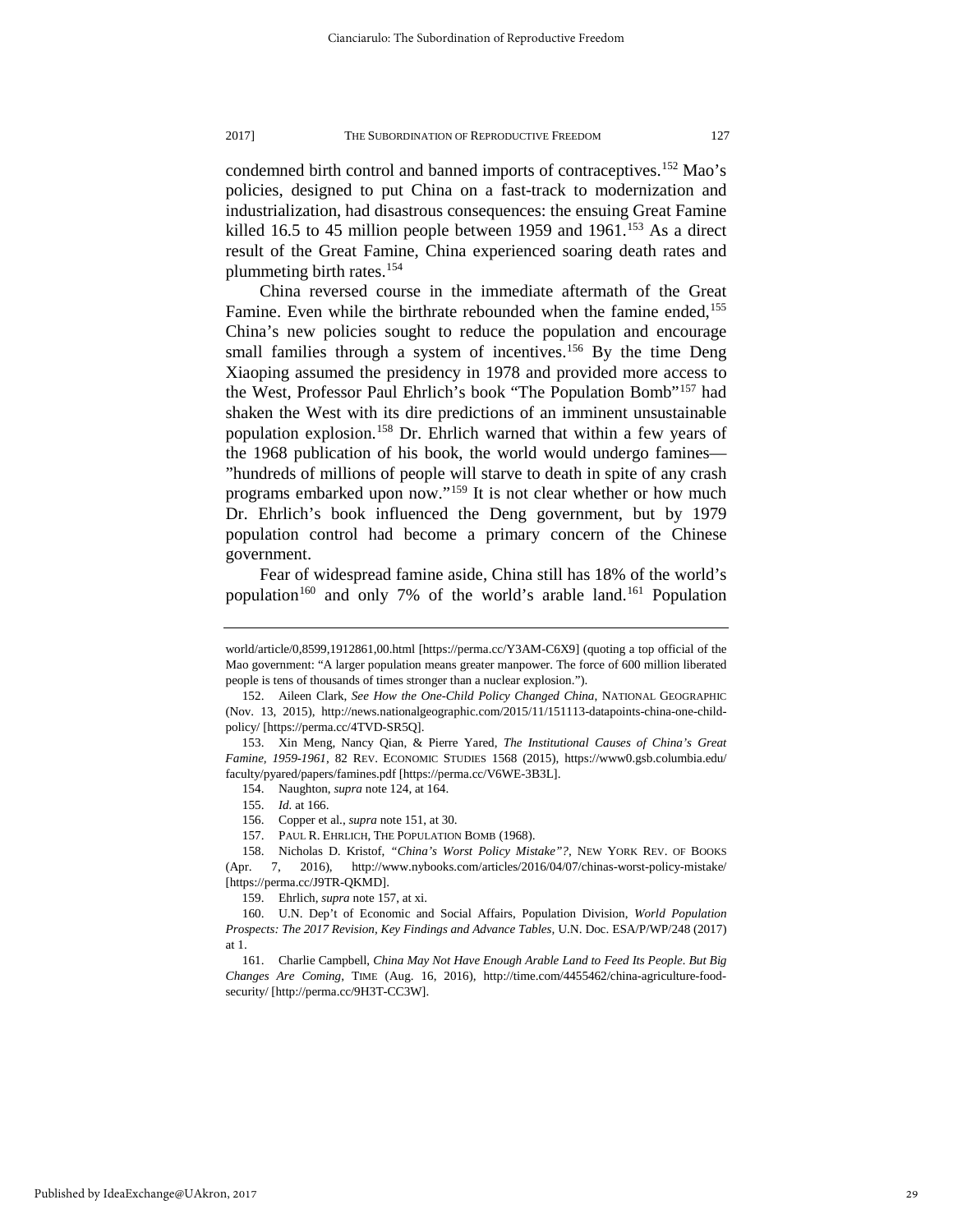control is therefore a principle mechanism towards achieving sustainable development. In its statement at the 2002 World Summit on Sustainable Development, China emphasized the connection between population and China's ability to realize its economic, environmental, and development goals: "We are still faced with considerable restraints and difficulties in implementing the sustainable development strategy due to our large population, low per capita resources, vulnerable ecology, uneven regional economic development, and inadequate development of our overall economy."[162](#page-30-0) Scholars also recognize the connection between China's improved quality of life and its population control policies and find "the link . . . between rigorous population control and family planning measures, and economic growth" difficult to ignore.<sup>[163](#page-30-1)</sup> As a British medical journal article stated, "[t]he difference between a total fertility rate of 2.1, which might have been achieved without [China's] policy, and a total fertility rate of 1.6 (found today) releases 24% more resources for the family and national investment."[164](#page-30-2)

There are significant ideological problems with a law that severely curtails reproductive freedom, as well as significant practical problems with how China's law and policies have been carried out. Nevertheless, it is unlikely that China's rationale behind its coercive population control policy was to inflict misery on its citizens and flex its muscles by controlling an intimate aspect of its citizens' lives, but rather to improve its citizens' lives[.165](#page-30-3) Regardless of the government's intentions, however, the policy has had severe negative consequences that call into question the appropriateness of coercive population control policies. The

<span id="page-30-0"></span><sup>162.</sup> Statement by H.E. Mr. Zhu Rongji, Primier [sic] of the St. Council of the People's Republic of China, at the World Summit on Sustainable Development, Johannesburg, South Africa, CHINA-UN (Sept. 3, 2002) http://www.china-un.ch/eng/qtzz/wtojjwt/t85654.htm [https://perma.cc/WWB3-L9J6].

<span id="page-30-1"></span><sup>163.</sup> Carter Dillard, *Prospective Parents and the Children's Rights Convention*, 25 AM. U. INT'L L. REV. 485, 520 (2010).

<span id="page-30-2"></span><sup>164.</sup> Malcolm Potts, *China's One Child Policy*, 333 BRIT. MED. J. 361, 361 (2006) cited in Carter Dillard, *supra* note 163, at 529. *But see* Sen, *supra* not[e 38,](#page-10-2) at 1049-51 (disputing the urgent need for population control and arguing that development inevitably leads to lower fertility rates even absent coercion); Sen, *supra* note 38, at 1054-58 (comparing the more successful non-coercive fertility reduction of Kerala and other Indian states to China). For a rebuttal, *see* Potts at 361 ("The Indian economy has begun to grow rapidly, but unlike China the decline in fertility has been uneven, and states such as Bihar and Uttar Pradesh (total fertility rates of 4.4 and 4.8) remain mired in poverty.").

<span id="page-30-3"></span><sup>165.</sup> Babor, *supra* note [8,](#page-5-0) at 99, n. 60 ("In China, with its system of government and traditions based on collectivist principles, population control methods, such as the one child policy, are viewed as consistent with the cultural emphasis placed on duties to society over individual rights.").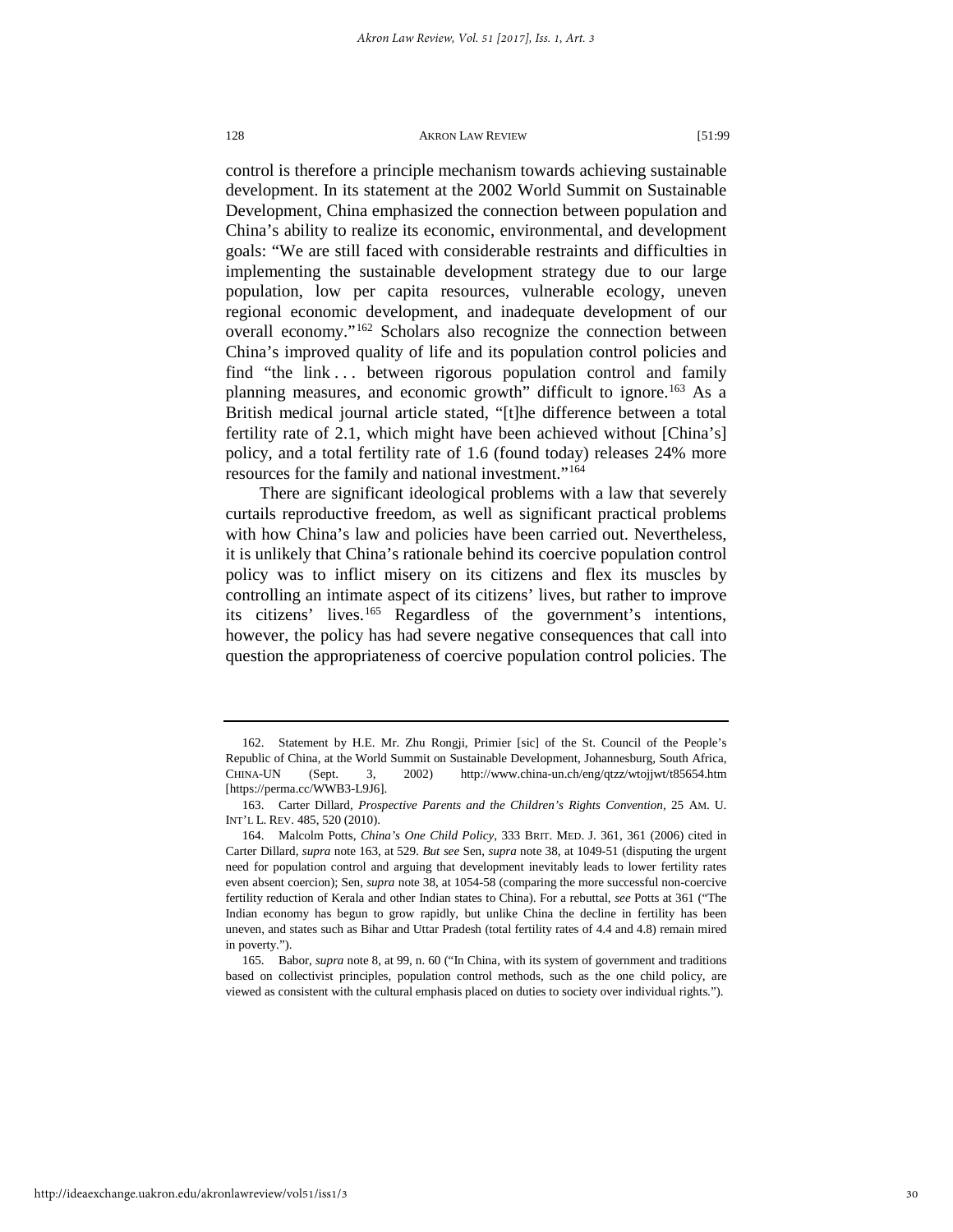policies are an indispensable component of the discussion of whether such policies are consistent with international human rights norms.

# *C. Beyond the Rationale: China's Coercive Population Control Program Has Far Exceeded its Goals, Creating a Demographic Crisis and Inflicting Needless Brutality*

China's population control laws and policies have had severe negative consequences with respect to human rights and demographics. Various governments and human rights organizations have condemned the coercive population control program, questioning the legitimacy of a government interfering in such a personal matter and condemning the often brutal consequences of failing to comply with the policy. The condemnation has also covered the incidences of female infanticide and sex-selective abortion resulting from the policy. After three decades of standing firm against the criticism, China now faces two separate demographic crises: an aging population with too few people in the younger generations and a severe discrepancy between the number of males and females.

# 1. Human Rights Violations: Forced Abortions, Stigmatized Children, and Disposal of Female Children

The one-child policy has generated a number of human rights violations, including forced and coerced abortions, forced and coerced sterilizations, stigmatized children, female infanticide, fatal neglect of female children, physical destruction of homes, and abduction of children for adoption abroad. As discussed above, the law itself is fairly innocuous in its language. Its enforcement, however, has created unimaginable heartbreak and financial ruin for those who have failed to comply.

Fanatical, callous, brutal officials have committed grave atrocities against women and families who have violated the one-child policy. Forced abortions—some of them committed in the third trimester and even in the ninth month of pregnancy—have not been uncommon.<sup>[166](#page-31-0)</sup> In

<span id="page-31-0"></span><sup>166.</sup> Li, *supra* note 126, at 105. *See also* U.S. Dep't of State, Bureau of Democracy, H.R. and Lab., 2015 Country Reports on Human Rights Practices: China (2015), https://www.state.gov/j/drl/rls/hrrpt/2015/ [https://perma.cc/F2FN-KEHV], at 54:

Intense pressure to meet birth-limitation targets set by government regulations resulted in instances of local family-planning officials using physical coercion to meet government goals. Such practices included the mandatory use of birth control and the forced abortion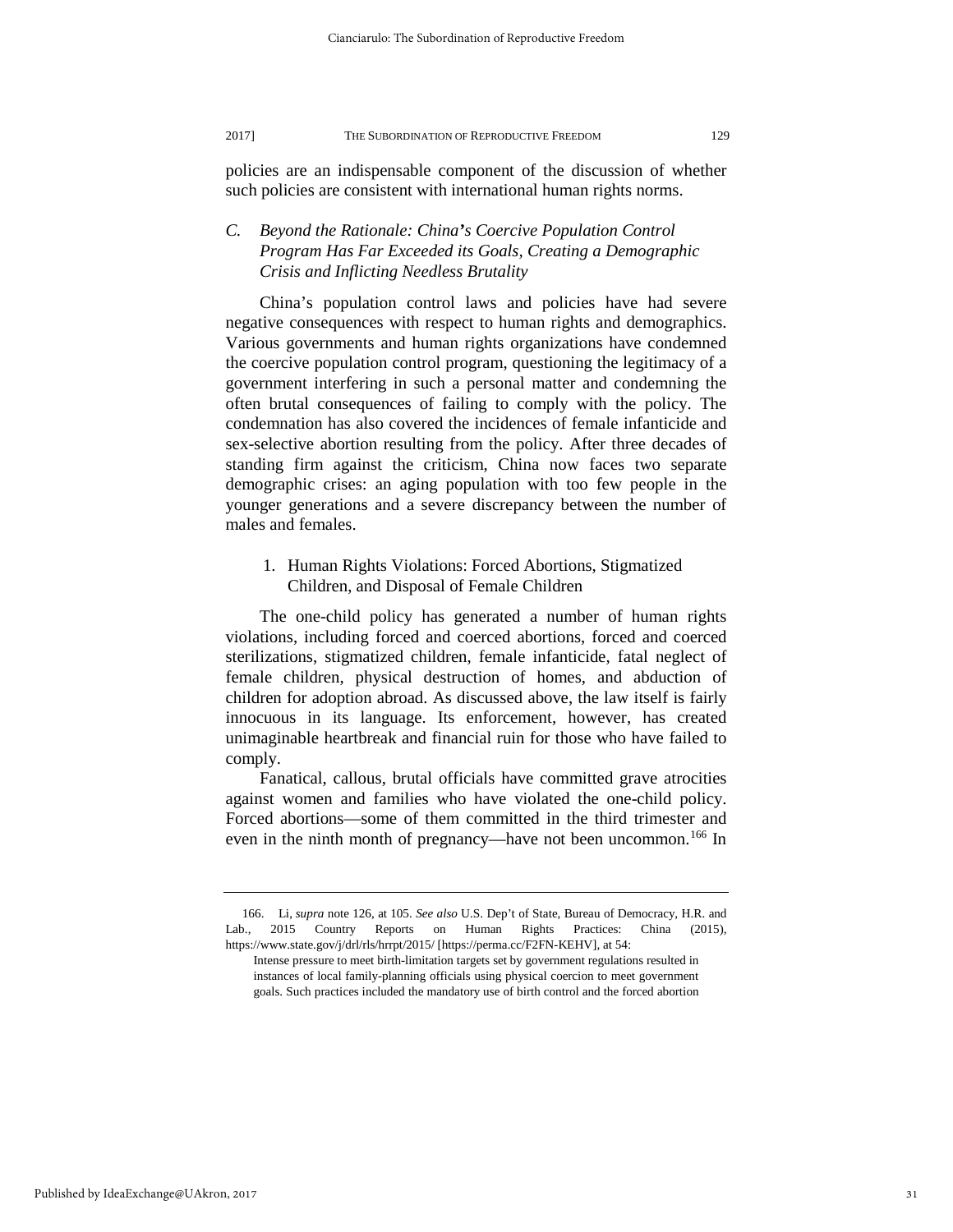scathing testimony to the House Subcommittee on International Operations and Human Rights in 1998, a former local administrator of China's population control program described the consequences for noncompliance: "Should a woman be found pregnant without a certificate, an abortion is performed immediately, regardless of how many months pregnant she is."<sup>[167](#page-32-0)</sup> The administrator related in graphic detail the fate of a woman in her ninth month of pregnancy who had become pregnant without government approval:

Once I found a woman who was nine months pregnant, but did not have a birth-allowed certificate. According to the policy, she was forced to undergo an induced abortion. In the operating room, I saw the child's lips were moving and how its arms and legs were also moving. The doctor injected poison into its skull and the child died and it was thrown into the trash can.<sup>[168](#page-32-1)</sup>

The former population control policy administrator also told of bulldozed homes, detention of pregnant women, detention of family members of people who violated the policy, forced and coerced sterilization, and heavy fines.<sup>[169](#page-32-2)</sup>

In addition to the agonizing treatment of fully viable unborn children and their parents, children born in contravention of the policy also suffer gross human rights violations. In China, children born to parents lacking official permission to have them are known as *heihaizi*, which translates as "black children."<sup>[170](#page-32-3)</sup> These children are typically not eligible for the *hukou*, a document described as "a birth certificate, social security card, work permit, and internal passport all rolled up into one."[171](#page-32-4) Life without a *hukou* generally means lack of access to school and medical care as a child, and, as an adult, the inability to work, open

171. *Id.*

of unauthorized pregnancies. In the case of families that already had two children, one parent was often required to undergo sterilization.

<sup>167.</sup> Statement of Gao Xiao Duan, *supra* note 139, at 17.

<span id="page-32-1"></span><span id="page-32-0"></span><sup>168.</sup> *Id.* at 22. *See also id.* at 17 (recounting the story of a woman who became pregnant without seeking government approval, went into hiding, was found during her ninth month of pregnancy, and underwent a forced abortion).

<sup>169.</sup> *Id.* at 17-22.

<span id="page-32-4"></span><span id="page-32-3"></span><span id="page-32-2"></span><sup>170.</sup> Steven W. Mosher, *China's "Black Children" Will Come out of the Shadows,* POPULATION RESEARCH INST. (2015), https://www.pop.org/chinas-black-children-will-come-out-ofthe-shadows/ [https://perma.cc/9XLE-RNDJ].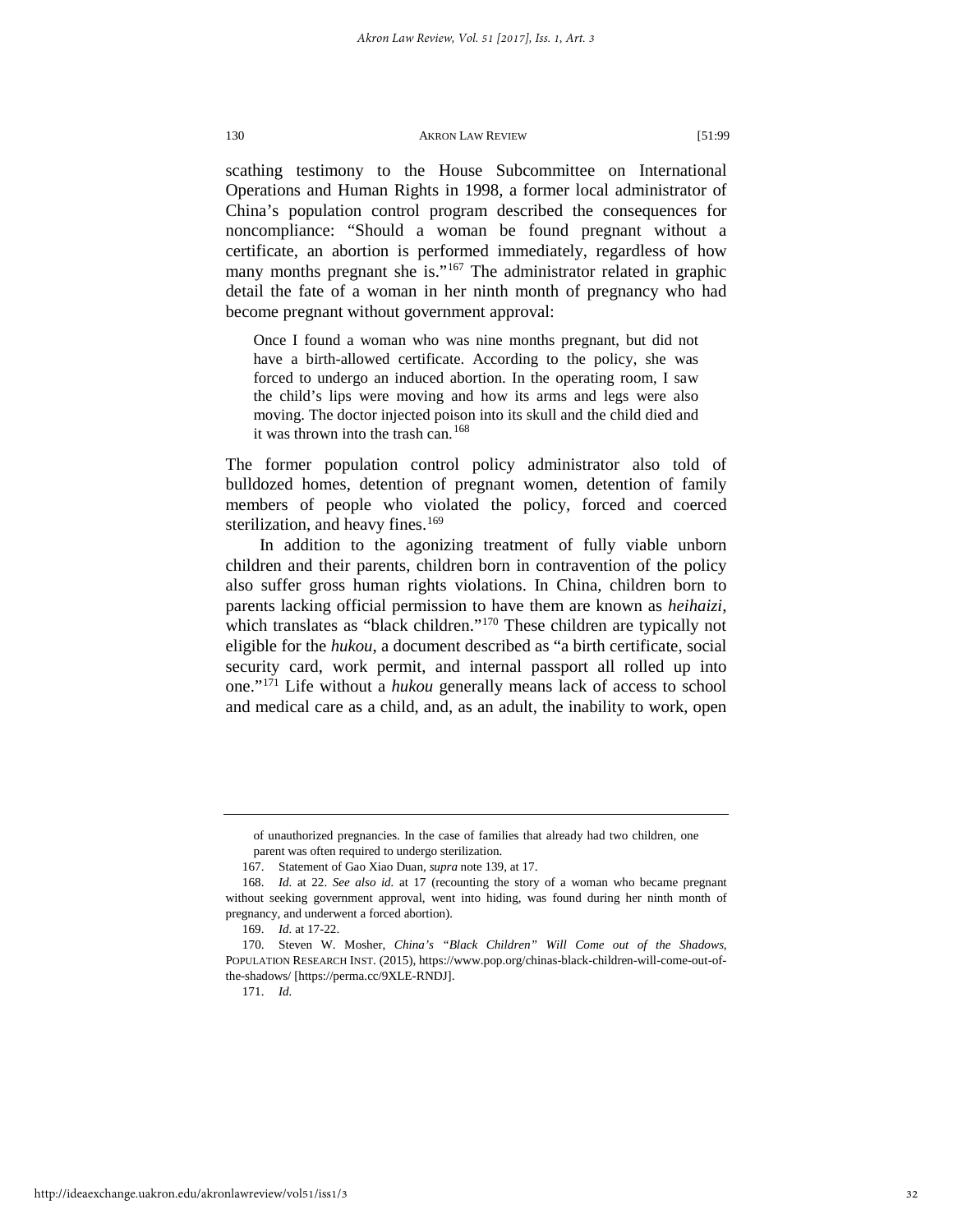a bank account, or even marry.[172](#page-33-0) An article by the Population Resource Institute describes the bleak existence of China's "illegal" children:

The tens of millions of undocumented Chinese children and young people are not merely marginalized, they are completely outside the bounds of Chinese society. And as non-persons, they have endured tremendous suffering. Unlike illegal immigrants in the U.S., who are generally treated with some compassion, the 'black children' have no rights at all. Anyone and everyone can mistreat them, and they are totally without recourse. If mugged, raped, or beaten, they would not think of going to the police, who would probably just brutalize them even more.[173](#page-33-1)

Baby girls have also been the victims of human rights violations due to the one-child policy. Female infanticide, abandonment, and fatal neglect of girl babies rose in China after significant decline once the one-child policy was imposed.[174](#page-33-2) Exact numbers are impossible to come by, among other reasons because many families have concealed the birth of their daughters.[175](#page-33-3) Many girls, however, were abandoned in orphanages that committed shocking neglect and abuse[,176](#page-33-4) murdered or fatally neglected by their parents, or given lower priority for medical care than their brothers.<sup>[177](#page-33-5)</sup>

As a direct result of China's often brutal enforcement of its family planning policies and the concomitant disposal of female fetuses and children, China now faces a dual demographic crisis. China currently has a birth rate of only 1.6 children per woman,<sup>[178](#page-33-6)</sup> far below the replacement rate of  $2.1^{179}$  With an aging population and too few young people to

<span id="page-33-0"></span><sup>172.</sup> Katie Hunt & Serena Dong, C*hina Says it Will Give Rights to Undocumented Children*, CNN (Dec. 11, 2015), http://www.cnn.com/2015/12/11/asia/china-unregistered-citizensrights/index.html [https://perma.cc/YWX2-J7C4].

<sup>173.</sup> Mosher, *supra* note 170.

<span id="page-33-2"></span><span id="page-33-1"></span><sup>174.</sup> Sten Johansson & Ola Nygren, *The Missing Girls of China: A New Demographic Accoun*t, 17 POPULATION & DEVELOPMENT REV. 40-41 (1991).

<span id="page-33-3"></span><sup>175.</sup> *Case Study: Female Infanticide*, GENDERCIDE WATCH, http://www.gendercide.org/case\_infanticide.html [https://perma.cc/9283-XYPS].

<span id="page-33-4"></span><sup>176.</sup> *Death by Default: A Policy of Fatal Neglect in China's State Orphanages,* Human Rights Watch (2006).

<span id="page-33-5"></span><sup>177.</sup> Justin Parkinson, *Five Numbers That Sum Up China's One-Child Policy*, BBC NEWS MAG. (Oct. 29, 2015), http://www.bbc.com/news/magazine-34666440 [https://perma.cc/4HZL-5XZA].

<span id="page-33-6"></span><sup>178.</sup> *Fertility rate, total (births per woman)*, THE WORLD BANK, http://data.worldbank.org/indicator/SP.DYN.TFRT.IN [https://perma.cc/X4RP-QVTD].

<span id="page-33-7"></span><sup>179</sup>*See* Tim Searchinger et al., *Achieving Replacement Level Fertility,* WORLD RESOURCES INST. (Aug. 2013), at 1, http://www.wri.org/publication/achieving-replacement-level-fertility [https://perma.cc/W2TJ-99MK] ("'Replacement level fertility' is the total fertility rate—the average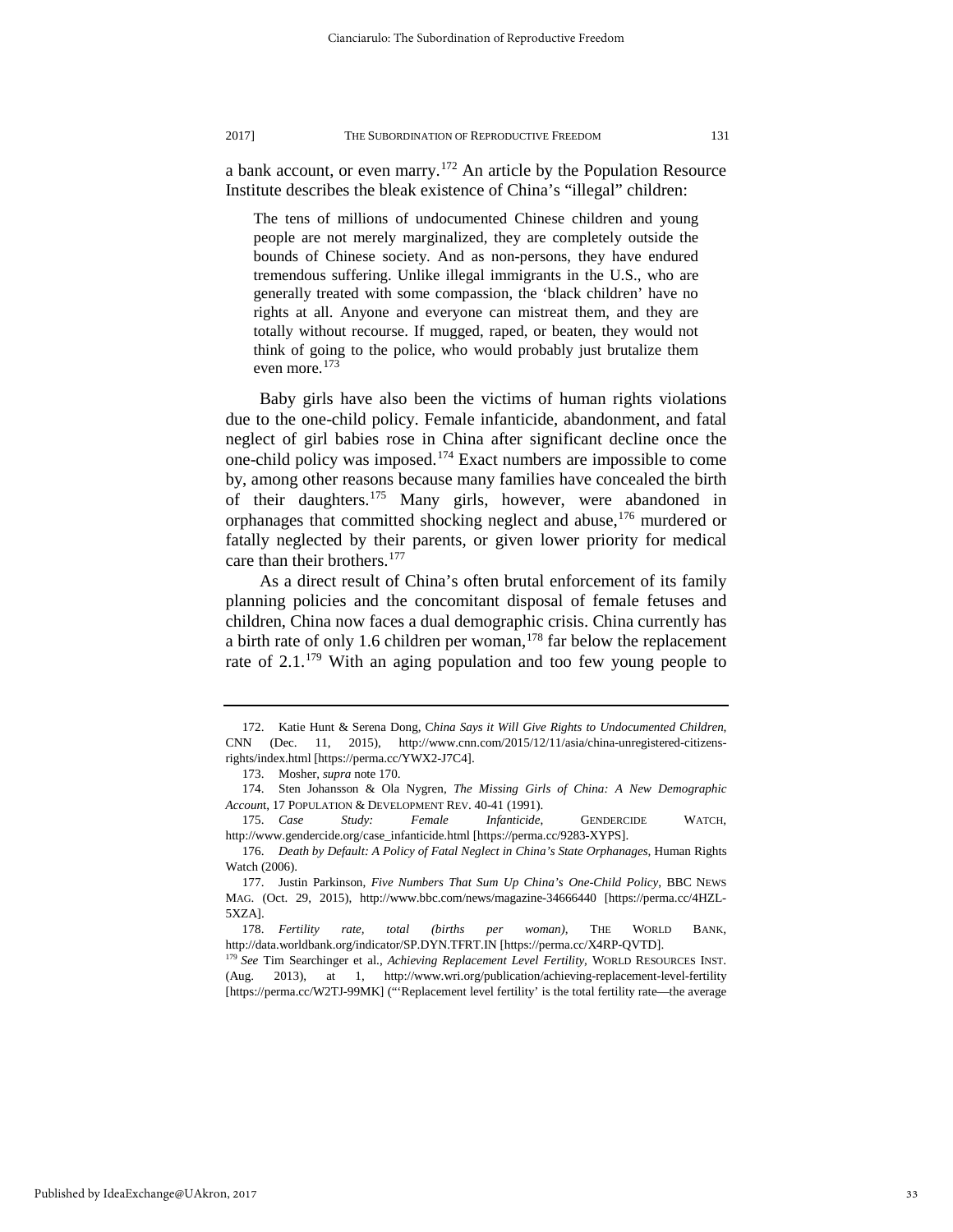support its elders, China faces a severe shortage of workers.<sup>180</sup> Additionally, a cultural preference for sons, combined with refined ultrasound technology and wide availability of elective abortion, has created a significant gender imbalance.<sup>181</sup>

# 2. Demographic Crises: A Shortage of Young People and a Shortage of Females

China's one-child policy has been called "one of the most glaring policy mistakes that China has made in its modern history,"[182](#page-34-2) not so much because of the human rights violations China inflicted on its people in enforcing the policy, but because of the potentially catastrophic effect it has had on China's ability to sustain growth and support an increasingly elderly population.<sup>[183](#page-34-3)</sup> China, a country that had six young people for every one elderly person as recently as 1976, is now projected to have two elderly people for every one young person by 2035.[184](#page-34-4) While many developed countries have aging populations as a result of lower fertility rates and longer life expectancies, China's rapidly shifting demographics are cause for heightened concern. As the authors of a comprehensive report on China's aging population point out, "[w]hile today's developed countries were all affluent societies with mature welfare states by the time they became aging societies, China is aging at a much earlier stage of economic and social development."<sup>[185](#page-34-5)</sup> It

number of children born per woman—at which a population replaces itself from one generation to the next, without migration.").

<span id="page-34-0"></span><sup>180.</sup> Howard W. French, *China's Twilight Years*, THE ATLANTIC (June 2016), https://www.theatlantic.com/magazine/archive/2016/06/chinas-twilight-years/480768/ [https://perma.cc/86GL-9K72].

<span id="page-34-1"></span><sup>181.</sup> *The Most Surprising Demographic Crisis*, THE ECONOMIST (May 5, 2011), http://www.economist.com/node/18651512 [http://perma.cc/5KWU-AC6M].

<span id="page-34-2"></span><sup>182.</sup> David McKenzie, *For China, Three Decades of One-Child Policy Proves Hard to Undo*, CNN (Mar. 30, 2015), http://www.cnn.com/2015/03/30/asia/china-one-child-policyundo/index.html [https://perma.cc/635H-7W43] (quoting Professor Wang Feng, a leading demographic expert on China). *See also* French, *supra* note 180 (referring to the one-child policy as "one of history's great blunders").

<span id="page-34-3"></span><sup>183.</sup> *See* Kristof, *supra* note [158](#page-29-11) (paraphrasing leading Chinese demographer Wang Feng, who opines that the policy is "worse even than the Cultural Revolution or the Great Leap Forward (which led to the worst famine in world history)").

<span id="page-34-5"></span><span id="page-34-4"></span><sup>184.</sup> Richard Jackson, Keisuke Nakashima, & Neil Howe, *China's Long March to Retirement Reform: The Graying of the Middle Kingdom Revisited,* Ctr. for Strategic & Int'l Studies, PRUDENTIAL FOUNDATION (2008), at 2, http://news.prudential.com/images/20026/ US%20GOTMK%20English%20Bro%2009%204\_3.pdf [https://perma.cc/JJ46-T34X].

<sup>185.</sup> *Id.*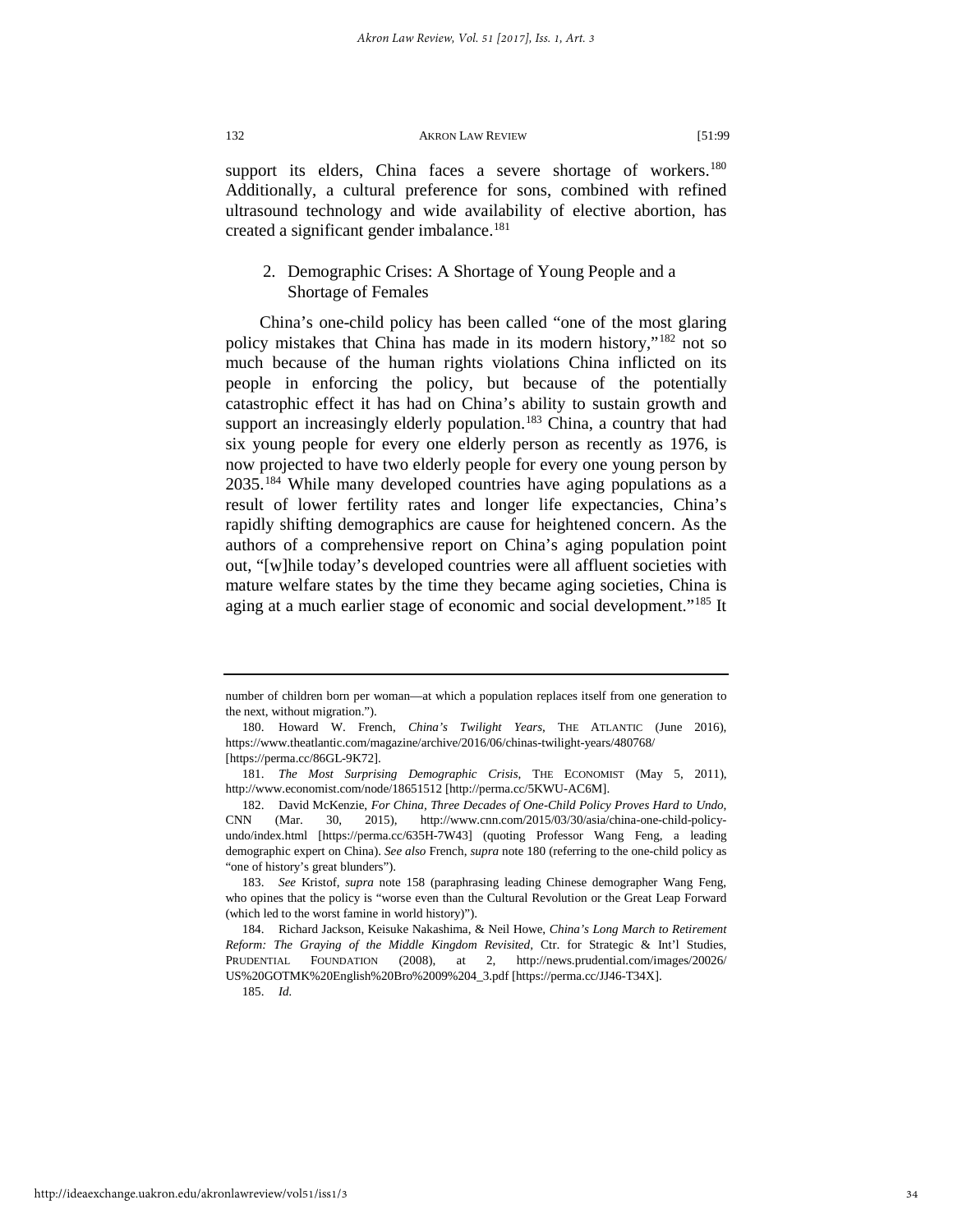is therefore not as prepared to care for its aging citizens,<sup>[186](#page-35-0)</sup> many of whom are poor rural workers who do not have savings and have not paid into a national social security plan.<sup>[187](#page-35-1)</sup>

In addition to not having savings, many of the Chinese elderly lack caregivers, a role traditionally filled by the wife of the eldest son[.188](#page-35-2) The one-child policy has led to a gender imbalance fueled by a strong cultural and religious preference for male children. Analysis of data from a 2005 population survey shows an alarming ratio of 120 men to 100 women,[189](#page-35-3) which by 2020 will result in more than 30 million excess single men.<sup>[190](#page-35-4)</sup> The preference for male children derives from the Confucian tradition that male children are responsible for maintaining and caring for their elderly parents.<sup>[191](#page-35-5)</sup> Culturally, the actual responsibility for caring for elderly parents falls to daughters-in-law.<sup>[192](#page-35-6)</sup> But the infanticide, fatal neglect, and—more commonly—sex-selective abortions that have accompanied the one-child policy have led to a severe shortage in potential brides, a significant social concern.<sup>[193](#page-35-7)</sup>

China has recognized the demographic consequences of its onechild policy and has attempted to rectify it by changing it to a two-child policy as of January 2016. China has not, however, acknowledged the tremendous emotional cost of the policy, from parents who desired more children but did not have them because of the law, to parents who suffered the horror of forced abortions. China's response to criticism of its policy is that it is necessary for the common good.<sup>[194](#page-35-8)</sup> The following

<span id="page-35-0"></span><sup>186.</sup> Feng Wang, *China's Population Destiny: The Looming Crisis*, BROOKINGS INST. (Sept. 30, 2010), https://www.brookings.edu/articles/chinas-population-destiny-the-looming-crisis/ [https://perma.cc/FX3E-SJZR].

<span id="page-35-1"></span><sup>187.</sup> *See generally*, Jackson et al., *supra* note 184 (detailing the weaknesses of China's retirement system).

<sup>188.</sup> *Id.* at 14.

<span id="page-35-4"></span><span id="page-35-3"></span><span id="page-35-2"></span><sup>189.</sup> Wei Xing Zhu, Li Lu, & Therese Hesketh, *China's Excess Males, Sex Selective Abortion, and One Child Policy: Analysis of Data From 2005 National Intercensus Survey*, BRIT. MEDICAL J. (2009), at 2, http://www.bmj.com/content/bmj/338/bmj.b1211.full.pdf [http://perma.cc/6QR6- 64EJ].

<sup>190.</sup> French, *supra* note 180.

<sup>191.</sup> Jackson, *supra* note 184, at 16.

<sup>192.</sup> *Id.* at 14.

<sup>193.</sup> Wang, *supra* note 186.

<span id="page-35-8"></span><span id="page-35-7"></span><span id="page-35-6"></span><span id="page-35-5"></span><sup>194.</sup> *See* Carter J. Dillard, *Rethinking the Procreative Right*, 10 YALE HUM. RTS. & DEV. L.J. 1, 36 (2007):

China has never recognized a conflict between its family-planning policy and the broad procreative right, and, in fact, it has argued that its policy is perfectly consistent with international law. It has done so not based simply on notions of state sovereignty, but upon notions of competing rights, and its obligations to protect children and society as a whole from unjustified and destructive behavior.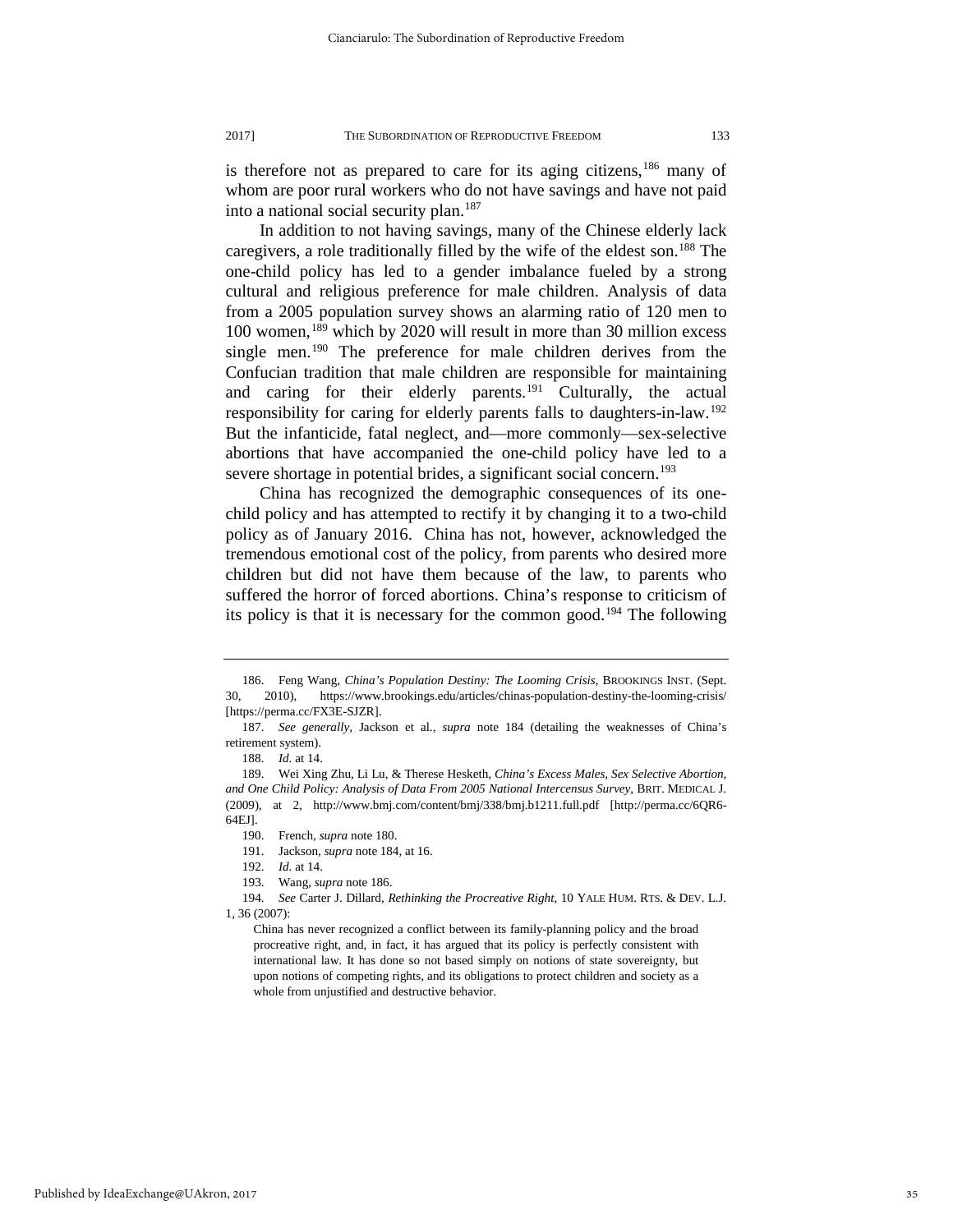section deals with the question of which good is greater: an individual's right to reproductive freedom, or the state's interest in providing for the moral or economic health of its people.

# V. WHETHER STATE INTERESTS SHOULD EVER SUPERSEDE AN INDIVIDUAL**'**S RIGHT TO REPRODUCTIVE FREEDOM

The preceding analyses of Chinese and U.S. laws restricting reproductive freedom provide the background for the ultimate question this Article seeks to address through the framework of human rights law: can compelling state interests ever supersede an individual's right to reproductive freedom? The scholarship on this question is extensive, but the answer remains elusive. Without trying to answer the larger esoteric question of which is the greater good—reproductive freedom or the laudable state goals of protecting prenatal life and promoting sustainability—this Article analyzes discrete means of achieving state goals and evaluates whether they are legitimate according to international human rights concepts.

# *A. Compulsory Sex Education Achieves the Goals of Abortion Prevention and Population Control in the Least Coercive Manner and Within the Bounds of Human Rights Norms.*

Compulsory sex education serves the goal of preventing unwanted pregnancies that might result in elective or forced abortion. In order to be effective, the information must be medically accurate and include information on contraception. While many religious and moral conservatives in both the United States and China object to sex education unless it is limited to abstinence education, $195$  such objections are inconsistent with the overall goals of protecting prenatal life and preventing unwanted pregnancy.[196](#page-36-1)

<span id="page-36-0"></span><sup>195.</sup> Jemimah Steinfeld, *Do Chinese Classrooms Need to Talk About Sex?*, CNN (June 19, 2014), http://www.cnn.com/2014/06/19/world/asia/china-sex-education/index.html [http://perma.cc/ 6U6C-C3XB] (quoting Tao Lin, president of the World Association of Chinese Sexologists: "Contradictions arise between radical and conservative, right and wrong. The radical may explain the use of condoms in middle school while the conservative still insist[s] on abstinence in college").

<span id="page-36-1"></span><sup>196.</sup> *See* Laurie Burkitt & Yang Jie, *China Performs 13 Million Abortions per Year, State Media Says*, WALL ST. J. (Jan. 28, 2015), https://blogs.wsj.com/chinarealtime/2015/01/28/chinaperforms-13-million-abortions-per-year-state-media-says/ [http://perma.cc/6D4M-MU7N] (referencing a report by China's National Health and Family Planning Commission stating that 13 million abortions take place in China every year as a result in large part of inadequate sex education).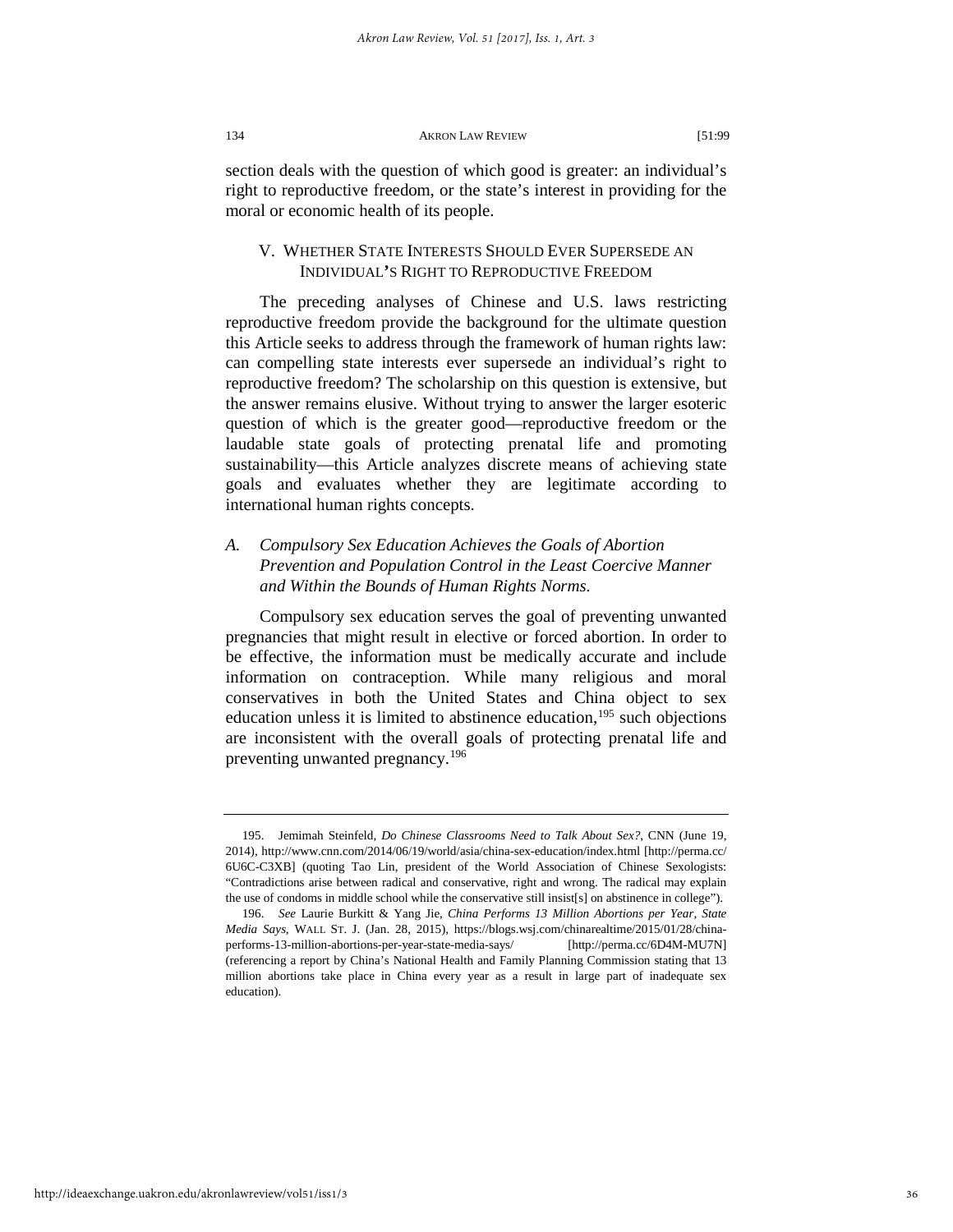Compulsory sex education could be challenged as an infringement

of the right to religious freedom, a right guaranteed by the U.S. Constitution,  $197$  as well as international law.<sup>[198](#page-37-1)</sup> In the United States, the courts have long recognized the right of parents to educate their children as they see fit.[199](#page-37-2) Moreover, as advocates of compulsory sex education acknowledge, mandatory comprehensive sex education "would expose the children to ideas that the parents find offensive, and it would make more difficult parental efforts to pass along to their children religious precepts that they hold dear."[200](#page-37-3) However, "requiring children to receive comprehensive sex education . . . is not compelling [parents] or their children to engage in conduct prohibited by their religion or to refrain from conduct mandated by their religion,"<sup>[201](#page-37-4)</sup> nor is it an unreasonable or unacceptable form of coercion in light of the important interest, one shared by the state and parents, of protecting prenatal life by preventing unwanted pregnancies that could lead to abortion.<sup>[202](#page-37-5)</sup> It is also arguably the least coercive method of achieving the often interrelated goals of preventing unwanted pregnancy and preventing recourse to abortion.

# *B. Financial Incentives and Penalties Prevent Excessive Population Growth Without the Use of Physical Force but may Nevertheless Violate Human Rights Norms.*

Financial incentives and penalties are another means of achieving the state goal of population control. These include withdrawal of

<span id="page-37-3"></span>200. Gary J. Simson & Erika A. Sussman, *Keeping the Sex in Sex Education: The First Amendment's Religion Clauses and the Sex Education Debate*, 9 S. CAL. REV. L. & WOMEN'S STUD. 265, 273 (2000).

201. *Id.* at 274.

<sup>197.</sup> U.S. CONST. amend. I.

<span id="page-37-1"></span><span id="page-37-0"></span><sup>198.</sup> *See* International Covenant on Civil and Political Rights, *supra* not[e 11 \(](#page-5-8)"Everyone shall have the right . . . to have or to adopt a religion or belief of his choice, and freedom, either individually or in community with others and in public or private, to manifest his religion or belief in worship, observance, practice and teaching.").

<span id="page-37-2"></span><sup>199.</sup> *See*, *e.g.*, Pierce v. Soc'y of the Sisters of the Holy Names of Jesus & Mary, 268 U.S. 510, 534 (1925) (striking down a state statute prohibiting private school education because it "unreasonably interferes with the liberty of parents and guardians to direct the upbringing and education of children"); Wisconsin v. Yoder, 406 U.S. 205 (1972) (allowing an exemption from compulsory high school education for Amish children whose parents wished for them to exit the public school system after eighth grade).

<span id="page-37-5"></span><span id="page-37-4"></span><sup>202.</sup> *See* Lee, *supra* note [1,](#page-2-1) at 336 (identifying "torture; other cruel, inhuman, or degrading treatment or compulsory sterilization or abortion" as unreasonable and unacceptable coercion, and emphasizing the importance of "education, information and shame, as well as other incentives and disincentives that are consonant with human rights"). *See also id.* at 338 ("Inherent in responsible parenthood is the need to balance the individual with the collective right–the rights of children and those of the society as a whole.").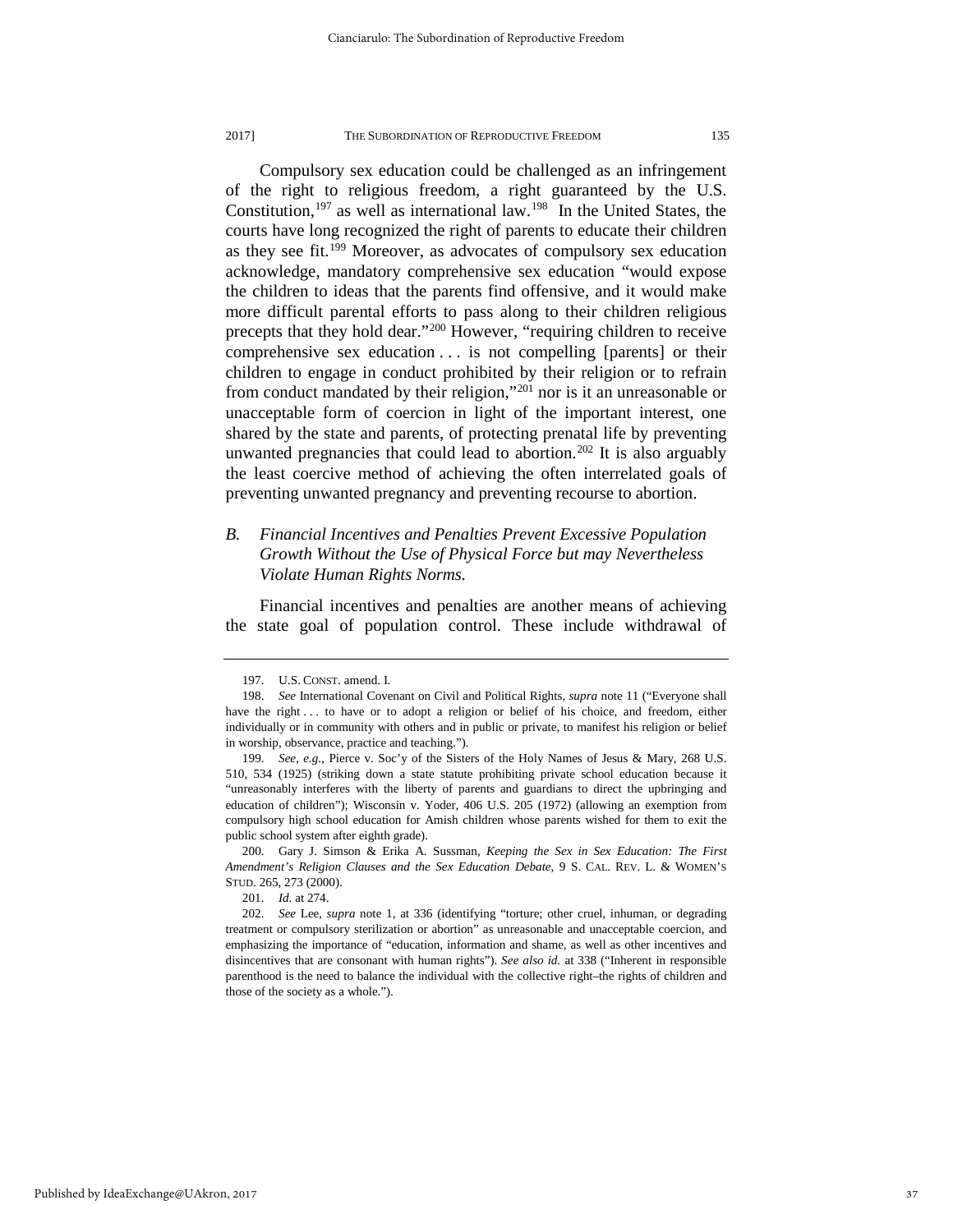maternal benefits after a certain number of children, the withholding of a tax deduction after a certain number of children, cash payments for undergoing a sterilization procedure, cash payments for limiting family size, $203$  and caps on public benefits for poor families. $204$  While financial incentives and penalties are far less coercive than the actual forced termination of a pregnancy, a clear violation of international law, such methods are inherently coercive and therefore suspect.

As a matter of international law, incentive and disincentive programs are acceptable so long as they do not violate human rights.<sup>205</sup> Such plans, however, are not favored. Instead, "[g]overnments are encouraged to focus most of their efforts towards meeting their population and development objectives through education and voluntary measures rather than schemes involving incentives and disincentives."<sup>[206](#page-38-3)</sup>

The reason for the reluctant acceptance of incentive and disincentive programs is the disproportionate effect that such programs may have on the poor.<sup>[207](#page-38-4)</sup> The poor may be pressured by economic necessity to consent to sterilization or other measures in exchange for money.<sup>[208](#page-38-5)</sup> The poor are also more impacted by fines or taxes designed to

<span id="page-38-2"></span>205. *See* Rep. of the U.N. World Population Conference, at ¶ 34, U.N. Doc. E/Conf. 60/19, U.N. Sales No. E.75.XIII.3 (1974) (concluding that incentive and disincentive schemes are permissible but cautioning that "they should not violate human rights").

<span id="page-38-3"></span>206. Rep. of the Int'l Conference on Population and Dev., at ¶ 7.22, U.N. Doc. A/CONF.171/13 (1994) http://www.un.org/popin/icpd/conference/offeng/poa.html [http://perma.cc/2V4Y-BAR3].

<span id="page-38-5"></span>208. Note, *supra* note 207, at 1860.

<span id="page-38-0"></span><sup>203.</sup> Edmund H. Kellogg, *Reform of Law Affecting Population Growth: Recent Developments*, 10 J. INT'L L. AND ECON. 1, 29-31 (1974).

<span id="page-38-1"></span><sup>204.</sup> *See* Dandridge v. Williams, 397 U.S. 471 (1970) (upholding a Maryland regulation limiting Aid for Dependent Children (AFDC) allocations to no more than \$240 or \$250 per family regardless of family size). *See also* State v. Kline, 155 Ore. App. 96 (1998) (holding that prohibiting an abusive father from procreation until completion of counseling was not unconstitutional); State v. Oakley, 245 Wis. 2d 447 (2001) (holding that a probation condition that infringed on the right to procreate was valid in a prosecution for refusing to pay child support).

<span id="page-38-4"></span><sup>207.</sup> *See*, *e.g.*, Note, *Legal Analysis and Population Control: The Problem of Coercion*, 84 HARV. L. REV. 1856, 1858 (1971) (noting that the decision in Dandridge v. Williams, *supra* note 204, in which the Court upheld a Maryland regulation limiting AFDC allocations to no more than \$240 or \$250 per family regardless of family size, "appears to sanction state imposition of financial disincentives against having more children and to dismiss the parents' claim that reproductive autonomy with respect to state benefit programs is a constitutionally protected freedom"). *But see* Mona Ma, *A Tale of Two Policies: A Defense of China's Population Policy and an Examination of U.S. Asylum Policy*, 59 CLEV. ST. L. REV. 237, 257 (2011) (supporting China's system of fines on the basis that "[t]o avoid the negative social influence of flouting violations and to make sure the policy is enforced in an even-handed manner, the fines on the wealthy are set many times higher than for the average citizens").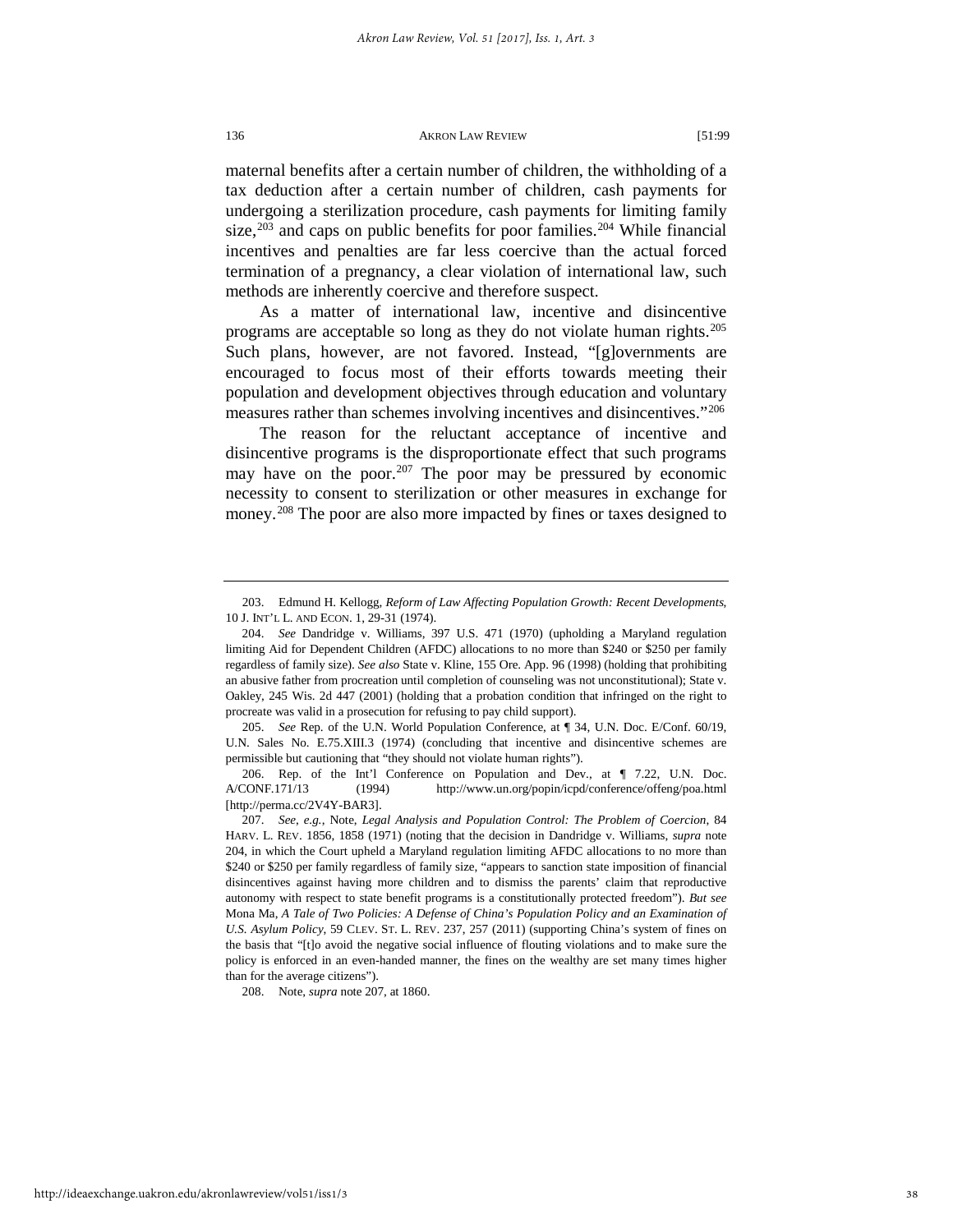punish or disincentivize procreation.<sup>[209](#page-39-0)</sup> Some scholars, however, find monetary incentives and disincentives to be acceptable, particularly as an alternative to other more coercive or intrusive means.<sup>[210](#page-39-1)</sup> Once we enter the realm of forced abortion and forced child-bearing, however, the gray area of what constitutes permissible coercion dissipates considerably.

# *C. Forced Abortion, Forced Sterilization, and Forced Child-Bearing are Inconsistent with Human Rights Principles.*

Scholars and policymakers in the United States almost universally agree that forced abortion and forced sterilization clearly violate international human rights norms.[211](#page-39-2) The United States even took the extraordinary measure of amending its asylum law to facilitate the approval of asylum applications based on subjection to or resistance against forced abortion, involuntary sterilization, or other means of coercive population control.<sup>[212](#page-39-3)</sup> Especially in light of the many effective

<span id="page-39-0"></span><sup>209.</sup> *Id.* at 1891 ("Penalizing excessive childbearing by heavier taxation might make it difficult to maintain a family adequately or to hold it together.").

<span id="page-39-1"></span><sup>210.</sup> *See*, *e.g.*, Lee, *supra* note [1,](#page-2-1) at 338 ("Since incentives and disincentives partake of the nature of carrots and sticks, rewards and punishment — which contribute even to the attainment of excellence in 'education' itself  $-$  it is not clear what is to be gained by their removal from the population field.").

<span id="page-39-2"></span><sup>211.</sup> *See*, *e.g.*, Thomas A. Brown II, *Forced Abortions and Involuntary Sterilization in China: Are the Victims of Coercive Population Control Measures Eligible for Asylum in the United States?,* 32 SAN DIEGO L. REV. 745 (1995) (arguing that China's population control program is persecutory); Ying Chen, *China's One-Child Policy and Its Violations of Women's and Children's Rights*, 22 N.Y. INT'L L. REV. 1 (2009) (asserting that "[f]orced abortion and sterilization are inhumane and unacceptable in modern society"); Ellen Keng*, Population Control Through the One-Child Policy in China; Its Effects on Women*, 18 WOMEN'S RTS. L. REP. 205 (1997) (discussing the emotional, physical, social and economic effects of China's coercive population control practices on Chinese women); Hearing Before the Subcomm. on Int'l Operations and Human Rights of the H. Comm. on Int'l Relations, *supra* note 139 (statement of Rep. Lantos, Member, House Subcomm. on International Operations and Human Rights) ("There are few crimes against human beings which are more horrendous, more despicable, more outrageous than the practice of forced abortion and forced sterilization. Such brutal violations of human rights must be condemned across the political spectrum . . . ."). *See also*, *supra* Part [II.A.](#page-6-4) (discussing the various international instruments that identify reproductive freedom and bodily integrity as fundamental human rights). *But see* Ma, *supra* note 207, at 259:

Although forced abortions should be utilized sparingly and should only be used as a last resort, they should not be abolished because they serve as a threat that deters people from violating the policy. Though extreme, the threat of forced abortions is a necessary safeguard to ensure the overall effectiveness of the policy. Of course, actual violations should be punished, or the threat of abortion will lose its deterring function.

<span id="page-39-3"></span><sup>212.</sup> Illegal Immigration Reform and Immigrant Responsibility Act of 1996, Pub. L. No. 104- 208, div. C, § 601(a)(1), 110 Stat. at 3009-689 (codified at 8 U.S.C. § 1101(a)(42)(B) (2000)). *But see* Lori K. Walls, *The Persecutor Bar in U.S. Immigration Law: Toward a More Nuanced*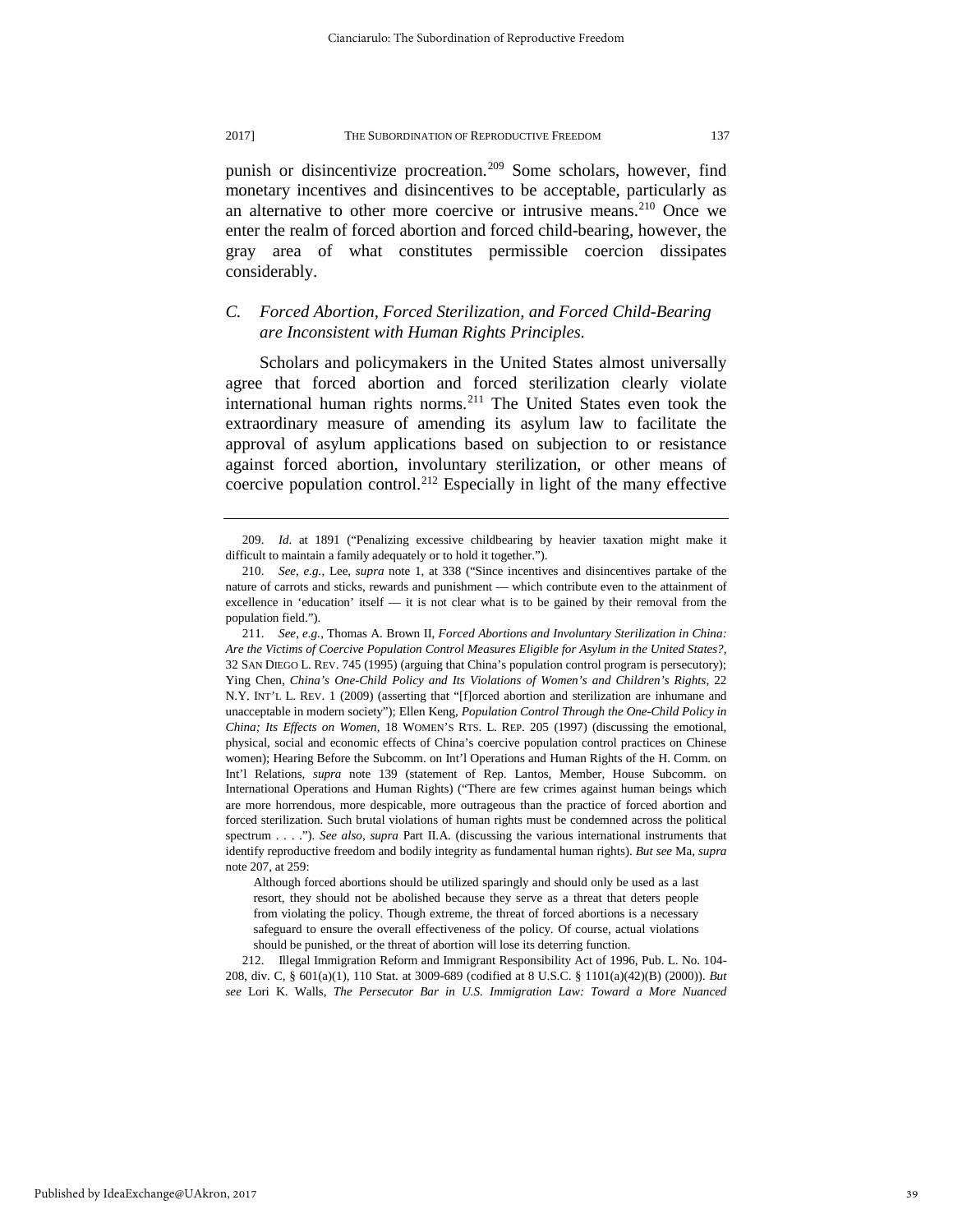ways of preventing unwanted pregnancy through less coercive means, resorting to such brutality is unjustifiable.

Forced child-bearing is also a violation of human rights, as the following Canadian court stated regarding a woman denied the freedom to choose whether to terminate or continue with a pregnancy:

She is truly being treated as a means—a means to an end which she does not desire but over which she has no control. She is the passive recipient of a decision made by others as to whether her body is to be used to nurture a new life. Can there be anything that comports less with human dignity and self-respect? How can a woman in this position have any sense of security with respect to her person?<sup>[213](#page-40-0)</sup>

Similarly, scholars who subscribe to the position that human rights law applies only to viable and born humans agree that "[a]bortion is . . . indispensable to women's equality, dignity and rights as a human being."<sup>[214](#page-40-1)</sup>

Others, as discussed at length earlier, strongly believe that the induced termination of prenatal life is a clear violation of human rights. The lack of consensus on the morality of abortion indicates that the definition of "personhood" is intensely personal and often religious.<sup>215</sup> Even some opponents of abortion believe that due to the "extreme lack

*Understanding of Modern "Persecution" in the Case of Forced Abortion and Female Genital Cutting*, 16 PAC. RIM L. & POL'Y J. 227, 246 (2007) (stating that "the notion that forced abortion or sterilization is a transparent human rights violation, as obvious as the persecution of the Jews under Nazi Germany, is undermined by the fact that the U.S. government refused to grant asylum on this ground for decades, until 1996").

<span id="page-40-0"></span><sup>213.</sup> Morgentaler, Smoling and Scott v. R. and the Attorney General of Canada, 44 D.L.R. 4th 385, 492 (Can. 1988).

<span id="page-40-1"></span><sup>214.</sup> Rhonda Copelon, Christina Zampas, Elizabeth Brusie, Jacqueline deVore, *Human Rights Begin at Birth: International Law and the Claim of Fetal Rights*, 13 REPRODUCTIVE HEALTH MATTERS 120, 126 (2005). *See also* Hernandez, *supra* not[e 37,](#page-9-4) at 324-25:

States' regulation of reproductive freedom to achieve population goals . . . or to placate influential religious institutions impermissibly erodes the integrity of an individual and precludes such individual's exercise of his or her rights of privacy, health, equality, or religion. Consequently, a state cannot regulate reproductive freedom without violating such individual's human rights as those rights have evolved since the Nuremburg Trials.

<span id="page-40-2"></span><sup>215.</sup> *See*, *e.g.*, PETER S. WENZ, ABORTION RIGHTS AS RELIGIOUS FREEDOM 188-89 (1992) (arguing that "religion may legitimately matter where the death penalty, the environment, and animals are concerned" because these involve 'secular values,' but that many anti-abortion laws are invalid because "the personhood and right to life of young fetuses is a religious matter"). *See generally*, RONALD DWORKIN, LIFE'S DOMINION, 160-68, (Alfred A. Knopf ed.,1993) (arguing that disputes over the morality of abortion are fundamentally religious and thus the right to abortion is protected by the First Amendment).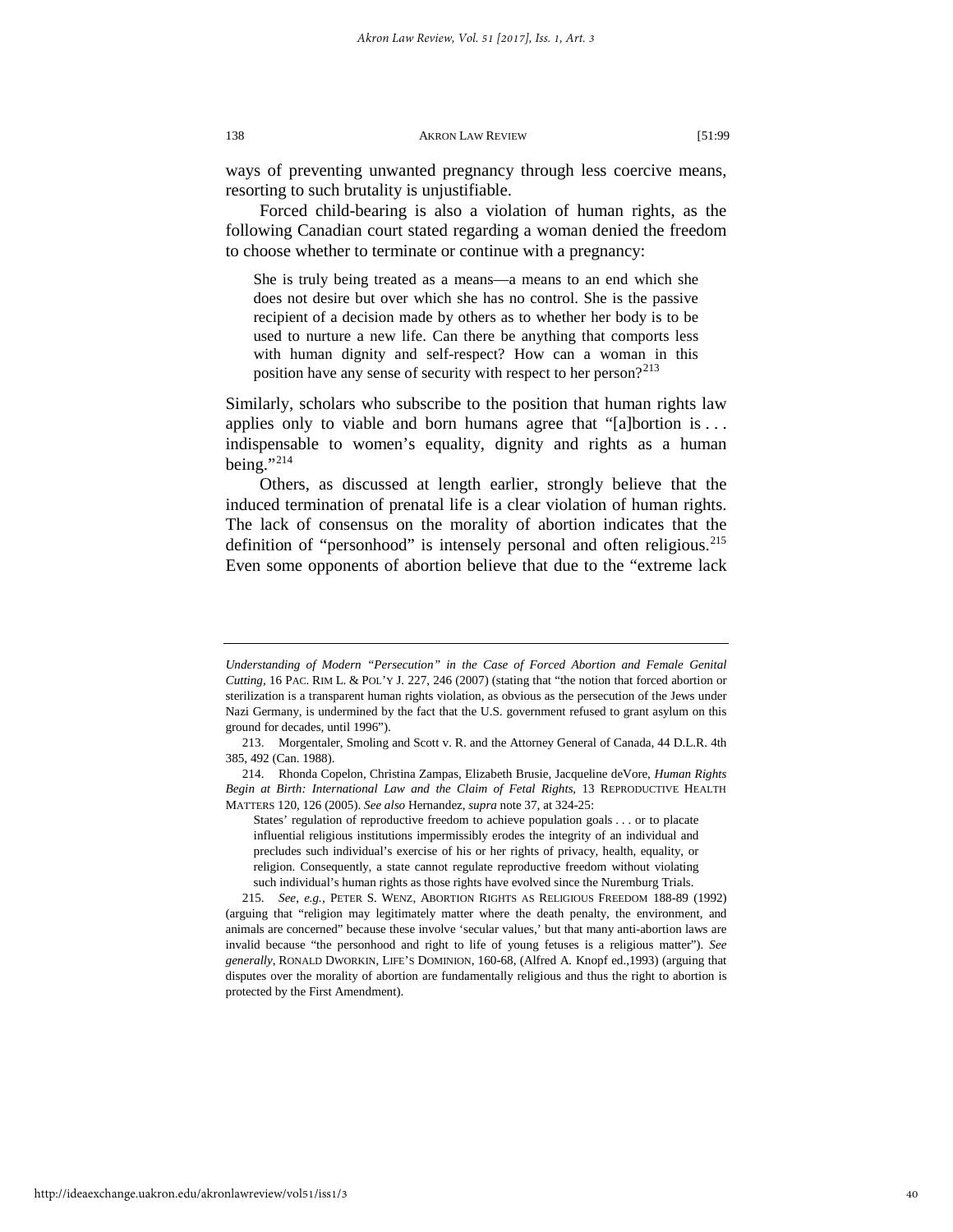of consensus"[216](#page-41-0) on whether first trimester abortions should be legal, laws that criminalize them "are likely to be unstable."<sup>217</sup> When presented with a conflict between religious views, morals, or particular worldviews, internationally recognized principles of individual liberty<sup>218</sup> should govern.<sup>219</sup> This is especially true in light of the fact that attempts to govern morality by limiting access to contraception and comprehensive sex education directly impede the ostensibly higher goal of protecting prenatal life.

Any law that infringes on the right of an individual to determine whether and when to procreate to the extent that the individual is subjected to forced abortion, forced sterilization, or forced child-bearing far exceeds the "element of compulsion [that] underscores the effectiveness of all law" in order to "ensure social harmony."[220](#page-41-4) Those who believe that the greater good lies in something other than individual freedom, be it protecting human life at all stages of development or providing for the collective good, have ample means at their disposal to "support[] and gradually extend[] a pro-life consensus"<sup>[221](#page-41-5)</sup> or to "influence and obtain compliance regarding reproductive behaviour."<sup>222</sup> As prominent human rights scholars have argued:

[T]he idea that individuals in the present generation will not, left to their own free desires, make sound decisions, and therefore should be persuaded or forced to sacrifice for the good of future generations,

<span id="page-41-1"></span><span id="page-41-0"></span><sup>216.</sup> Michael J. Perry, *Religion, Politics, and Abortion*, 79 U. DET. MERCY L. REV. 1, 30 (2001).

<sup>217.</sup> *Id.*

<sup>218.</sup> *See supra* Part II.A.

<span id="page-41-3"></span><span id="page-41-2"></span><sup>219.</sup> *See* Mark A. Graber, *Constitutional Democracy, Human Dignity, and Entrenched Evil*, 38 PEPP. L. REV. 889, 897 (2011):

Abortion in contemporary politics and slavery in the nineteenth century highlight how debate in democracies tends to be between factions with very different understandings of human dignity, not between the party of human dignity and the party of self-interest. When persons have sincere beliefs that the genders have different destinies, that different races cannot share the same political space, that the unborn have fewer rights than the born, or that a four-cell blob with human DNA has the same rights as a human adult, appeals to the constitutional commitment to human dignity or the constitutional ban on naked preferences are likely to do no political, intellectual, or academic work.

<span id="page-41-4"></span><sup>220.</sup> Babor, *supra* not[e 8,](#page-5-0) at 114-15.

<span id="page-41-5"></span><sup>221.</sup> Perry, *supra* note 216, at 30.

<span id="page-41-6"></span><sup>222.</sup> Babor, *supra* not[e 8,](#page-5-0) at 114-15. *See also*, Sen, *supra* not[e 38,](#page-10-2) at 1061:

Given the basic importance of reproductive freedom, its denial in favor of coercive restrictions can be justified – if at all – only by suitably strong positive consequences, involving for example well-being and economic security . . . . Furthermore, it is not clear that coercion works faster than what can be achieved through voluntary social change and development.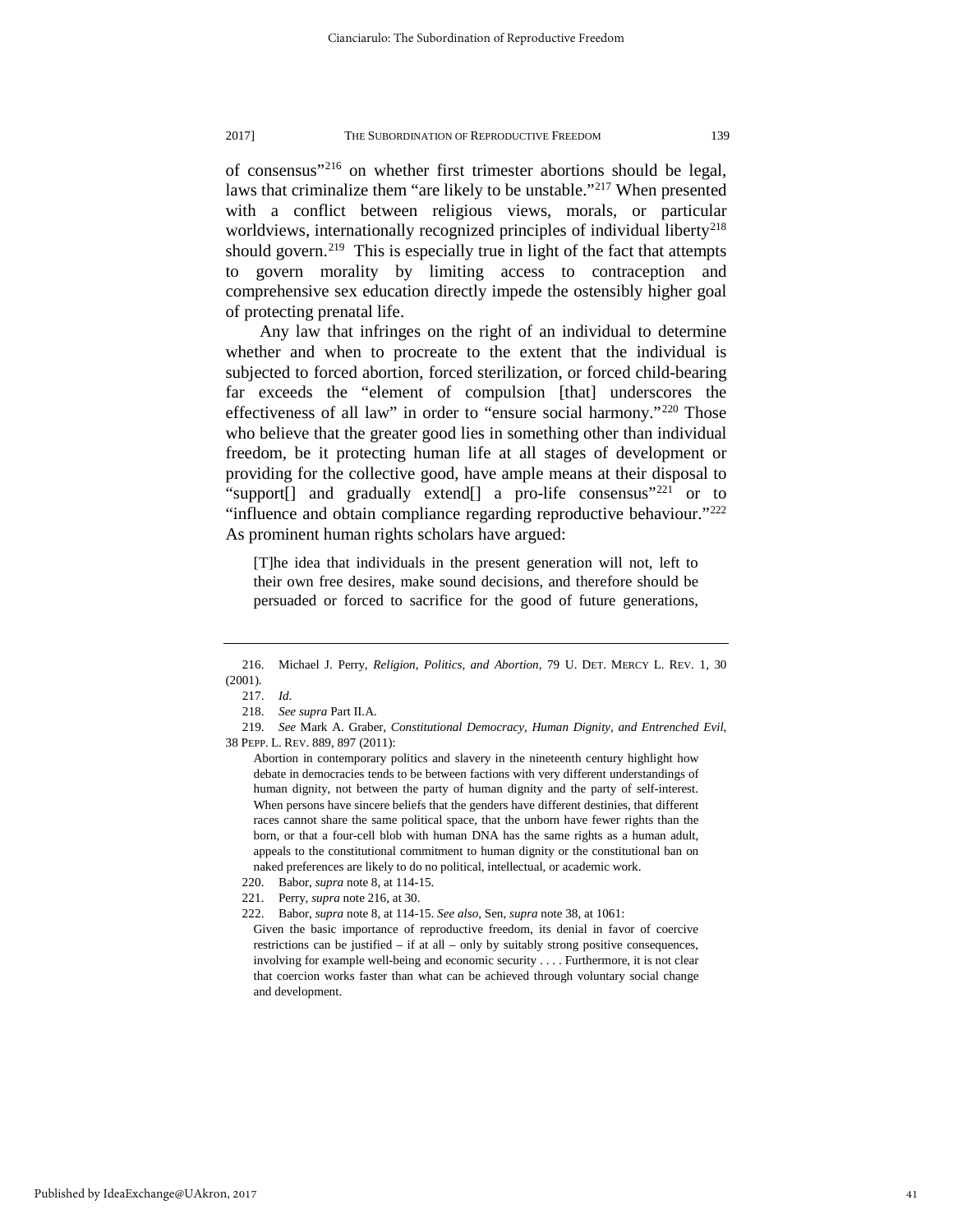rests on several faulty assumptions . . . One is that the only way to lower population growth is through authoritarian enforcement of harsh measures. Another is that imposition of harsh measures will lead to slower population growth and improved socioeconomic development. Given that so little is known about the impact of present behavior on the future, neither notion justifies serious interference with human rights respecting reproductive choice.<sup>[223](#page-42-0)</sup>

# VI. CONCLUSION

In 2016, China's one-child policy ended, as have the laws of several U.S. states seeking to impose unconstitutional restrictions on access to abortion. In China, families who wish to have two children may now do so without fear of fines, forced or coerced sterilization, or forced or coerced abortion. In the United States, thousands of women at risk of an unwanted pregnancy retained their constitutionally protected right to decide for themselves whether to continue with or abort an unwanted pregnancy. And yet, the debate over how far the state may go to achieve goals inconsistent with reproductive freedom rages on.

This Article has argued that sustainability and the protection of prenatal life are valid, compelling goals. China's and the United States' pursuit of their goals, however, has been and continues to be seriously flawed. In China, the vast bureaucracy charged with implementing its coercive population control policy has resorted to horrific means when research shows that less coercive means would not only have been effective, but may have lessened the demographic problems China now faces. In the United States, an obsession with imposing particular perspectives on sex-related morals has diminished the message aimed at protecting fetal life and has also increased the risk for unwanted pregnancies.

In light of these serious flaws, neither China's proponents of coercive population control nor the United States' opponents of abortion can successfully argue that their interests supersede an individual's right to reproductive freedom, or that the means by which they pursue their interests comport with human rights norms. China engaged in gross human rights violations, including induced labor of viable nine-monthold fetuses and subsequent murder of the newborn infants, in order to prevent overpopulation. China did so despite evidence that less coercive methods were effective and despite warnings from demographers that the obsession with achieving population control would lead to a

<span id="page-42-0"></span><sup>223.</sup> *See also* Boland et al., *supra* not[e 9,](#page-5-7) at 97.